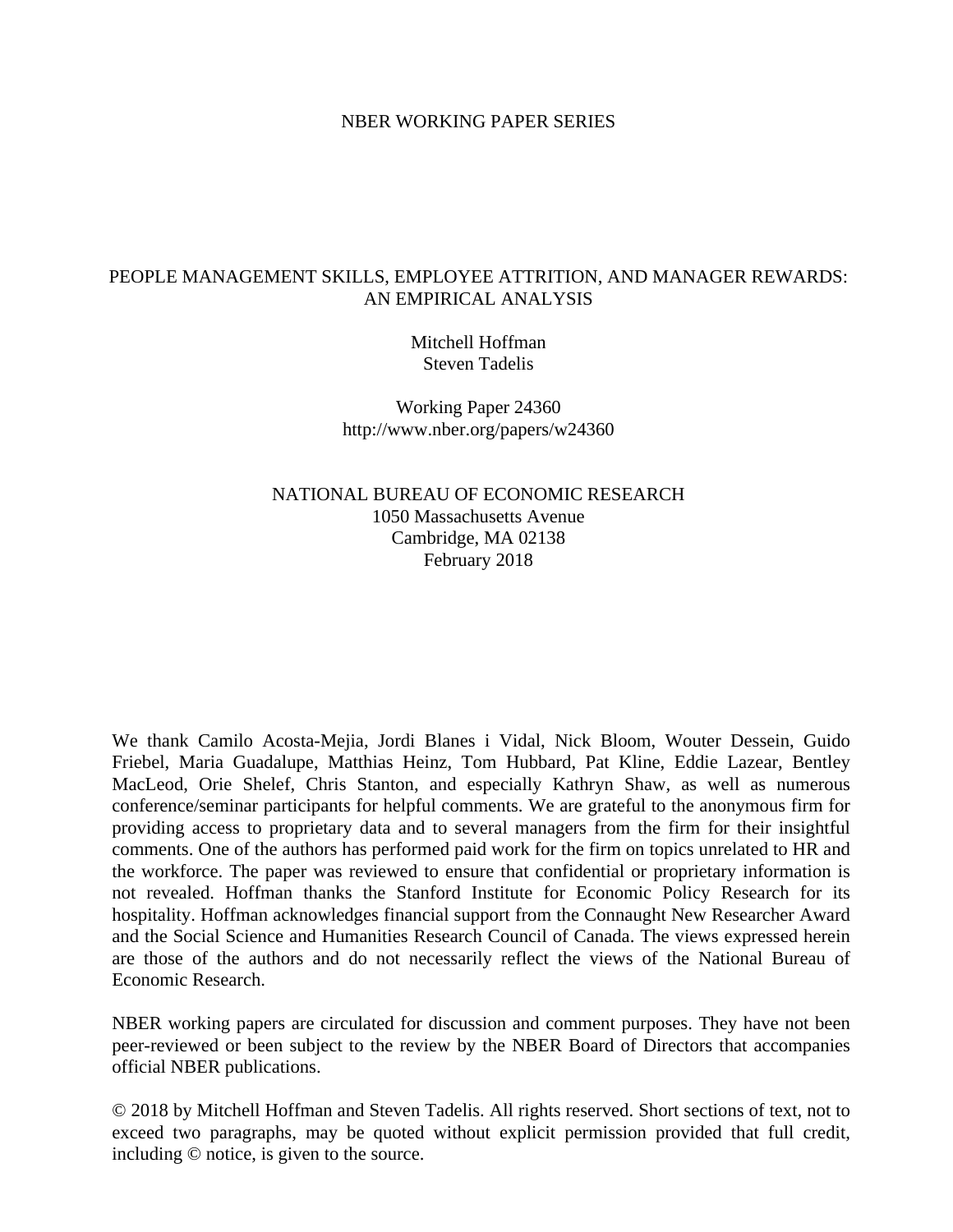People Management Skills, Employee Attrition, and Manager Rewards: An Empirical Analysis Mitchell Hoffman and Steven Tadelis NBER Working Paper No. 24360 February 2018 JEL No. D23,J24,J33,L23,M50

#### **ABSTRACT**

How much do a manager's interpersonal skills with subordinates, which we call people management skills, affect employee outcomes? Are managers rewarded for having such skills? Using personnel data from a large, high-tech firm, we show that survey-measured people management skills have a strong negative relation to employee turnover. A causal interpretation is reinforced by research designs exploiting new workers joining the firm and managers moving jobs. However, people management skills do not consistently improve non-attrition outcomes. Better people managers are themselves more likely to receive higher subjective performance ratings and to be promoted.

Mitchell Hoffman Rotman School of Management University of Toronto 105 St. George Street Toronto, ON M5S 3E6 CANADA and NBER mitchell.hoffman@rotman.utoronto.ca

Steven Tadelis Haas School of Business University of California, Berkeley 545 Student Services Building Berkeley, CA 94720 and NBER stadelis@haas.berkeley.edu

A online appendix is available at http://www.nber.org/data-appendix/w24360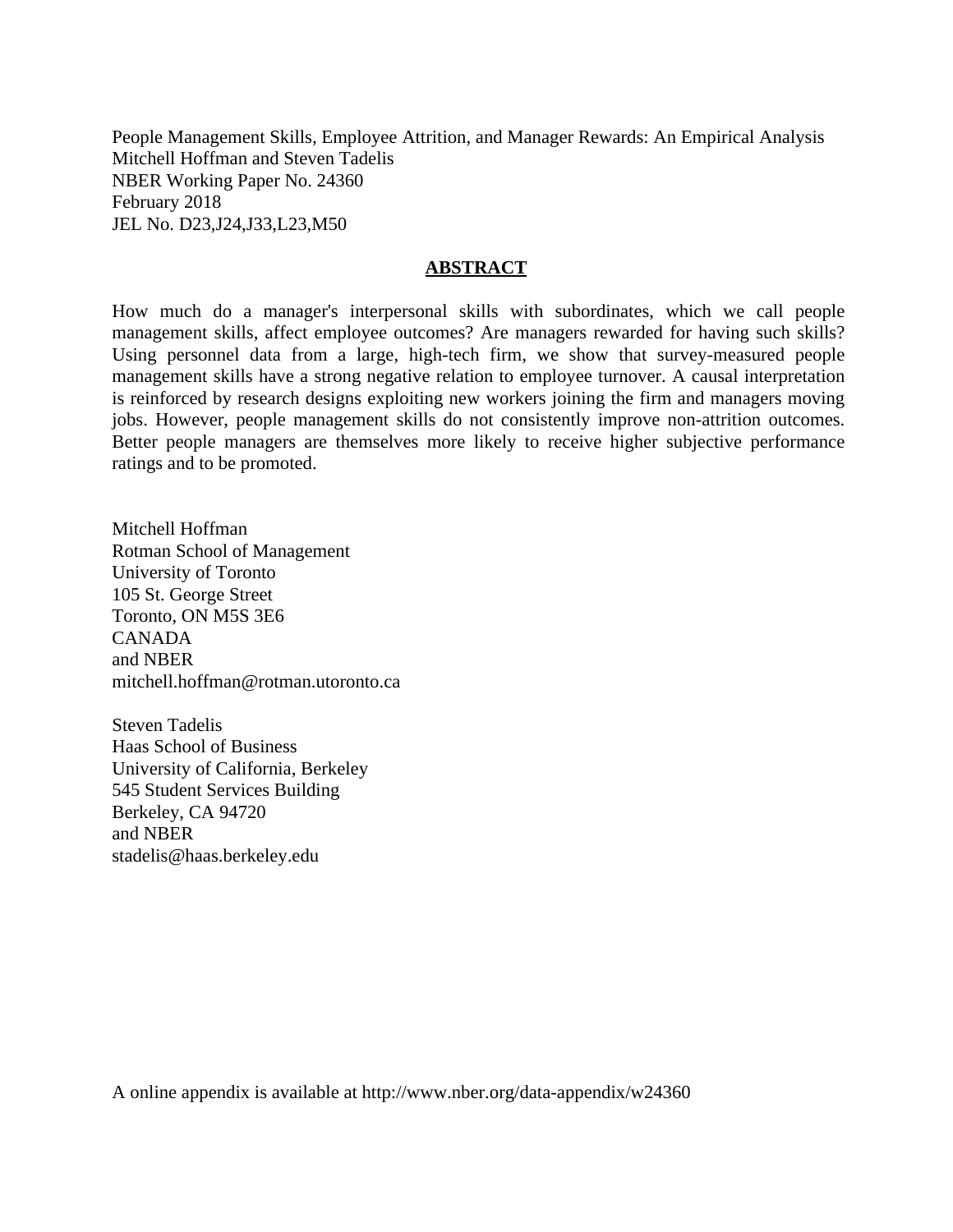## **1 Introduction**

The relationship between managers and employees is fundamental to the success of firms. While a growing body of research in labor and organizational economics examines the role of management practices in understanding large productivity differences across firms and countries (Ichniowski et al., 1997; Bloom and Reenen, 2007; Bloom and Van Reenen, 2011; Bloom et al., 2017), less attention has been devoted to managers themselves. It seems evident that good managers matter. Many people pay handsomely to attend business school to become better managers, and scores of books are written every year on how to become a better manager. Little empirical evidence, however, exists regarding the managerial production function and the influence of managers on their employees, particularly regarding the influence of interpersonal skills (or what are sometimes called "people management skills").

How much do good people management skills matter? Are good people management skills rewarded inside the firm? We answer these questions using rich employee surveys conducted at a large, high-tech firm. Employees in the firm are asked to evaluate their managers on a number of dimensions, e.g., whether they are trustworthy or whether they provide adequate coaching. We use these surveys to measure each manager's people management skills.

Progress has been made recently in examining how much managers matter using a "value-added" (VA) approach. Bertrand and Schoar (2003) examine how much CEOs matter for various decisions in firms by regressing various firm outcomes on CEO fixed effects, pioneering an approach that has been pursued by a large subsequent literature in finance. In a recent paper, Lazear et al. (2015) use data from one firm to examine to what extent low-level managers (specifically, frontline supervisors) matter for productivity, finding that they matter a great deal. Bender et al. (2018) analyze interactions between employees/managers and management practices in Germany.

While these studies are of great interest, the VA approach faces two main limitations. First, VA studies require good objective data on worker productivity. However, in many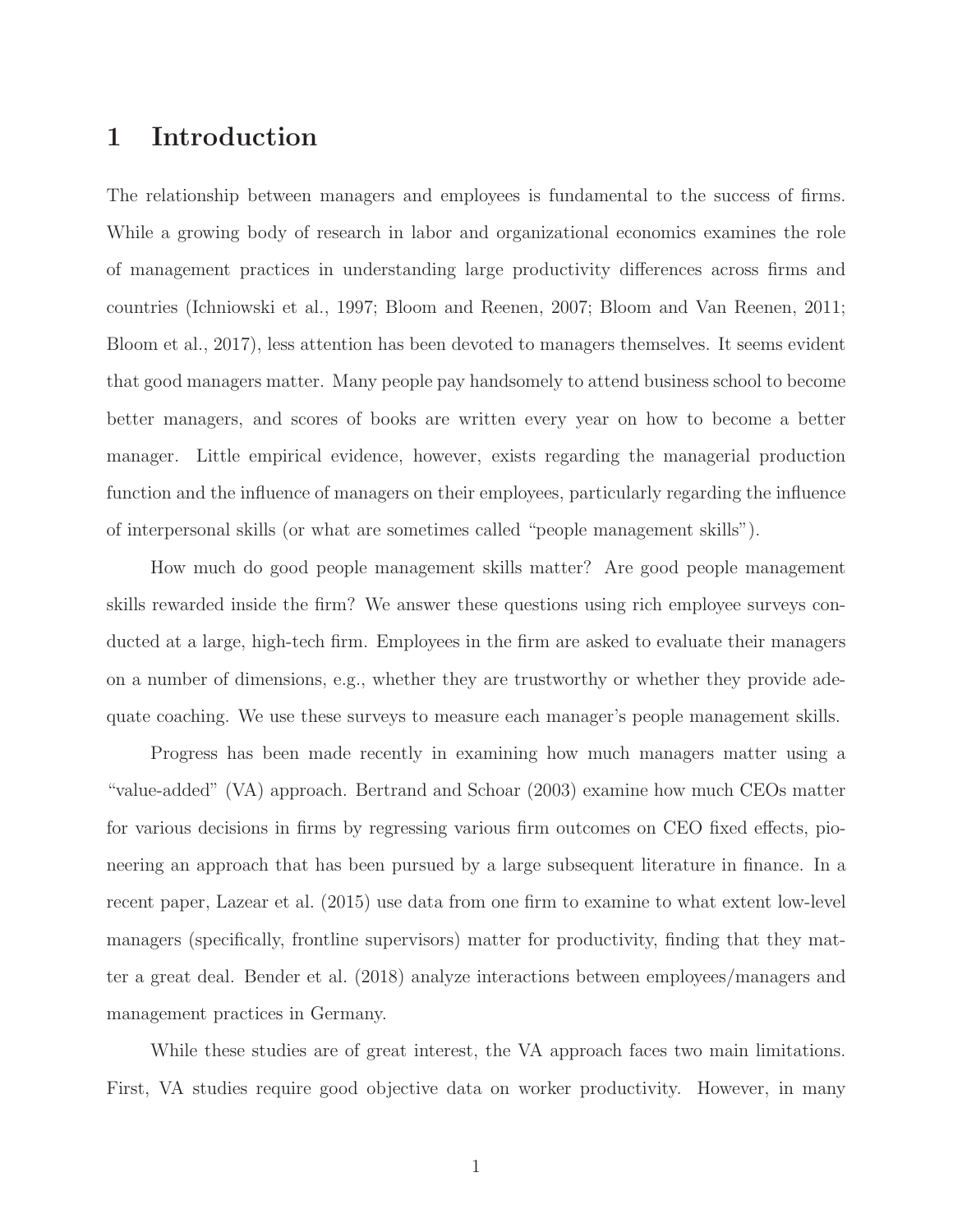firms, direct data on individual worker productivity is often scarce, and sometimes impossible to measure, particularly in high-skill, collaborative environments. When data are available, productivity metrics may be subject to various shocks (e.g., business generated by a law firm partner could be adversely affected by the exit of a single prominent client, who decided to leave the firm for reasons having nothing to do with the partner). Second, VA estimates provide researchers with the overall impact of a given manager on individual outcomes, not the separate impact of people management skills. A manager may appear to have desirable fixed effects for various reasons separate from subordinate-related interpersonal skills, such as ability to bring in high-value clients, or have better problem-solving skills, thereby making his or her employees look more productive.

Rather than estimate VA, we take a different yet complementary approach by measuring people management skills using employees' survey responses about their manager. We explore the extent to which people management skills relate to employee outcomes, with the greatest focus on employee attrition. The data from the firm cover thousands of managers and tens of thousands of employees. In high-tech firms, employee turnover is believed to be a key way by which knowledge and ideas are acquired and lost (e.g., Shankar and Ghosh, 2013; Stoyanov and Zubanov, 2012). As such, many high-tech firms, including ours, are deeply interested in what can be done to reduce turnover, particularly turnover of their high performers.

A central task for managers is to enhance the productivity of their employees and to help them succeed in their jobs. Asking employees about what managers do to improve their performance thus seems like a natural way to measure people management skills, and is one that has been pursued by many firms. Brutus et al. (2006) report that over 1/3 of U.S. and Canadian organizations in their survey use "multi-source assessments" (as opposed to assessing individuals based on their managers) and Pfau et al. (2002) report that 65% of firms use 360-degree performance evaluations.<sup>1</sup> Hence, our approach of analyzing managers using employee surveys thus appears to align closely to the data practices of many firms.

<sup>1</sup>Prominent examples of firms using such surveys include Google (Garvin et al., 2013) and Royal Bank of Canada (Shaw and Schifrin, 2015), as documented in business case studies.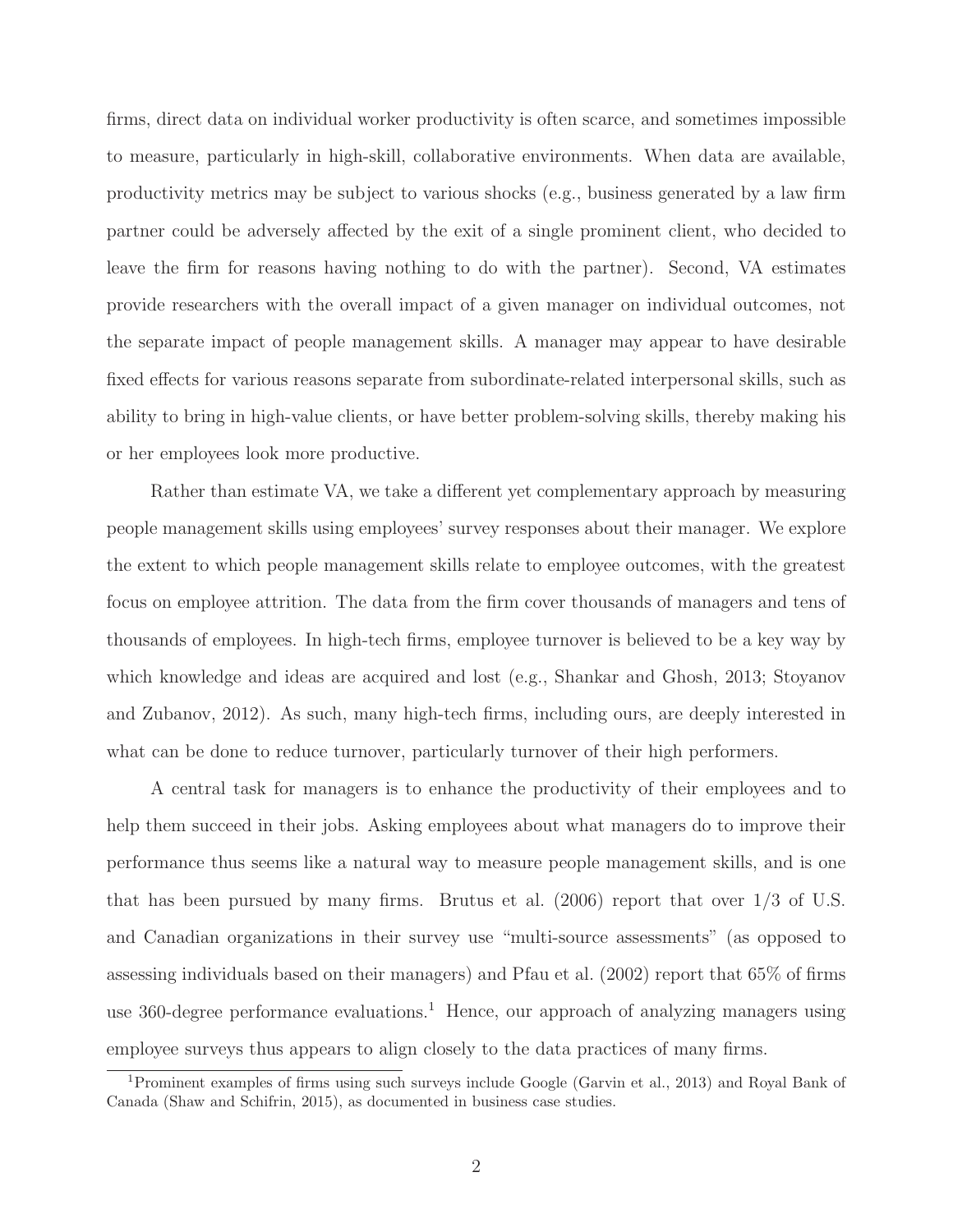There are several challenges in using employee surveys to measure people management. First, there is concern about non-response bias, but the response rate at our firm is over 95%. Second, one may worry that employees may not be truthful, e.g., workers may not want their manager to know that they evaluated them negatively. This concern is mitigated due to the confidential nature of the survey. Workers are told truthfully that their individual responses will never be observed by the firm. Instead, managers receive aggregated results, and only for managers with a minimum number of employees responding. Our data is thus limited to manager-year averages for various qualities ascribed to them by their employees. This feature protects worker confidentiality, but does not limit our analysis, given our focus on understanding behavior at the manager level. Third, survey responses may contain measurement error for several reasons, e.g., inattentiveness, sampling error, or different employees treating different questions differently. We address this using an instrumental variable (IV) strategy where a manager's score in one wave is instrumented using his or her score in the other wave.

Our main finding is that people management has a strong negative relation to employee attrition. Our main IV results imply that increasing a manager's people management skills from the 10th to 90th percentile predicts a 60% reduction in turnover. These results are quite strong in terms of retaining the firm's high performers, both defined in terms of classifying employees based on persistent subjective performance score differences and using the firm's definition of regretted voluntary turnover. Beyond classical measurement error, IV addresses measurement error in people management that is contemporaneously correlated with attrition.

Still, the question remains whether these results are causal. Even for our IV estimates, there are concerns about non-contemporaneous measurement error in measured people management skills that is correlated with employee attrition, as well as concern that the firm is optimally sorting managers and employees together. We address this concern using multiple identification strategies, some of which are in the spirit of those in the teacher VA literature (Chetty et al., 2014). Our first strategy analyzes outcomes of employees who join mid-way through our sample, using a manager's quality measured before an employee joins the firm as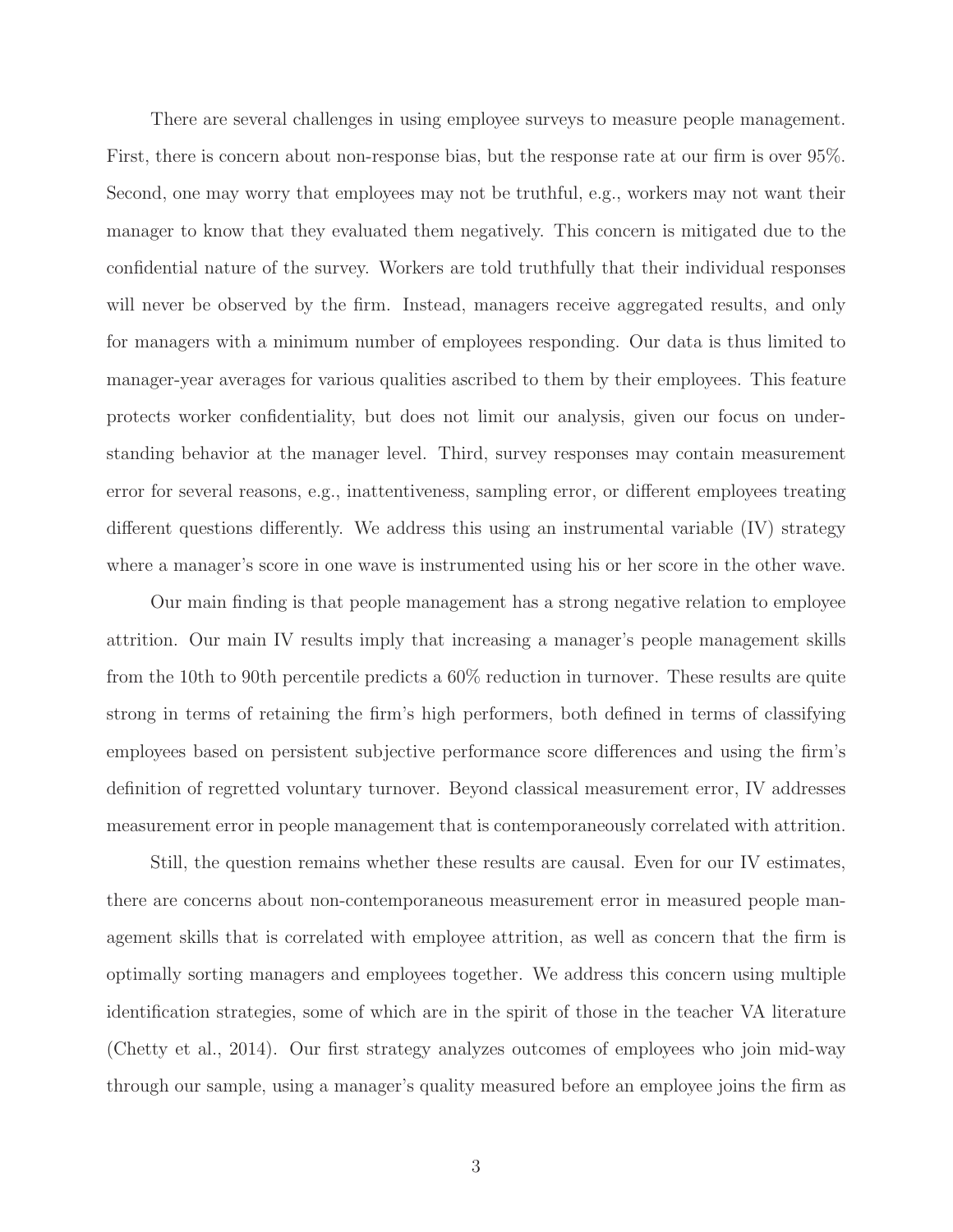an instrumental variable. This addresses concern about non-permanent, unobservable shocks affecting turnover and manager ratings, and reduces concern that the results are driven by the firm sorting managers and employees based on long-time information about the employee. Our second strategy additionally analyzes instances of workers switching managers, allowing us to test for non-random assignment of managers and workers, and to analyze how the impact of people management skills varies based on time together between a manager and employee. Our third strategy exploits managers moving across locations or job functions within the firm, allowing us to address more permanent unobservables (beyond what are already measured using our rich, baseline controls), as well as to rule out assignment bias. All strategies support people management skills having a strong, causal effect on attrition.

Having examined attrition, we also examine the relation between people management and other employee outcomes. Interestingly, we do not find a consistent relation between people management skills and employee subjective performance, salary growth, or probability of promotion, at least once employee fixed effects are controlled for. Thus, good people management affects some outcomes (namely different attrition variables), but not others.

Our secondary result is that managers with better people management skills get "rewarded" by the firm. Better people managers attain substantially higher subjective performance scores and are more likely to be promoted. Such results are consistent with the firm valuing the role of good people management skills in reducing employee turnover.

Our paper contributes to several literatures. First, it is related to other work on the importance of individual managers. In addition to the work on VA mentioned above, Bandiera et al. (2017) classify CEOs into two types using machine learning techniques and time use data, finding that one type (representing a higher tendency to delegate) outperforms the other. Friebel et al. (2018) conduct a field experiment where they send a letter from the CEO to store managers explaining that reducing turnover is important; they find that this intervention reduced turnover by  $1/4$ .<sup>2</sup> Most related to our paper is the above-cited work

<sup>2</sup>Also, Glover et al. (2017) show that workers perform worse when paired with more ethnically biased managers. Frederiksen et al. (2017) show that workers benefit financially from having a supervisor who is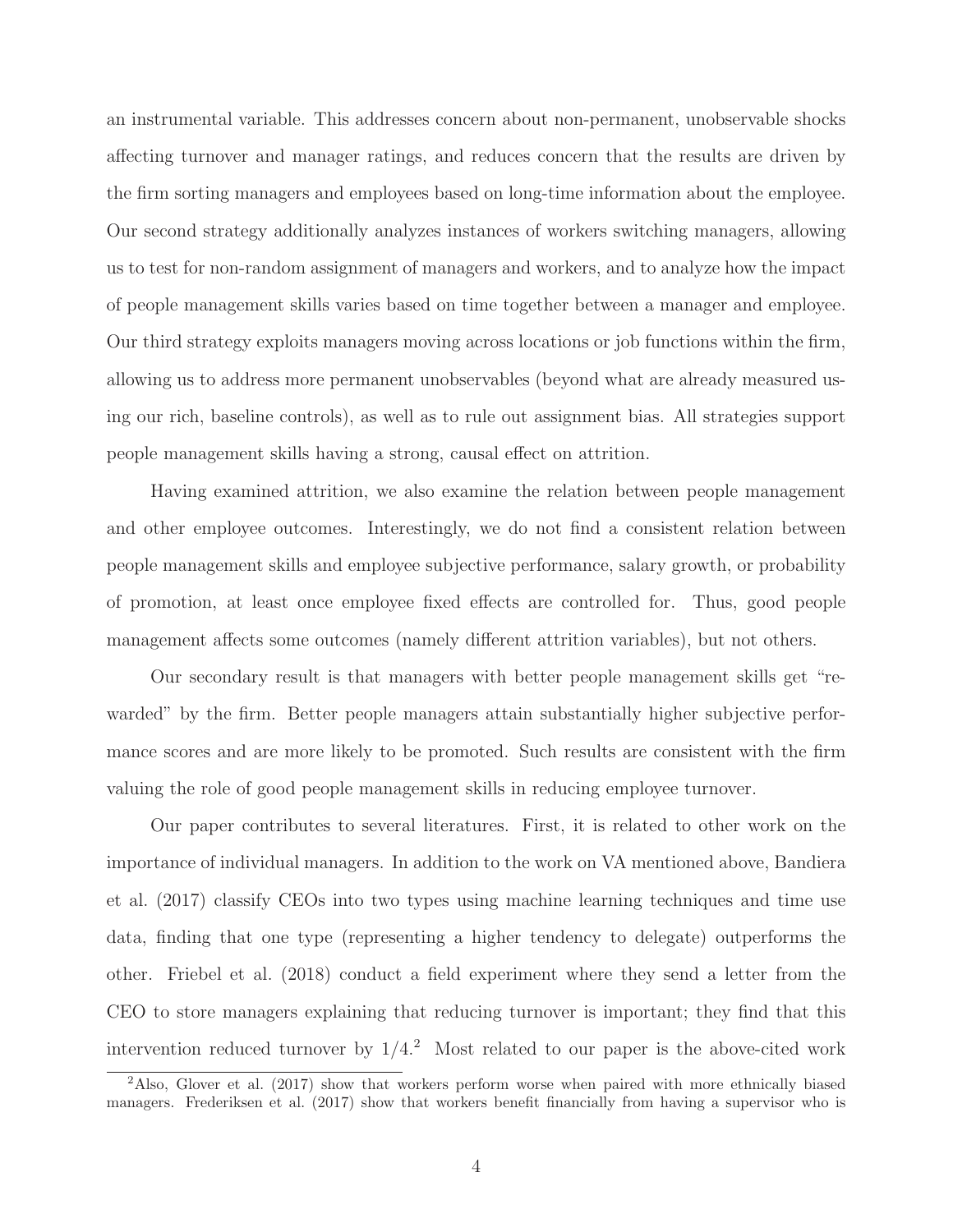of Lazear et al. (2015), who study the impact of lower-level managers in a low-skill setting. Relative to existing work, our paper contributes by asking a different question (i.e., what is the impact of people management skills as opposed to the impact of managers overall) and using a different methodology (i.e., to measure manager skills using employee surveys).

Second, it expands the literature on knowledge-based employees.<sup>3</sup> Much of empirical personnel economics focuses on relatively low-skilled jobs (e.g., truckers, retail, and farmworkers), partially because it is relatively simple to measure individual productivity. In contrast, for high-skilled and knowledge-based jobs, production is often complex, multi-faceted, and involves teamwork. Our analysis sheds light on the managerial production function in such a high-skilled setting.

Third, it relates to work on subjective performance evaluation and workplace feedback. Like subjective performance evaluations, employee surveys help account for difficultto-measure aspects of performance (Baker et al., 1994b). Our paper brings forward a new aspect of performance evaluation, namely reports from a manager's employees, that has not been previously explored in economics.<sup>4</sup> Fourth, it relates to studies of compensation and reward within organizations (e.g., Baker et al., 1994a), providing novel evidence that people management skills are rewarded within the firm.

Section 2 describes the data. Section 3 describes our empirical strategy. Section 4 provides our main analyses on how managers' people management skills affect employee attrition. Section 5 analyzes how people management skills affect outcomes other than attrition. Section 6 analyzes to what extent people management is rewarded. Section 7 concludes.

lenient in performance evaluations. Queiro (2016) shows that firms with educated top managers grow faster. <sup>3</sup>See, e.g., Bartel et al. (2017); Kuhnen and Oyer (2016); Brown et al. (2016); Burks et al. (2015).

<sup>4</sup>Some economic research uses satisfaction surveys to show that more satisfied workers are less likely to attrite (e.g., Clark, 2001; Frederiksen, 2017). We instead focus specifically on measuring the impact of underlying people management skills, as opposed to a person's individual perception of their job. There is also economics work on student evaluations of teachers (e.g., Beleche et al., 2012). Carrell and West (2010) show that teacher evaluations positively correlate with contemporaneous student VA, but negatively correlate with later achievement. There is also a vast psychology literature on leadership (Yukl, 2010) that includes 360 degree evaluations (e.g., Atkins and Wood, 2002). However, this work seems primarily focused on different issues (e.g., consistency of ratings) as opposed to the causal impact of people management skills on employee outcomes.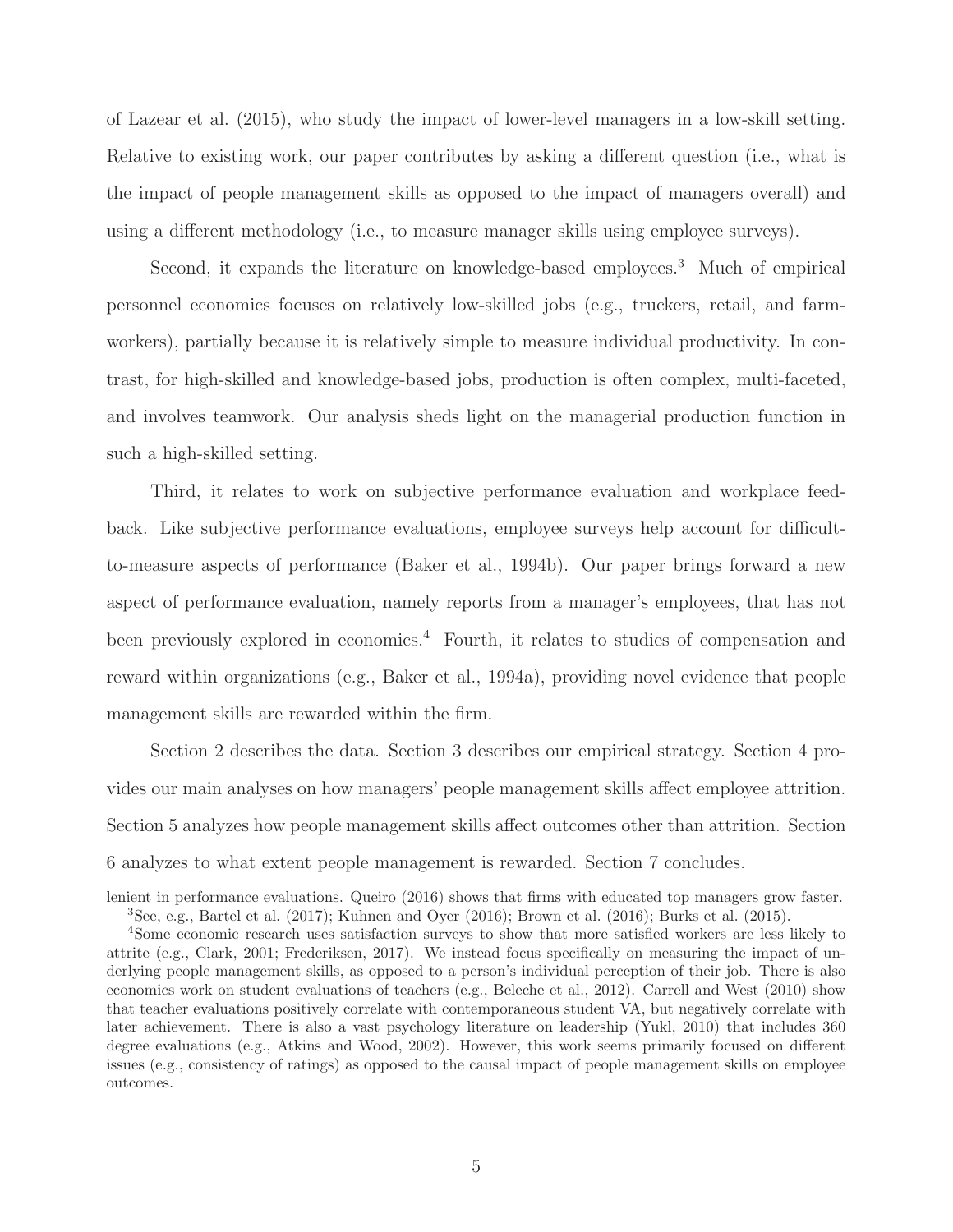## **2 Data and Institutional Setting**

Our data, obtained from a high-tech firm, cover a period of two years and five months, some time during 2011-2015. To preserve firm confidentiality, certain details regarding the firm and exact time period cannot be provided. We refer to the three years of the data as  $Y_1$ ,  $Y_2$ , and  $Y_3$ . The data are organized as a worker-month panel. Between January  $Y_1$  and May <sup>Y</sup>3, we observe several dozen thousands of employees and several hundreds of thousands of worker-months.

The firm is divided into several broad business units and workers are classified by job function. A core job function at the firm is engineering, comprising 36% of worker-months in our sample, and there are also many workers in various non-engineering functions (e.g., marketing, finance, sales). Furthermore, as in many high-tech companies, the firm has a large number of lower-skilled workers in customer service/operations, but we exclude them from our analysis, given our broad motivation of better understanding high-skilled workplaces.5

About 21% of observations (worker-months) are for individuals in managerial roles, so the majority of observations are for non-managers, often referred to in industry as individual contributors. While our data begin in January  $Y_1$ , the majority of the workers are hired before that date. Still, 29% of employees in our sample were hired on or after January  $Y_1$ . We next provide information on employee outcomes, manager assignment, and the employee surveys, with further details regarding the data in Appendix B.

## **2.1 Employee Outcomes**

In knowledge-based firms such as the one we study (as well as in many non-knowledge-based firms), employee performance often has multiple dimensions, and is rarely defined according to a single productivity metric (e.g., output per hour). There are several core employee outcomes

 ${}^{5}$ In the dataset we were provided, over  $1/3$  of observations are from customer service workers, making them even more numerous than engineers. Thus, if we did not exclude customer service workers, they would play an outsized role in our analysis. Customer service workers also play a qualitatively different role from most other workers at the firm. Still, our main results in Table 3 are robust to including customer service workers.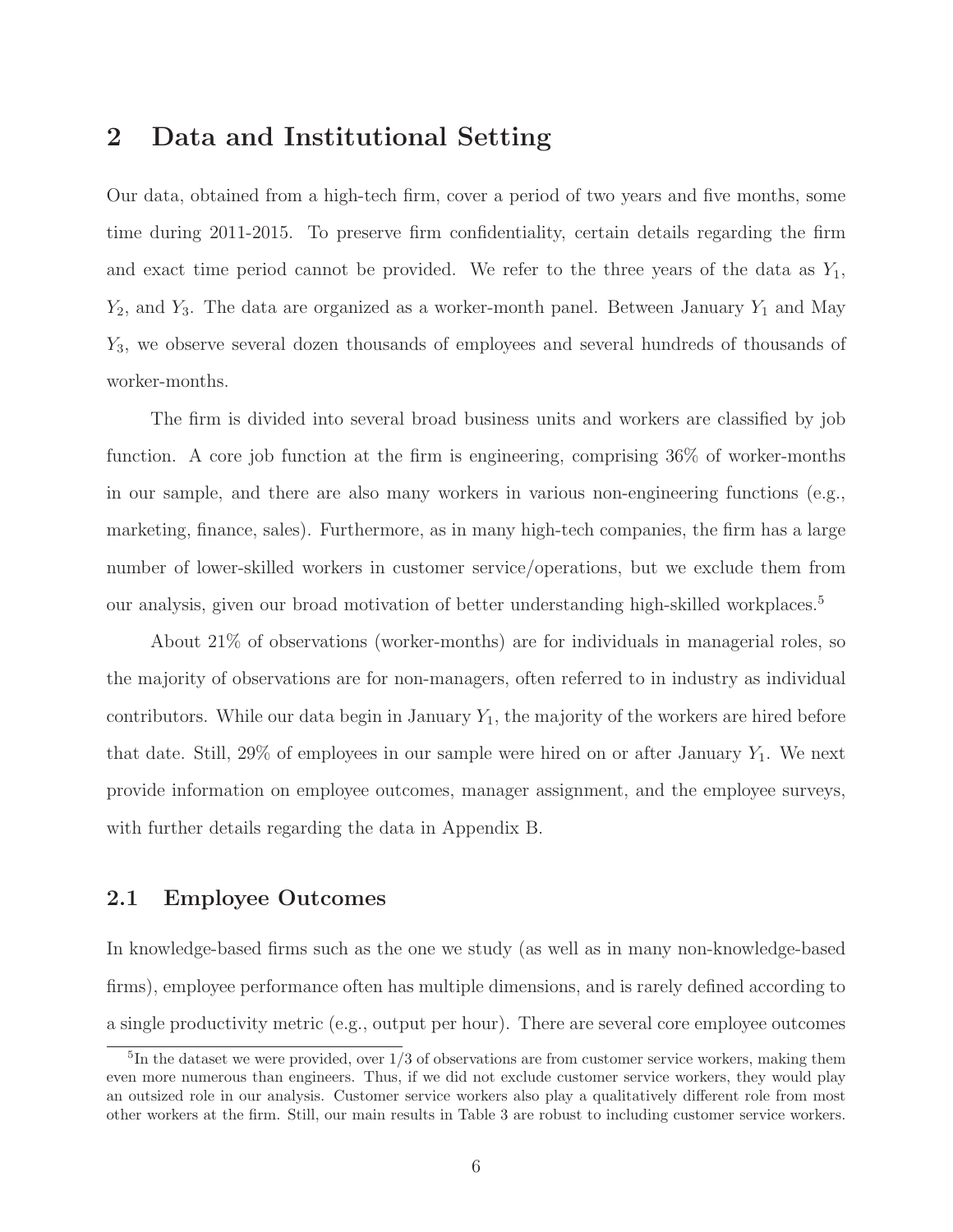in our data, the most important one for our purposes being employee turnover:

- **Turnover.** Many firms consider turnover to be a significant problem. High-tech firms are often keenly interested in reducing turnover because employee knowledge is a key asset and turnover is a critical way that knowledge is lost.<sup>6</sup> We separately observe dates of voluntary attrition ("quits") and involuntary attrition ("fires"). We also observe whether the firm classified quits as regretted (highly-valued employee) or non-regretted, with further information on this classification in Appendix B. Thus, the data allow us to go much further than is typical in analyzing turnover.
- **Subjective performance.** The firm's subjective performance scores are on a discrete 1-5 scale, as is the case in many firms using subjective performance evaluation (e.g., Frederiksen et al., 2017), and are set biannually. The scores are set in a process involving an employee's immediate manager as well as higher-up managers. While there are some broad guidelines for the distribution of subjective performance scores across various units within the firm, there is not a fixed "curve" across managers in the number of subjective performance scores that can be provided.<sup>7</sup>
- **Salary increases.** While it is difficult to measure the productivity of knowledge workers, one way of proxying productivity improvements is the extent to which an employee's salary increases (or to proxy productivity using the level of salary). Because salaries are listed in local currency, we restrict analysis of salary to employees paid in US dollars following Baker et al. (1994a).
- **Promotions.** Promotions are pre-defined in the data provided by the firm, and correspond roughly to an increase in a person's salary grade. Another recent paper using promotions as a proxy for knowledge worker productivity is Brown et al. (2016).

 ${}^{6}$ In fact, as is common in many firms, our firm has analysts who try to predict and reduce turnover.

<sup>&</sup>lt;sup>7</sup>At high levels of aggregation within the firm (i.e., for top managers), there may be a curve with respect to subjective performance. To address possible bias from curving, we verified that our subjective performance results are robust to excluding high-level managers (with "high-level" as defined in Appendix Table C17).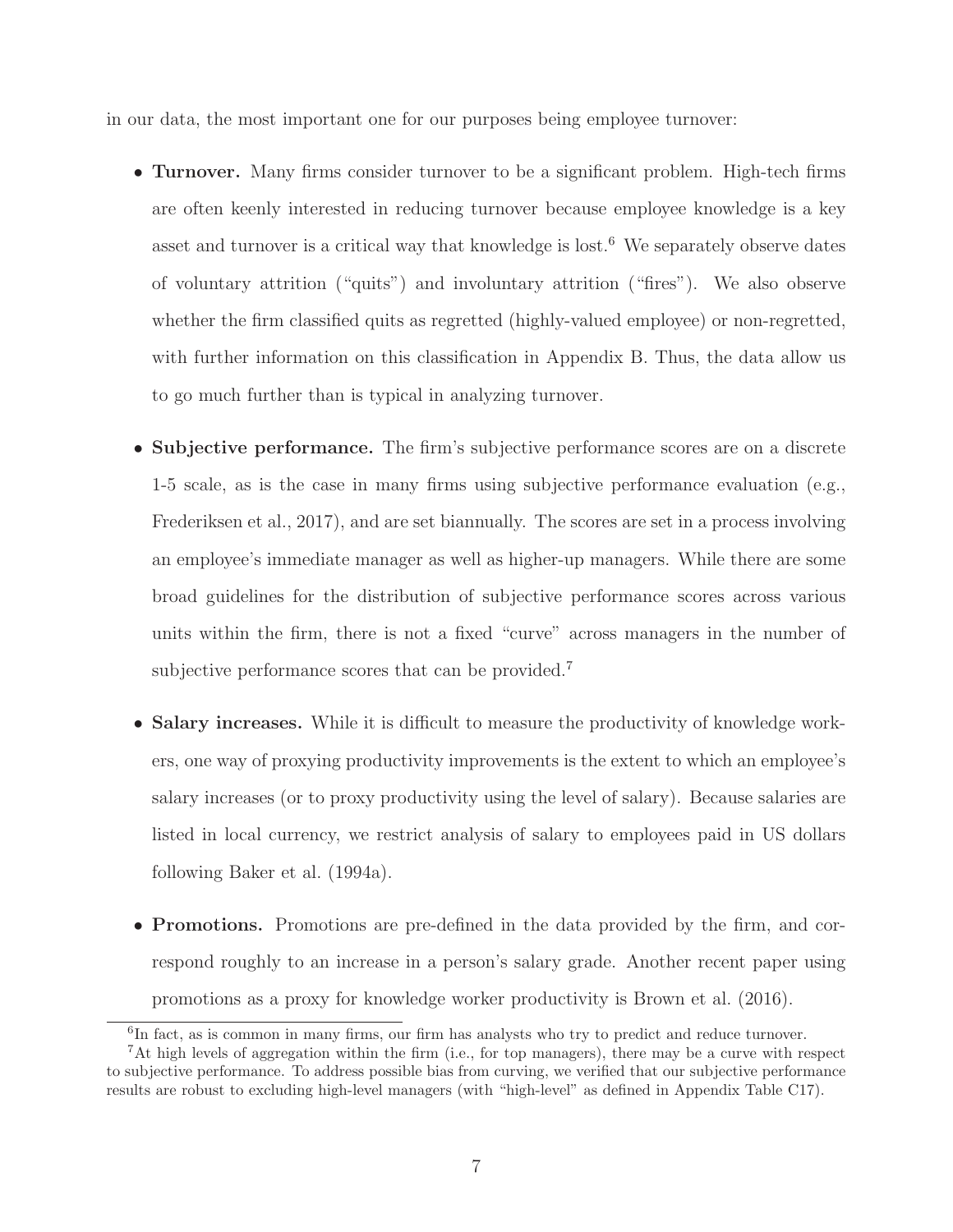While these outcomes are all important and capture valuable aspects of worker performance, we do not claim that we are fully measuring "productivity" in our setting.<sup>8</sup> Certain aspects of productivity, such as the contributions of a businessperson to a new marketing strategy or the value of an engineer's computer code, seem inherently difficult to quantify. Indeed, beyond being hard to measure, productivity in some knowledge jobs seems even hard to define. This increases the usefulness of using surveys to measure manager quality relative to using VA.

Different employee outcomes are available at different frequencies, but are coded in our data at the monthly level. Attrition and promotion events are coded in our data at the monthly level using exact dates for these events. Subjective performance reviews occur twice per year, but are also coded month-by-month. Annual salary is tracked at the monthly level, though salary increases are more likely to occur during two particular months.

### **2.2 Assignment of Managers to Employees**

Managers usually manage employees within their function and line of business, driving the initial assignment of employees to managers and reflecting the projects and functions that require employees at any given time. Geographic needs also dictate circumstances in which employees may experience a change of manager. The firm has an online portal where managers post internal workforce needs, and new employee-manager matches can form based on these postings. Managers play a key role in hiring and are also involved with dismissals. Thus, it is clear that employees at the firm are not being randomly assigned to different managers. Instead, managers play a significant role in selecting employees for their teams. We further discuss manager assignment at the start of Section 3, as well as in Section 4.

On average, across managers in our sample, a manager manages about 9 employees at one time. However, the average number of employees per manager is 11 when managerial

<sup>&</sup>lt;sup>8</sup>In addition to these outcomes, we observe employee "engagement", a number from 0-100 about how engaged the employee is feeling obtained by the same survey used to elicit employees' perceptions of their manager, and is defined using various job satisfaction questions. We do not emphasize engagement because it is not measured at the individual level (only at the manager level), and because it is measured using the same survey as people management skills.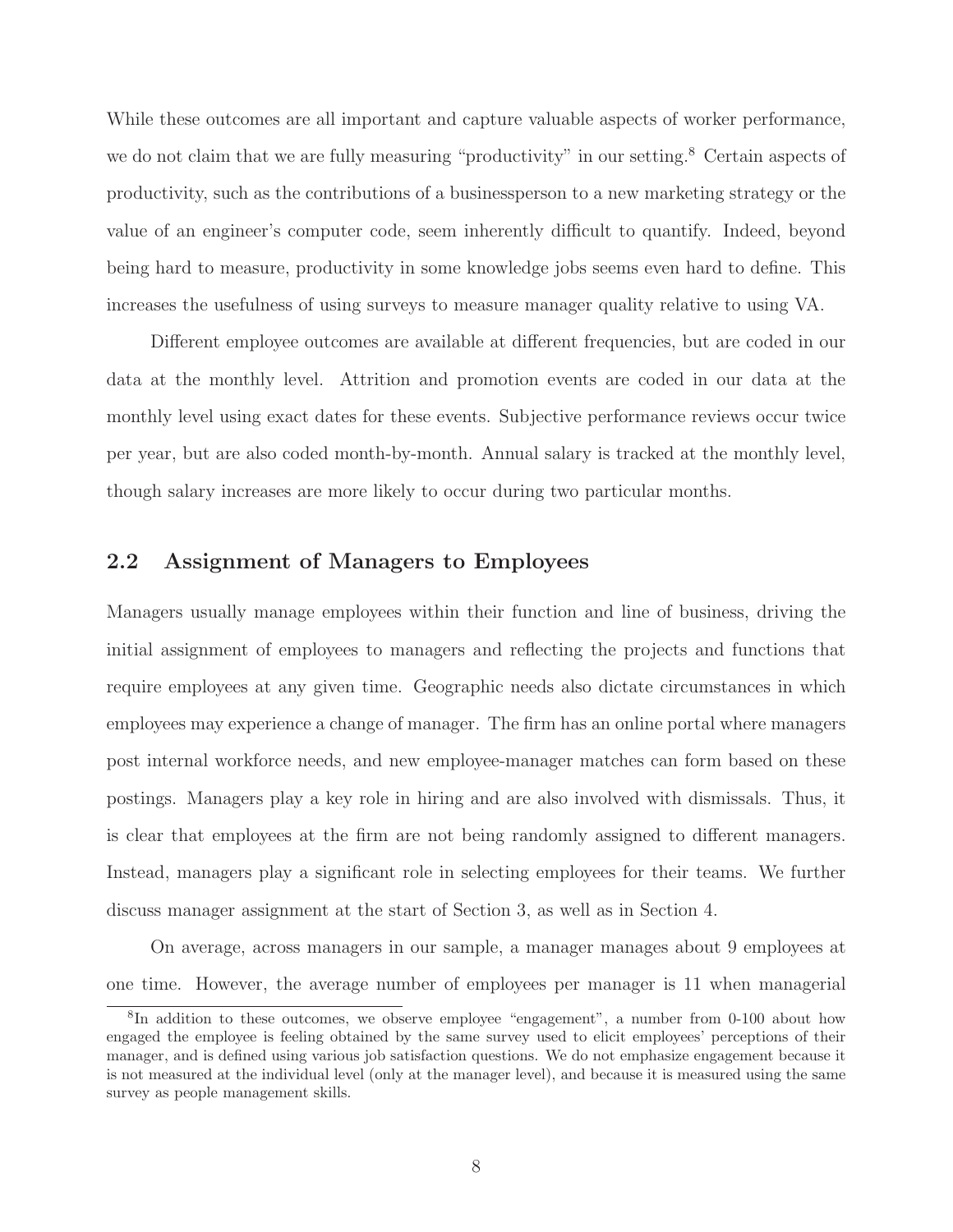span is weighted by employee-months. In our sample, employees experience an average of 1.4 managers during the dataset (and 1.5 managers when managers per employee is weighted by employee tenure). These numbers reflect that, in our sample, we do not count worker-months if the manager's team at survey time is too small to have the survey administered.9

### **2.3 Employee Surveys**

Every year, employees are given a detailed survey. The goal of these types of surveys is for the firm's Human Resource (HR) department and executives to gain an accurate sense of employee opinions. Because the surveys are designed to ensure the anonymity of responses, survey information about one's managers is only collected on managers who manage a minimum number of individuals.<sup>10</sup> Thus, workers on teams smaller than the survey threshold are not part of the analysis, but our results are robust to imputing survey scores for the managers of small teams. Appendix B gives further details.

Surveys of this type are typically administered before year-end, and consistent with this industry norm, the surveys in our data were performed in September in  $Y_1$  and  $Y_2$ . The survey had the same format and same manager questions in  $Y_1$  and  $Y_2$ .

For our main analysis, to match outcomes with their associated survey, observations from January  $Y_1$ -September  $Y_1$  are assigned the survey information from the  $Y_1$  survey, whereas other observations are assigned the survey information from the  $Y_2$  survey.<sup>11</sup> For both the  $Y_1$ and  $Y_2$  surveys, the response rate was 95%.

We also have data for a third survey administered in Sept.  $Y_3$ , but we don't use it for our main analysis for three reasons. First, the survey format changed. Second, many prior questions were removed or replaced, including some of the manager questions. Third, the

<sup>9</sup>If we did not make the restriction that a manager's people management score be non-missing in the current and other period, there would be an average of 2.3 managers per worker (see Appendix Table C1).

<sup>&</sup>lt;sup>10</sup>In the first year of the survey  $(Y_1)$ , the threshold was 3 employees, whereas in the second year of the survey  $(Y_2)$ , the threshold was 5 employees. Technically, the survey is "third-party confidential" instead of "anonymous," according to the firm. Anonymous means that it would be totally impossible to tie responses to employee attributes. Third-party confidential means the survey vendor, a third-party independent firm, has access to responses so it can tie them to employee attributes to generate statistical information.

<sup>&</sup>lt;sup>11</sup>This is how firm analysts assigned the scores in the cleaned data provided.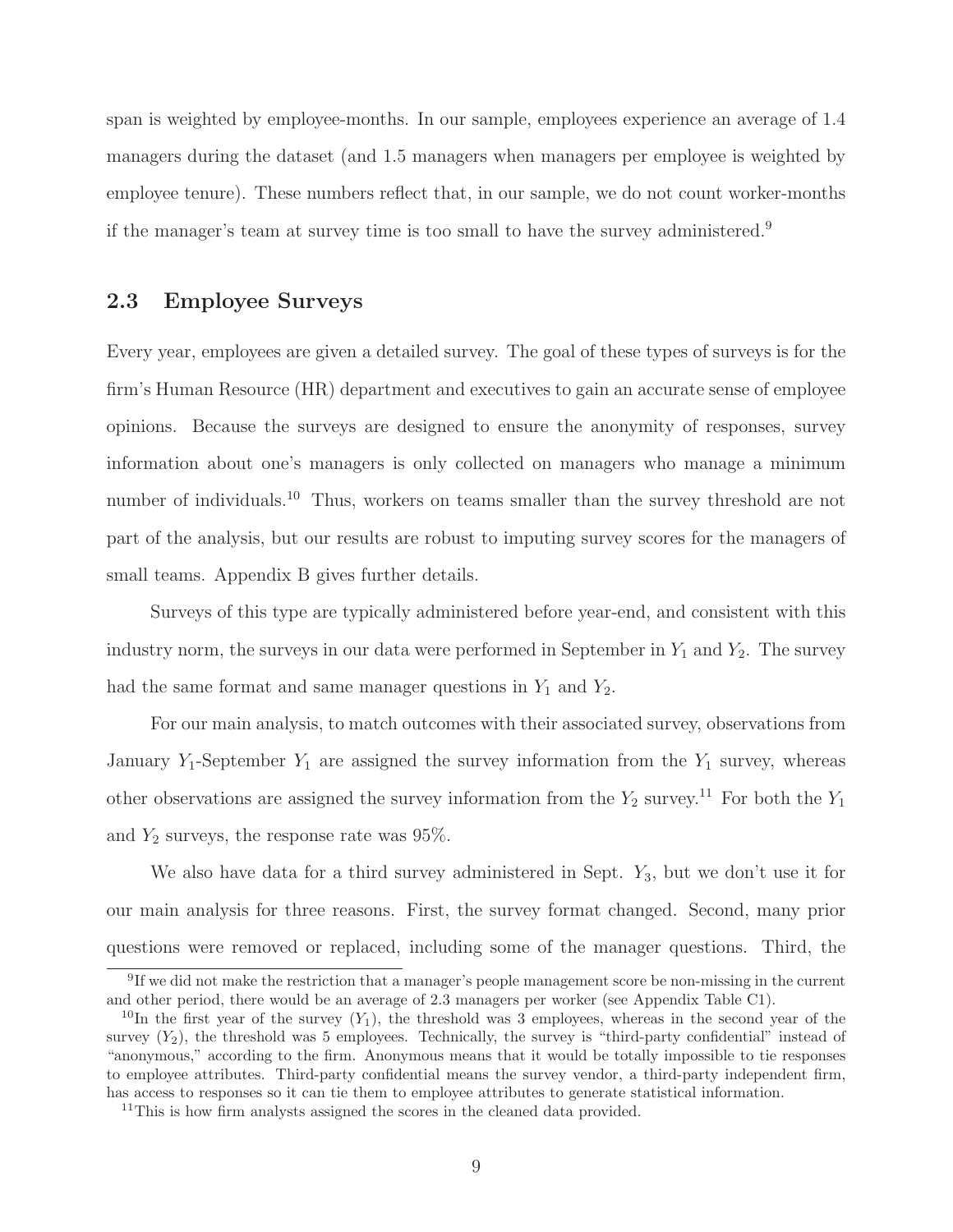survey was not administered to one large business unit, so there are many missing values.

**Manager questions.** Various survey questions are asked every year about what employees think about their managers. For each question, employees are asked whether they Strongly Disagree, Disagree, Neither Agree nor Disagree, Agree, or Strongly Agree. Specifically, we observe answers to the following survey items about one's immediate manager: $^{12}$ 

1. communicates a clear understanding of the expectations from me for my job.

2. provides continuous coaching and guidance on how I can improve my performance.

3. actively supports my professional/career development.

4. consults with people for decision making when appropriate.

- 5. generates a positive attitude in the team, even when conditions are difficult.
- 6. is someone whom I can trust.

A manager's rating on an item is measured as the share of employees who marked Agree or Strongly Agree.<sup>13</sup> For example, if a manager has 8 direct reports, and 6 of them marked Agree or Strongly Agree for one of the items, the manager's score on that item would be 75 out of 100 in the data provided to us. If employees experience multiple managers over the survey period, they only rate their most recent manager.

A manager's overall rating (MOR) is the average of scores on the 6 items. For example, if a manager had score of 100 on the first 3 items and a score of 50 on the second 3 items, the manager's MOR is 75. The MOR is easy to compute and is used by the firm in its internal

<sup>&</sup>lt;sup>12</sup>The manager questions are part of a longer survey covering many topics (e.g., engagement and satisfaction). To preserve firm confidentiality, the wording may be slightly modified from the original.

<sup>&</sup>lt;sup>13</sup>This is how the data are prepared by the third-party survey provider (presumably in part to protect anonymity of responses), and is thus also the form that the firm uses in its internal reporting. Therefore, it is impossible for us to analyze other moments of the survey responses (e.g., the standard deviation of responses about a manager). However, to our understanding, it is common practice in such surveys to break up the 5-answer scale into 2 or 3 parts. For example, exhibit 7 of Garvin et al. (2013) suggests that Google grouped the 5 answers into Unfavorable (Strongly Disagree or Disagree), Neutral (Neither Agree nor Disagree), and Favorable (Agree or Strongly Agree) in its own people management survey. Thus, using the share of employees marking 4 or 5 (as we do) seems consistent with how many firms measure their managers on similar surveys.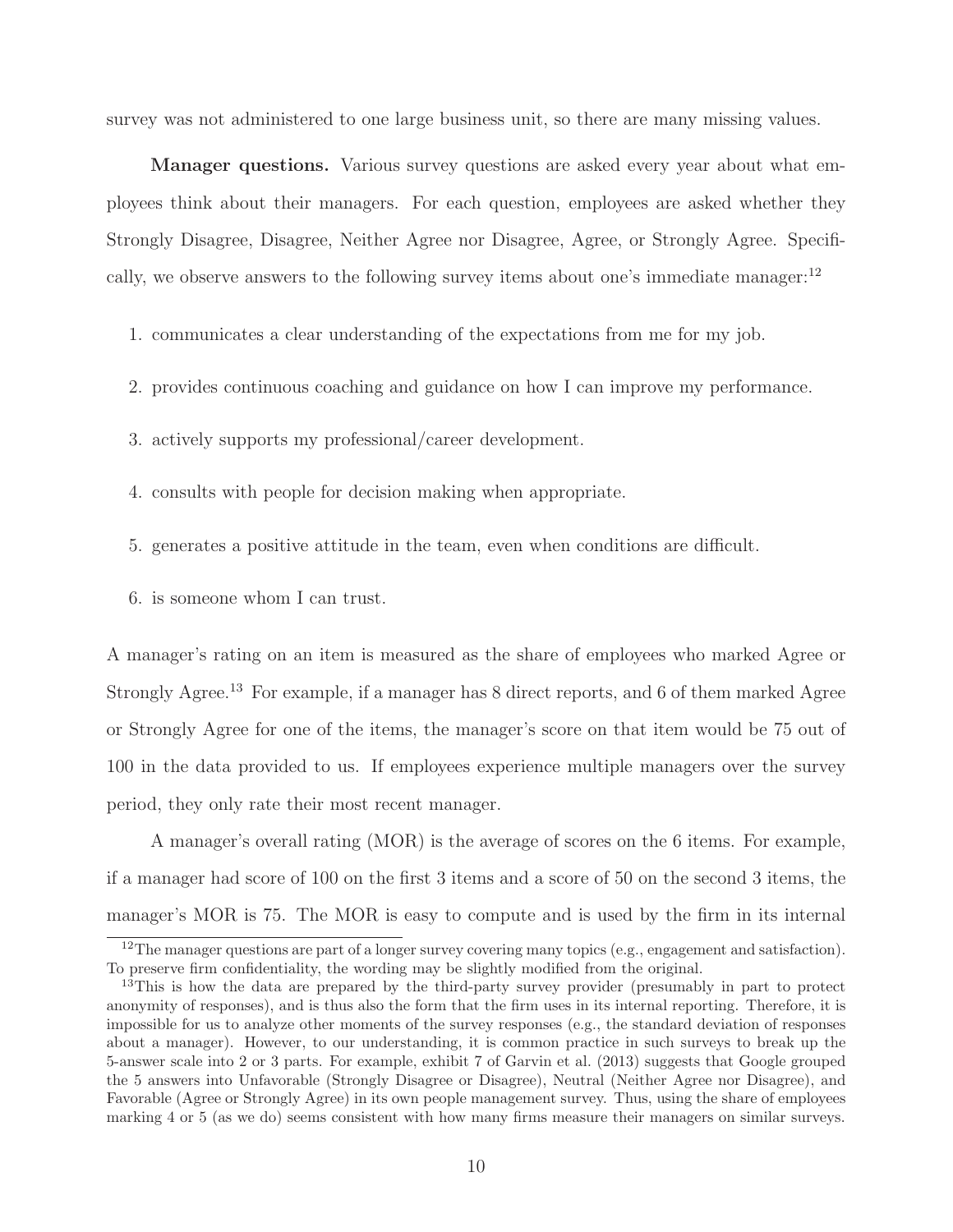reporting and communications. We will use MOR as our main measure of employee-surveybased manager quality, and discuss this further below in Section 2.5.

### **2.4 Sample Creation and Summary Statistics**

To create our sample, we restrict attention to worker-months where an employee has a manager with a non-missing MOR for the current period, as well as a non-missing MOR in the other period (we define "periods" below in Section 3.1). This sample restriction is required for our IV analysis, where we instrument manager MOR in the current period using MOR in the other period. We also exclude April and May of  $Y_3$  from our sample, as the firm's location identifiers change in these months compared to before. Thus, our sample runs from January  $Y_1$ -March  $Y_3$ , though our main results are qualitatively similar to extending through May  $Y_3$ .

Table 1 provides summary statistics for our sample. The employee attrition rate is 1.37% per month (or about 15% per year). The majority of separations are voluntary ("quits"), but there are still a sizable number of involuntary separations ("fires"). There are a number of exits which are not classified in the data as voluntary or involuntary.

The average MOR is 81 out of 100. About 81% of employees are co-located with their manager, whereas the remainder are managed remotely. While the number of observations cannot be shown to preserve firm confidentiality, note that observation counts vary slightly by variable, reflecting that our dataset is created by linking multiple firm data files.

Appendix Table C1 provides summary statistics before imposing a manager's MOR to be non-missing in the current and other periods. Appendix A.1 discusses further.

### **2.5 Properties of MOR**

**Is MOR the right measure?** Is there another way of combining the six manager questions that is more sensible than a simple average? We explore this using principal component analysis. As seen in Appendix Table C3, the first component explains about 70% of the variation in manager scores. Interestingly, the first component is quite close to an equally weighted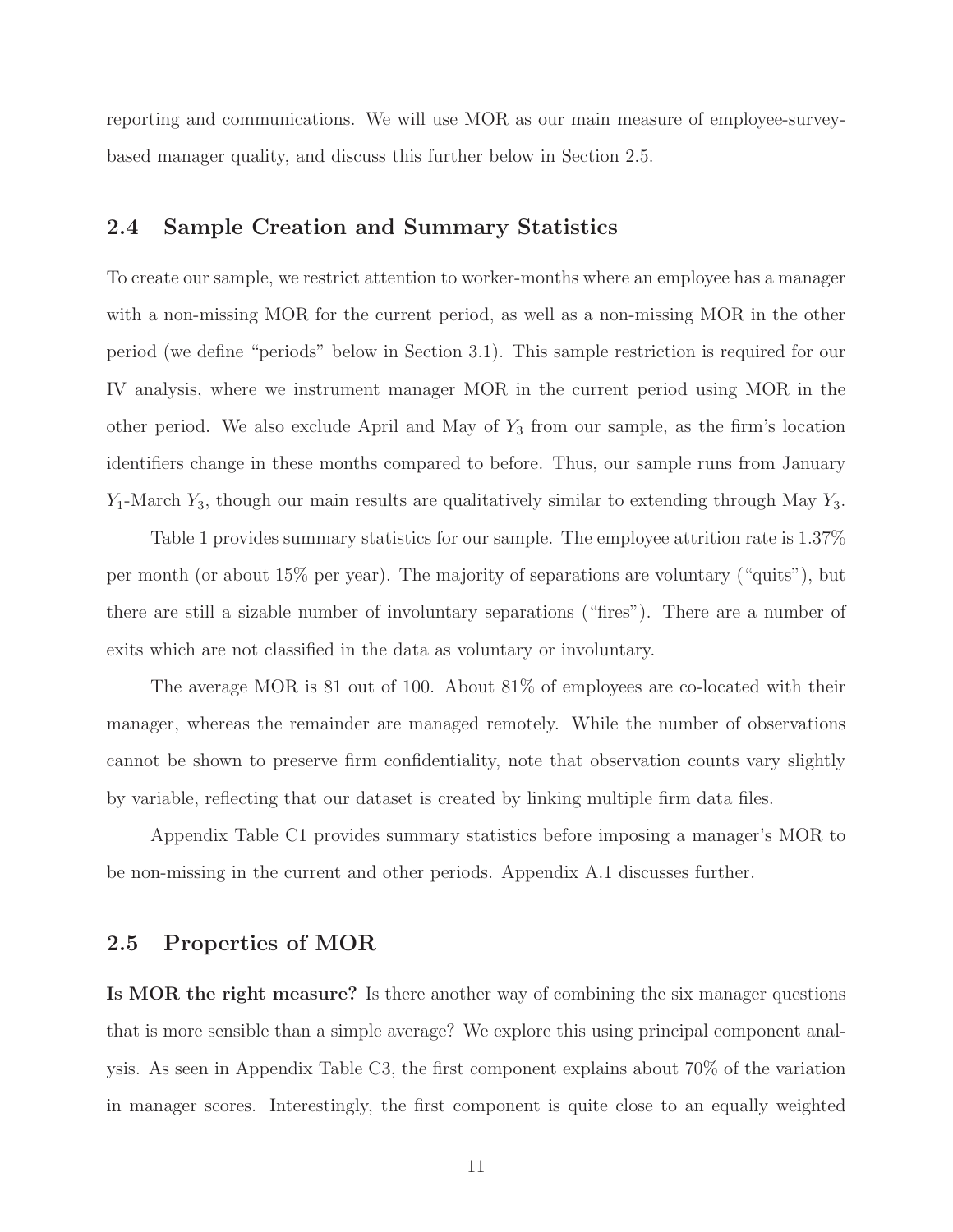average of the 6 individual items. Thus, beyond being very simple, another justification for using MOR is that it is close to the first principal component of the six questions, which explains a large share of the variance.

**Persistence.** Figure 1 shows that manager scores are somewhat persistent over time using a binned scatter plot with no controls. The coefficient of 0.37 means that a manager who scores 10 points higher in the  $Y_1$  survey in MOR is scored 3.7 points higher on average in the  $Y_2$  survey. Appendix Figure C1 shows that similar correlations are seen on each of the six manager questions. Table 2 observes a similar pattern of some persistence while applying control variables (and using normalized survey scores). Each column takes MOR or one of the managerial quality questions from the  $Y_2$  survey. The score is then regressed on the various manager quality questions from the  $Y_1$  survey. For example, column 1 shows that a manager who performs  $1\sigma$  higher in  $Y_1$  scores  $0.37\sigma$  higher in  $Y_2$ , conditional on controls.

The predictiveness of the scores over time is sizable, but perhaps not as high as one might expect. We believe that the main reason is measurement error in the surveys. Even though the firm strongly encouraged workers to take the surveys quite seriously (which is reflected in the 95% response rate), measurement error often occurs when respondents are asked to answer many questions, particularly subjective ones (Bound et al., 2001). Measurement error could arise from inattention or survey fatigue, as well as factors that could influence how one rates their manager separate from true underlying manager quality (e.g., worker mood). Further, measurement error can arise from the fact that MOR scores are created by taking the share of individuals marking Agree or Strongly Agree to a question, thereby introducing noise from an average over a discrete categorization.<sup>14</sup> Section 3 details how our empirical strategy addresses various challenges from measurement error in the survey.

Despite the likely presence of measurement error, the results in Table 2 are consistent

 $14$ Other factors beyond measurement error may also limit persistence. First, a manager's responsibilities, tasks, and projects change over time. A manager might be perceived as providing excellent coaching and guidance for one type of project, but not for another. Second, if a manager scores badly multiple years in a row, he/she may be invited to attend a "bootcamp" to improve manager effectiveness. Appendix Table C4 shows a transition matrix for MOR quintiles.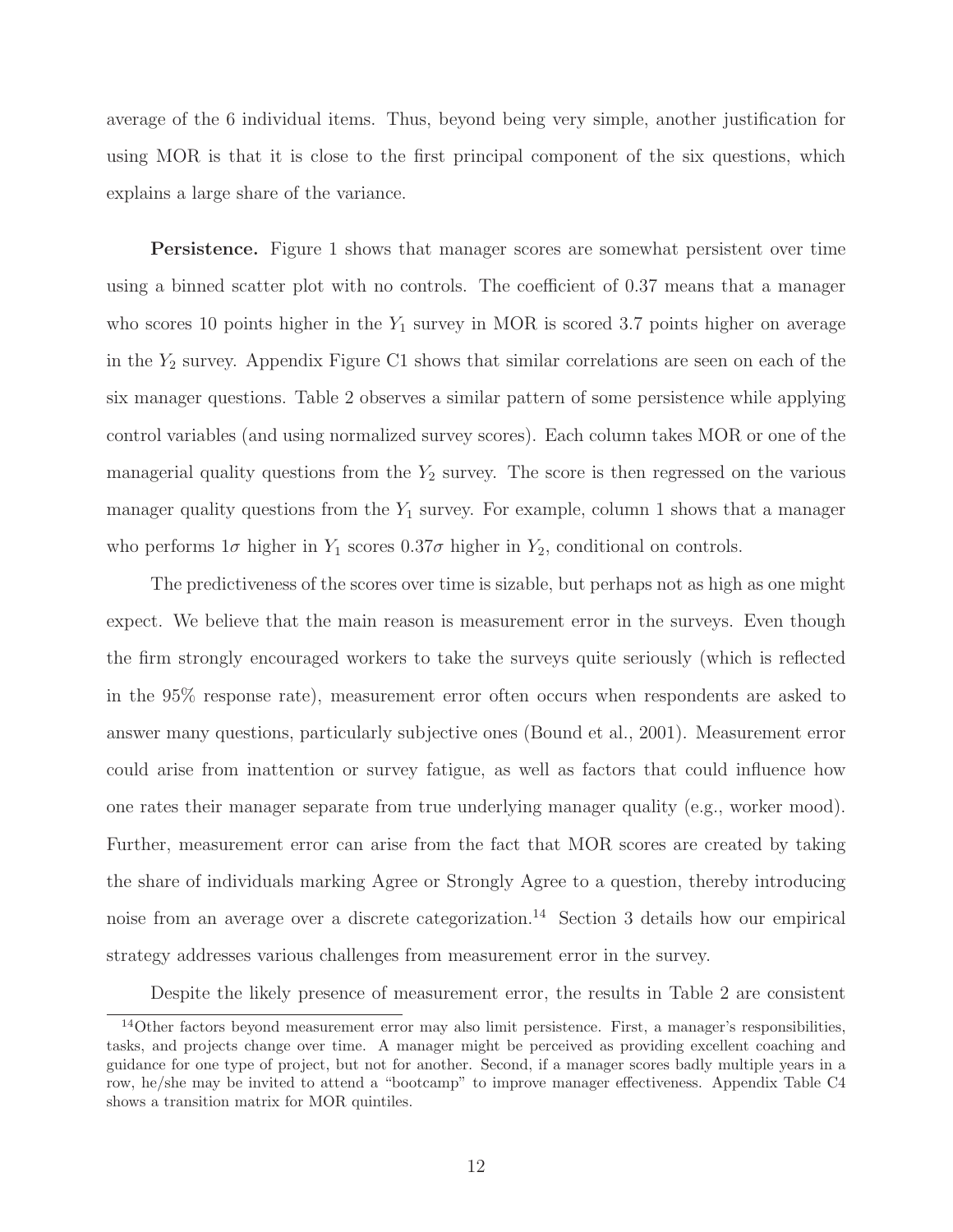with the view that managers have particular characteristics that are somewhat persistent over time. One challenge with this interpretation is that the various manager characteristics are correlated with one another.<sup>15</sup> To address this, we also regress each current characteristic on all the six past characteristics at once. Appendix Table C5 shows that each individual characteristic predicts the future characteristic even while controlling for the other characteristics.

As noted above in Section 2.3, we don't use the  $Y_3$  survey for our main analysis because the format changed and it was not administered to a large business unit. Still, Appendix Table C6 shows that the result on the persistence of overall MOR (column 1 of Table 2) is qualitatively robust (but smaller) when including the  $Y_3$  survey.

## **3 Empirical Strategy**

While there are several parallels between the teacher VA literature and our analysis, there are also key differences. First, we are estimating the impact of a survey-measured regressor people management skills—instead of estimating manager fixed effects. Thus, we need to address the important issue of measurement error in our survey, as opposed to sampling error in estimating large numbers of fixed effects.

Second, unlike in schools where teachers generally do not choose their students, managers at our high-tech firm play a critical role in hiring and selecting people for their team. Indeed, practitioners frequently argue that one of the most important parts of being a good people manager is selecting the right people (Harvard Management Update, 2008). Even if we could convince the firm to randomly assign employees to managers, such an experiment would not be informative of the overall impact of good people management skills since it would rule out better people managers selecting better people. Rather, differences in employee quality across managers might be viewed as a mechanism by which managers improve employee outcomes as opposed to a source of bias.16

<sup>15</sup>The correlation is relatively high, though still much less than 1. See Appendix Table C2.

<sup>&</sup>lt;sup>16</sup>Beyond a good people manager selecting good workers, it might also be possible for good workers to want to select good managers, i.e., someone could have a reputation as a great people manager so that good workers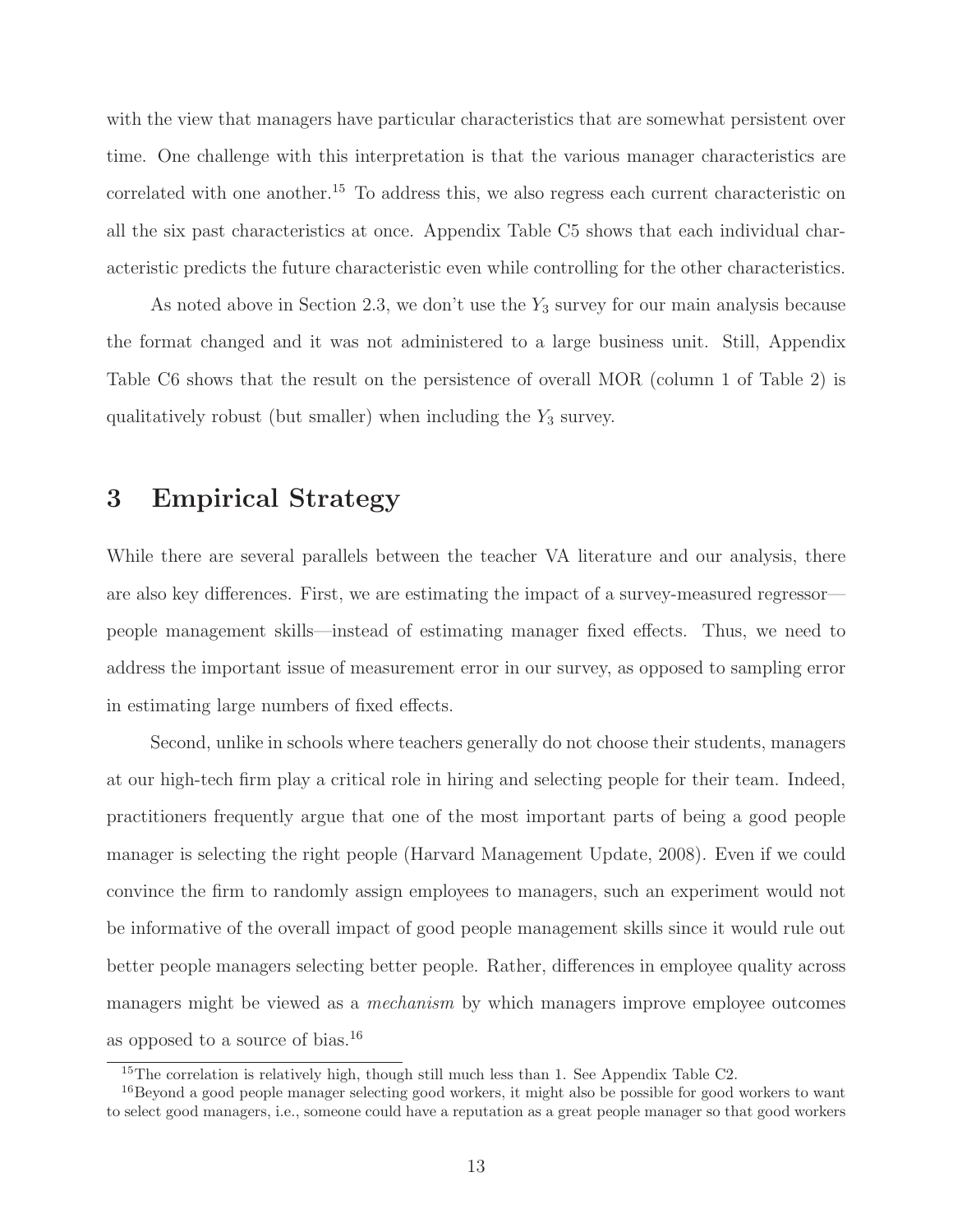A more informative hypothetical experiment for our setting, which we try to approximate in our design based on managers switching locations or job functions in Section 4.4, would be to randomly assign managers to different parts of the firm and then observe employee outcomes, thereby reflecting the role of managers in selecting and motivating their teams. Still, even if we do not wish to rule out better managers selecting better people, we need to address the possibility of the firm optimally sorting managers and employees together, which we discuss further below.

#### **3.1 Econometric Set-up**

We wish to estimate how much the underlying people management skill of manager j,  $m_i$ , affects an outcome,  $y_{it}$ , of employee *i*:

$$
y_{it} = \beta m_{j(i,t)} + \varepsilon_{it} \tag{1}
$$

where  $j(i, t)$  represents that j is the manager of employee i at time t, though we will henceforth abbreviate  $j(i, t)$  simply by j. As explained earlier, a concern is that people management skill, m, is measured with error; instead of true underlying people management, we only observe the noisy survey measure,  $\tilde{m}$ . In our data, we have the two main waves of the survey, giving us two manager scores  $\widetilde{m}$  $_1$  and  $\widetilde{m}$ 2, with  $\widetilde{m}_{j,\tau} = m_j + u_{j,\tau}, \tau \in \{1,2\}$ . In our data, t is at the monthly level, whereas there are two values of  $\tau$ .

Perhaps the simplest approach to analyzing the impact of people management skills is to estimate OLS regressions of the form:

$$
y_{i,t} = b\widetilde{m}_{j,\tau(t)} + \theta_{i,t} \tag{2}
$$

where  $\theta_{i,t}$  is an error term; and where  $\tau(t) = 1$  if  $t \le$  month 9 of  $Y_1$  and  $\tau(t) = 2$  if  $t >$ month 9 of  $Y_1$ .<sup>17</sup> We refer to  $\tau$  as the *period*. However, OLS models may be biased by

try to sort onto the manager's team. Indeed, having a "brand" and thus attracting strong incumbent workers could potentially be an important way good people management matters, particularly in high-skilled settings, such as the one we study. In our firm, we happen to see little evidence of observedly better workers joining the teams of better people managers, as seen in Section 4.3 below.

<sup>&</sup>lt;sup>17</sup>That is,  $\tau(t)$  corresponds calendar months to survey periods. Because the  $Y_1$  survey was administered in m9 of Y1, we analyze employee outcomes during period 1 as a function of their manager's rating during period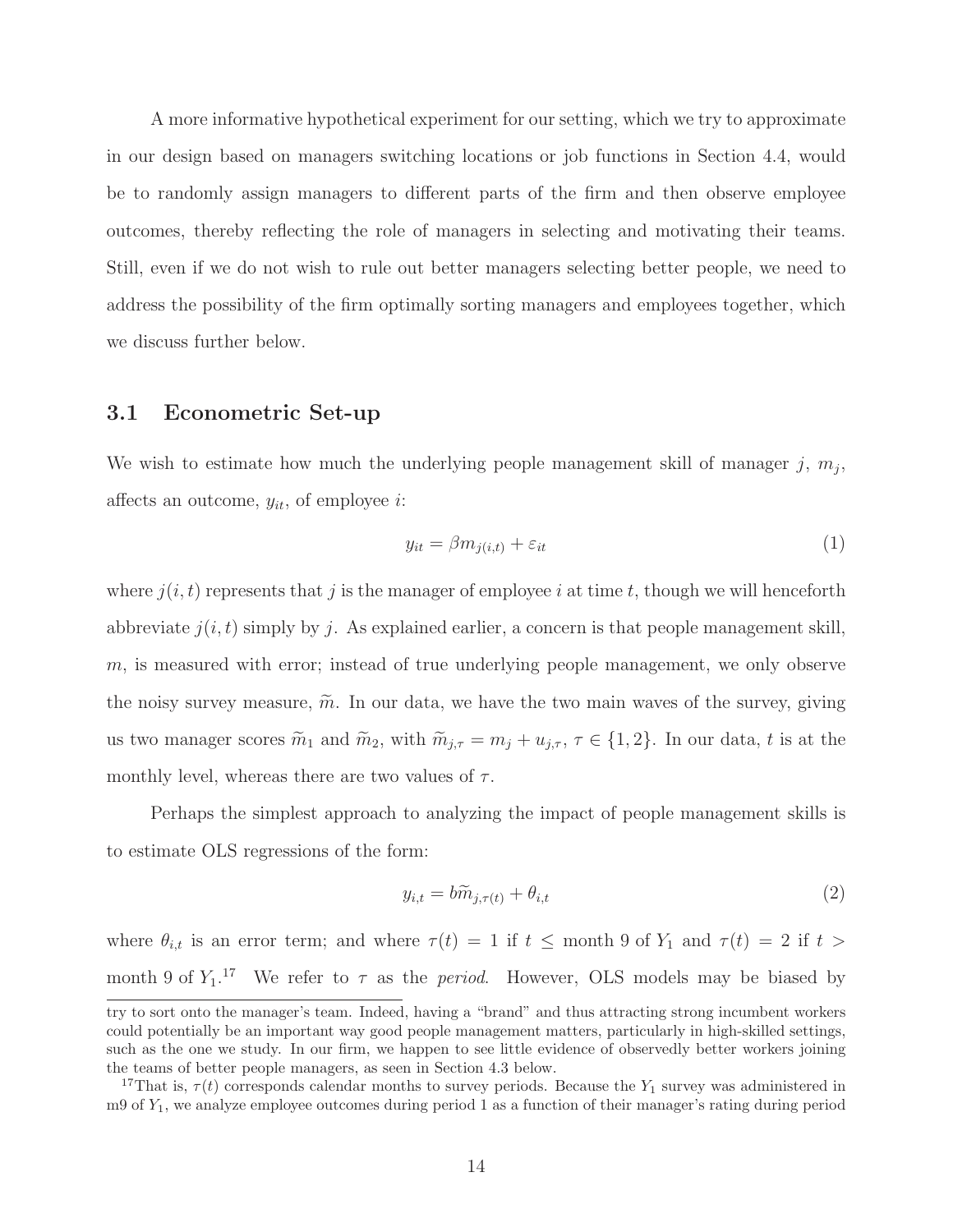measurement error. An alternative approach (e.g., Ashenfelter and Krueger, 1994; Ashenfelter and Rouse, 1998) is to instrument one survey measure with the other one:

$$
y_{i,t} = b\widetilde{m}_{j,\tau} + \theta_{i,t}
$$
  
\n
$$
\widetilde{m}_{j,\tau} = c\widetilde{m}_{j,-\tau} + \eta_{j,t}
$$
\n(3)

where  $\widetilde{m}_{j,-\tau}$  is the measured people management score of manager j in the period other than the current one, and  $\theta_{i,t}$  and  $\eta_{j,t}$  are error terms.

Instead of assuming that the measurement error is classical, we will consider the possibility that the measurement error could be correlated with unobserved determinants of employee outcomes, e.g., that being on a good project could affect how an employee rates their manager, as well as whether that employee attrites. Hence, compared to most empirical studies with measurement error, we make fewer assumptions, yet we still assume that measurement error is uncorrelated with a manager's true people management skill:

## **Assumption 1**  $cov(m_i, u_{i,\tau}) = 0$  for  $\tau \in \{1, 2\}.$

While we do not expect Assumption 1 to be literally true (given that there are caps of the management score at 0 and 100), we believe that it is approximately true in our setting, particularly because people are not selecting their own management score.18

We now compare OLS and IV estimators for this setting. For ease of exposition, we particularly because people are not selecting their own management s<br>We now compare OLS and IV estimators for this setting. For<br>suppress i and j subscripts. For OLS, we use  $\text{plim}(\hat{b}_{OLS}) = \frac{\text{cov}(y_t, \hat{m}_\tau)}{\text{var}(\hat{m}_\tau)}$ g. For ease of exposition, we<br>  $\frac{ov(y_t, \tilde{m}_{\tau})}{var(\tilde{m}_{\tau})}$  plus Assumption 1 to get an equation for the inconsistency from OLS (derived in Appendix A.2):

$$
\text{plim}(\widehat{b}_{OLS} - \beta) = -\frac{\sigma_u^2}{\sigma_m^2 + \sigma_u^2} \beta + \underbrace{\frac{\text{cov}(\varepsilon_t, u_\tau)}{\sigma_m^2 + \sigma_u^2}}_{\text{Attention Bias}} + \underbrace{\frac{\text{cov}(\varepsilon_t, m)}{\sigma_m^2 + \sigma_u^2}}_{\text{Contemp. Corr. ME}} \underbrace{\frac{\text{cov}(\varepsilon_t, m)}{\sigma_m^2 + \sigma_u^2}}_{\text{Assignment Bias}}
$$
(4)

Contemp. Corr. ME

Assignment Bias

In (4), the first term, *Attenuation Bias*, is standard under OLS when there is classical measurement error on the right-hand side. In the second term, *Contemporaneously Correlated* 

<sup>1.</sup> This assignment of calendar dates to survey periods is also used by the firm for their internal reporting.

<sup>&</sup>lt;sup>18</sup>Our analysis of measurement error draws heavily (in content and notation) from Pischke (2007). Assumption 1 seems most likely to be systematically violated when people are answering surveys about themselves and there are social pressures such as conformity bias, e.g., someone with a low amount of actual schooling or earnings might feel social pressure to report that they have more schooling or earnings than they actually have (as in Bound and Krueger  $(1991)$ ).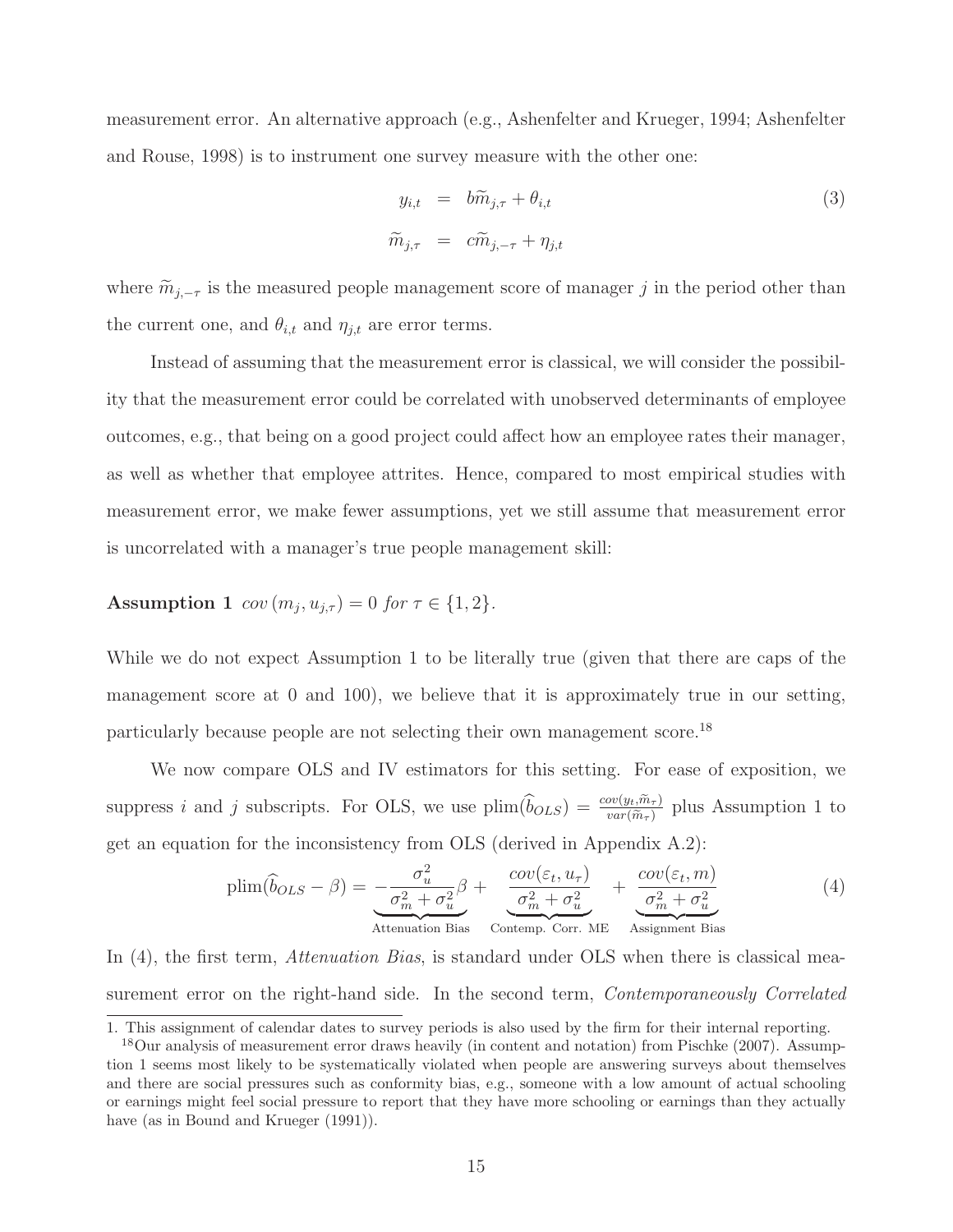*Measurement Error*, the numerator,  $cov(\varepsilon_t, u_\tau)$ , is the covariance between the measurement error from the survey and unobservables that affect employee outcomes. We believe that such measurement error is likely to be positive, but that is not necessarily the case. For example, one issue for analyzing attrition as an outcome is that there are individuals who quit before they get to take the survey. A manager may appear to have a better score on the survey than if departed workers were allowed to take part in the survey. In the third term, Assignment Bias, the numerator,  $cov(\varepsilon_t, m)$ , represents the correlation of worker-level unobservables with manager quality. This could be positive or negative.

Next, consider the IV estimator where we instrument a manager's score during one period with the manager's score in the other period (as in equation (3) above). Note that different employees may evaluate the same manager during two different periods. Using  $\text{plim}(\hat{b}_{IV}) =$ with the i<br>
employees<br>  $\frac{cov(y_t, \tilde{m}_{-\tau})}{cov(\tilde{m}_{\tau}, \tilde{m}_{\tau})}$ employees may eva<br>  $\frac{cov(y_t, \tilde{m}_{-\tau})}{cov(\tilde{m}_{\tau}, \tilde{m}_{-\tau})}$ , we get:

$$
\text{plim}(\widehat{b}_{IV} - \beta) = \underbrace{-\frac{\text{cov}(u_{\tau}, u_{-\tau})}{\sigma_m^2 + \text{cov}(u_{\tau}, u_{-\tau})}\beta}_{\text{Attention Bias}} + \underbrace{\frac{\text{cov}(\varepsilon_t, u_{-\tau})}{\sigma_m^2 + \text{cov}(u_{\tau}, u_{-\tau})}}_{\text{Asynchronously Corr. ME}} + \underbrace{\frac{\text{cov}(\varepsilon_t, m)}{\sigma_m^2 + \text{cov}(u_{\tau}, u_{-\tau})}}_{\text{Assignment Bias}} \tag{5}
$$

As for OLS, the expression for the consistency of IV (equation 5) has three terms. The first term has  $cov(u_{\tau}, u_{-\tau})$  in place of  $\sigma_u^2$ . Thus, if the measurement errors are uncorrelated across the two surveys, there is no attenuation bias. This assumption seems reasonable for certain types of measurement error, such as sampling error due to small numbers of subjects, one-time data imputation, or people being happy because the current project is going well. Other types of measurement error might be more persistent, e.g., there could be persistence from a persistently good long-term project or if people on a manager's team have a general tendency to rate managers highly on surveys. As we discuss later, such correlations can be avoided by looking at managers who move across locations or job functions in the firm. In such circumstances, we would expect substantially less attenuation bias than in OLS.

The second term of (5) has  $cov(\varepsilon_t, u_{-\tau})$  instead of  $cov(\varepsilon_t, u_{\tau})$  in the numerator. That is, it involves the covariance between measurement error in the other period and the unobserved determinants of performance in the current period. For measurement error due to inattention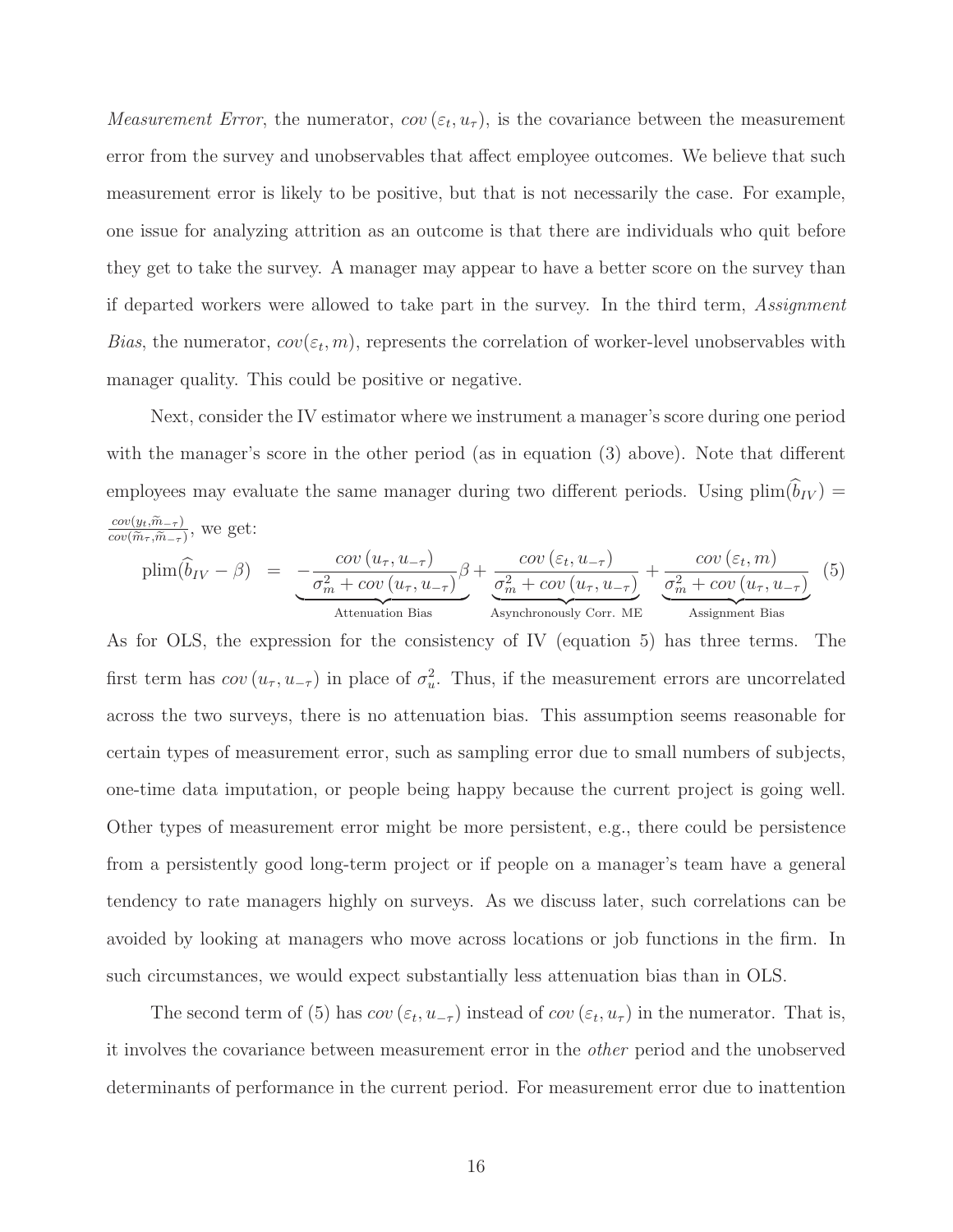or non-response, this correlation may be quite small or zero. For issues like being on a good project, this correlation may depend on how persistent the shock is over time.

The third term of (5) still has  $cov(\varepsilon_t, m)$  in the numerator, but it is divided now by  $\sigma_m^2 + cov(u_\tau, u_{-\tau})$  instead of  $\sigma_m^2 + \sigma_u^2$ . Thus, IV can amplify assignment bias if  $cov(u_\tau, u_{-\tau})$  $\sigma^2_u$ .

We will also present reduced form results, i.e., OLS regressions of  $y_t$  on  $\widetilde{m}_{-\tau}$ :

$$
\text{plim}(\widehat{b}_{RF} - \beta) = -\frac{\sigma_u^2}{\sigma_m^2 + \sigma_u^2} \beta + \underbrace{\frac{\text{cov}(\varepsilon_t, u_{-\tau})}{\sigma_m^2 + \sigma_u^2}}_{\text{Attention Bias}} + \underbrace{\frac{\text{cov}(\varepsilon_t, m)}{\sigma_m^2 + \sigma_u^2}}_{\text{Assignment Bias}}
$$

Relative to the IV, a disadvantage of the reduced form is that there is still the same attenuation bias as for OLS. A potential advantage is that assignment bias is scaled by  $\sigma_m^2 + \sigma_u^2$  in the denominator instead of  $\sigma_m^2 + cov(u_\tau, u_{-\tau}).$ 

Except if noted otherwise, standard errors are clustered by manager in the empirical analysis, reflecting the main level of variation for our key regressor.

### **3.2 Additional Remarks**

- **What if a manager's underlying people management skill varies over time?** This could occur for several reasons, including that a manager's effort may change over time; certain managers may be better with some projects or teams than others; and, the firm may help a manager to improve their people management skills over time. Appendix A redoes the above formulas allowing manager quality to vary over time. For the IV, possible attenuation depends now on the size of the covariance of people management skills over time relative to the covariance of measurement error over time. The OLS and reduced form expressions are broadly similar to before.
- **What happens if people management has persistent effects?** The key identification assumptions for IV are that  $cov(\tilde{m}_{j,-\tau}, \theta_{it}) = 0$  and that the only way that  $\widetilde{m}_{j,-\tau}$  affects  $y_{i,t}$  is through its influence on  $\widetilde{m}_{j,\tau}$ . One way this can fail is if there are persistent effects of good people management. Similar to having had a good teacher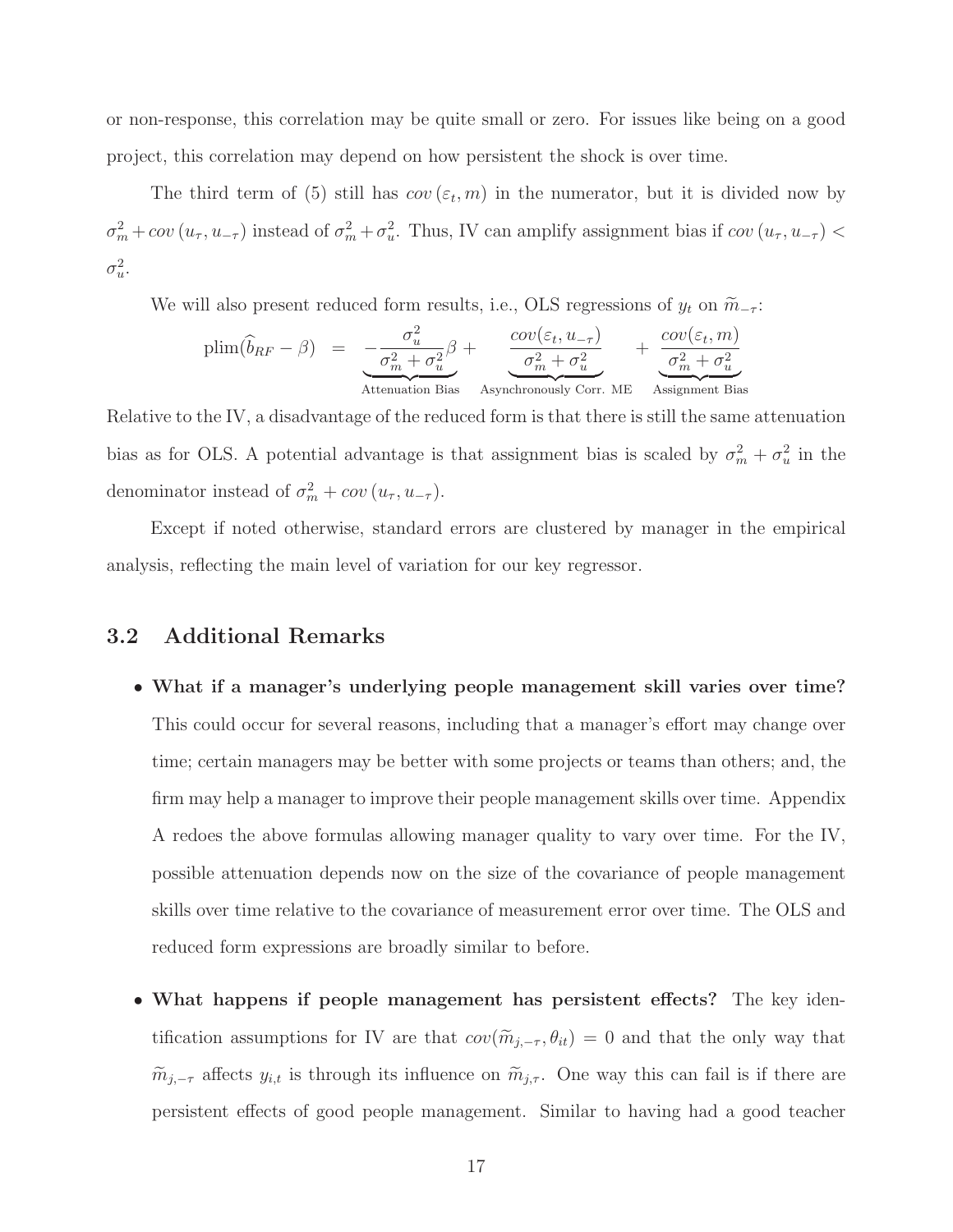in the past, it is possible that good people management could have a persistent effect over time. We have two responses. First, existing evidence on manager effects suggests that they are not very persistent: in Lazear et al. (2015), 2/3 of boss effects disappear after 6 months, and  $3/4$  disappear after one year.<sup>19</sup> Second, some of our identification strategies rule out persistent effects. For example, when we analyze new workers joining the firm in period 2, their current manager is interacting with them for the first time at the firm, so it is impossible that the new workers benefitted from interacting with their current manager during period 1. Persistent effects can also be addressed by looking at individuals who switch managers. That we reach qualitatively similar conclusions with these identification strategies is consistent with people management having primarily a contemporaneous effect.

- **Control variables.** While the above setup ignored control variables, adding controls helps address the possibility that MOR and employee outcomes may differ systematically in the large firm we study. We control for the firm's different business units, as well as for job function (or occupation). We also control for year of hire, current year dummies, and a 5th order polynomial in employee tenure. We control for location (the firm has many offices), employee salary grade (or level), and an employee's manager's span of control. Section 4.5 shows that our results are robust to even finer controls.
- **Adding worker fixed effects.** Beyond control variables, worker fixed effects can be added to an IV specification. The key is for some workers to experience multiple managers during the period for which output is being analyzed.

 $19$ This evidence differs from ours in several respects. First, we analyze people management skill as opposed to overall boss effects. Second, we primarily analyze attrition whereas Lazear et al. (2015) primarily analyze output per hour. Third, we study a high-skill firm, whereas Lazear et al. (2015) study a firm where workers do a routine job. It is not clear whether such differences would lead to boss effects being more or less persistent, though we might imagine that the identity and skills of one's current manager would be particularly important for our outcome of attrition.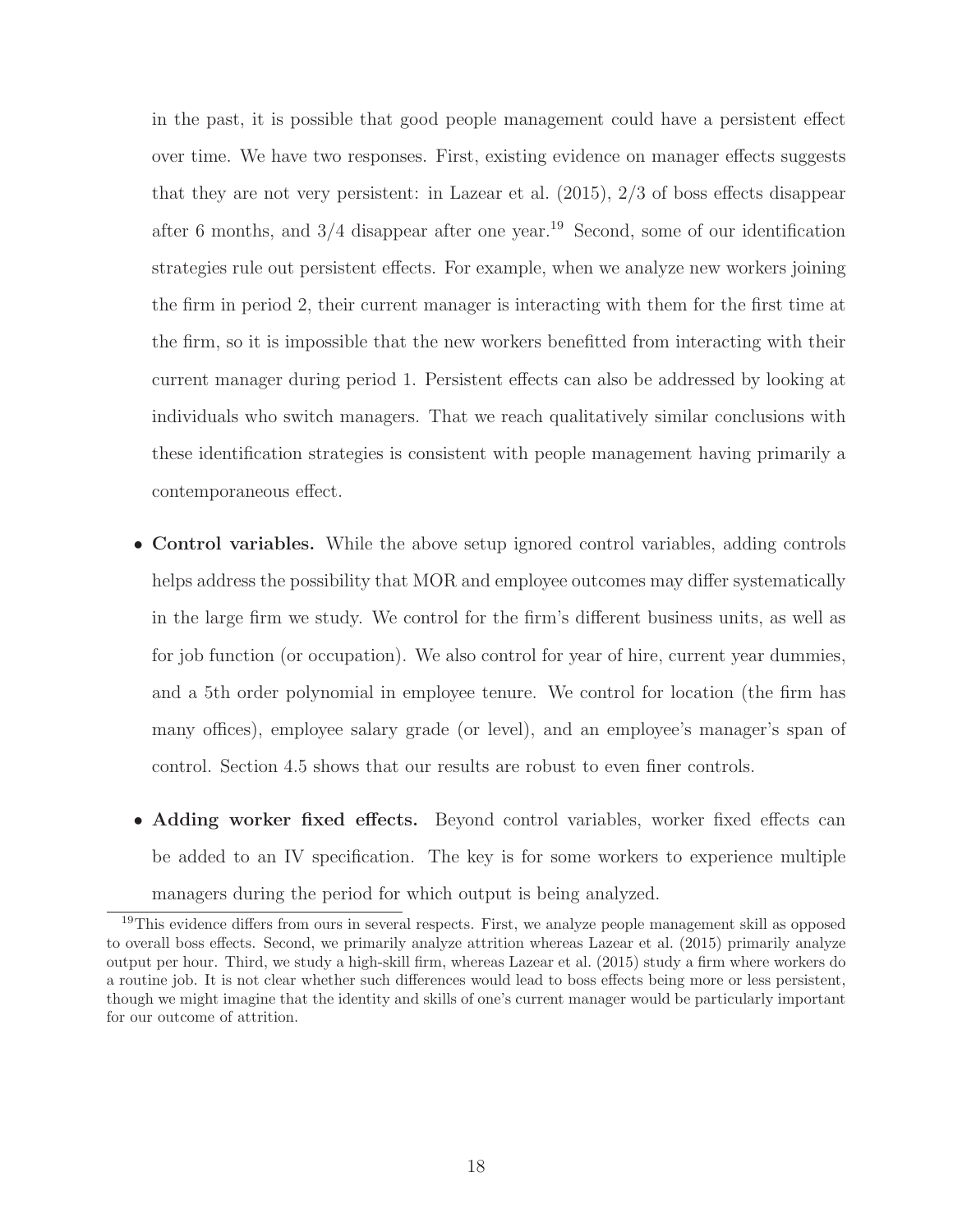## **4 Manager Quality and Employee Attrition**

Section 4.1 presents our baseline results on the relationship between MOR and employee attrition. Next, we present our three research designs: new joiners (Section 4.2); new joiners or employees switching managers (Section 4.3); and managers switching locations or job functions (Section 4.4). Exploiting different variation (and requiring different identifying assumptions) and addressing different threats to identification, all three designs provide complementary evidence supporting that people management skill substantially reduces employee attrition (Appendix Table C7 summarizes rationales for our different identification strategies). Section 4.5 addresses additional threats to identification and estimates manager VA (in line with past work on managers such as Lazear et al. (2015)).

### **4.1 Baseline Results**

Panel A of Table 3 shows our baseline results. Column 1 shows a strong first stage  $(F > 100)$ . In column 2, the OLS coefficient of -0.154 means that increasing MOR by  $1\sigma$  is associated with a monthly reduction in attrition of 0.154 percentage points (hereafter "pp"), which is an 11% reduction relative to the mean of 1.37pp per month. Column 3 presents the IV estimate where MOR in one period is instrumented with a manager's MOR in the other period. Here, the coefficient is substantially larger at -0.475, implying that increasing MOR by  $1\sigma$  corresponds to a 35% reduction in turnover. By the difference of two Sargan-Hansen statistics, we reject that the IV and OLS estimates are the same  $(p < 0.01)$ . That the IV estimate is substantially larger in magnitude than the OLS estimate is consistent with OLS being significantly biased downward in magnitude due to attenuation bias from measurement error.<sup>20</sup> Still, as discussed above, IV could also be biased due to asynchronously correlated measurement error or assignment bias by the firm. We address this further below.

Our IV estimate implies that moving from a manager in the 10th percentile of MOR to

 $^{20}$ Our findings suggesting significant measurement error are consistent with Bloom et al. (2017), who document significant measurement error in surveys about management practices.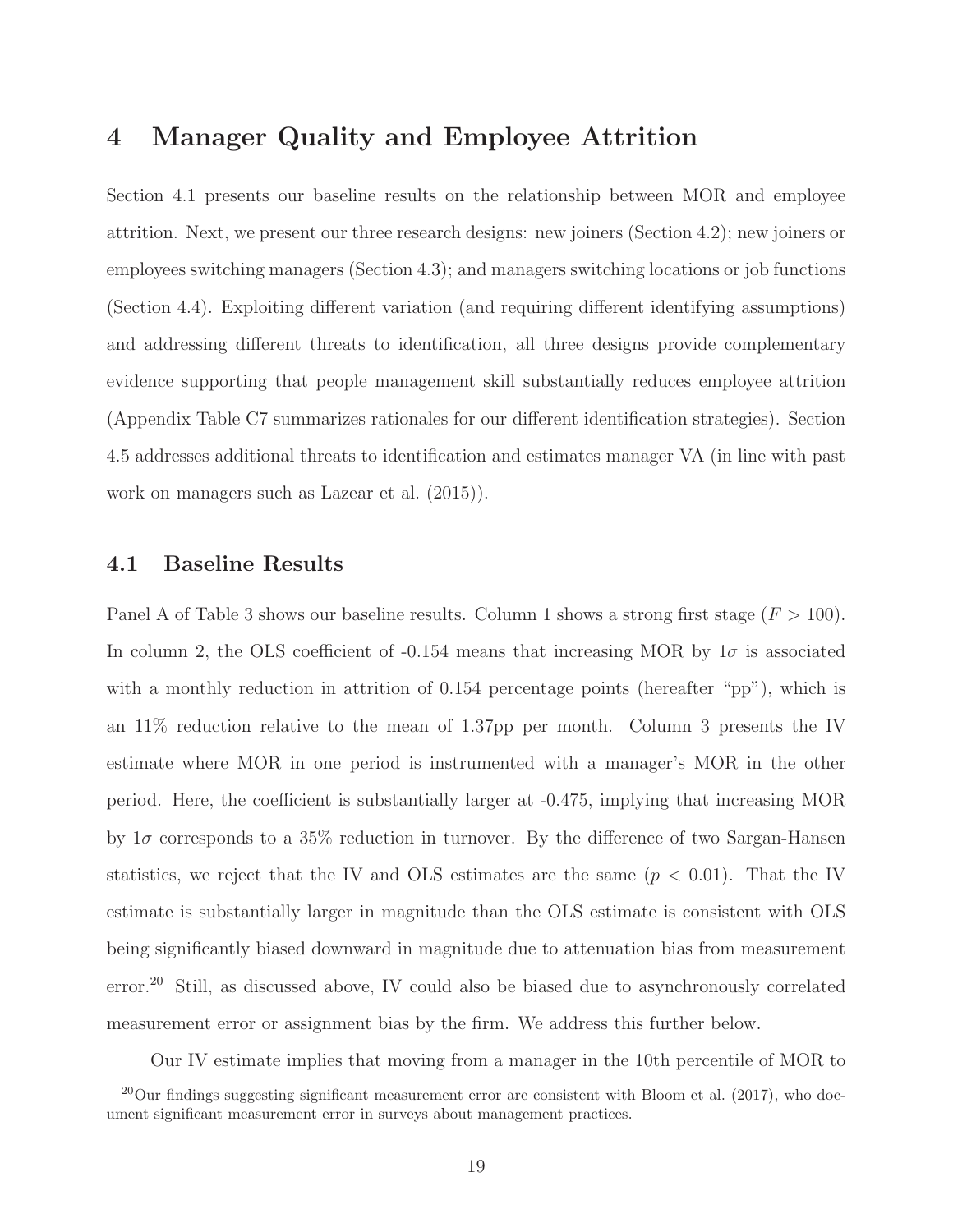one in the 90th percentile of MOR is associated with a reduction in quitting of roughly 60% (under the assumption of normality).<sup>21</sup> To further assess the IV magnitude, we compare it to estimates in other studies analyzing turnover, particularly those related to management. Bloom et al. (2014) show that randomly assigning call-center employees to work from home reduces turnover by 50%. Thus, having a manager in the 90th percentile of the people management distribution instead of one in the 10th percentile has an impact on turnover broadly similar to that of letting employees work from home.<sup>22</sup>

However, not all attrition is the same. It could be that good managers prevent quits, but are willing to fire individuals who are not contributing. Thus, Panels B and C perform the same analyses as Panel A, but separately for quits and fires.<sup>23</sup> We observe highly significant negative IV results for both quits and fires. The coefficient is larger in absolute magnitude for quits, but is larger in percentage terms for fires, reflecting that fires are rarer than quits. Also, there is a larger percentage relation between MOR and regretted quits (Panel D) than there is between MOR and non-regretted quits (Panel E), suggesting that MOR might help reduce "bad quits" (bad from the firm's perspective) more than it reduces "good quits."

Another way to analyze turnover is to look separately at "high" and "low" productivity workers. To classify workers as high or low productivity, we residualize workers' subjective performance scores on the controls in Table 3 and then regress the residuals on worker fixed effects. Fixed effects that are above the median are classified as high-productivity workers and those below as low-productivity workers. Appendix Table C8 analyzes turnover separately for high- and low-productivity workers. The IV coefficients are large and significant in both

<sup>&</sup>lt;sup>21</sup>The 10th percentile of a standard normal is  $1.28\sigma$  below the mean, corresponding to a monthly attrition rate of  $1.374-1.28*(-475)=1.98$ pp. The 90th percentile corresponds to a monthly attrition rate of  $1.374+1.28*(-475)=1.98$ pp.  $.475$ )=0.77pp, a reduction of slightly more than 60%.

 $^{22}$ In another management-related example, Friebel et al. (2018) show that randomly sending letters from the CEO highlighting the firm's turnover problem causes grocery store managers to reduce store turnover by 1/4 for nine months. In a non-management example, Madrian (1994) analyzes the impact of having a spouse with health insurance to study "job lock." She finds that job lock reduces turnover by 25%. Thus, our IV estimate from increasing MOR from the 10th to the 90th percentile has roughly twice the impact on turnover as does one's spouse having health insurance in the US. Surveying the literature, Manning (2011) reports wage-turnover elasticities of 0.5-1.5.

 $^{23}$ In the data provided, turnover is marked as voluntary, involuntary, or missing. We don't use missing turnover events in Panels B and C (missing events are included in Panel A), but one can also classify the missing data fields as voluntary turnover events.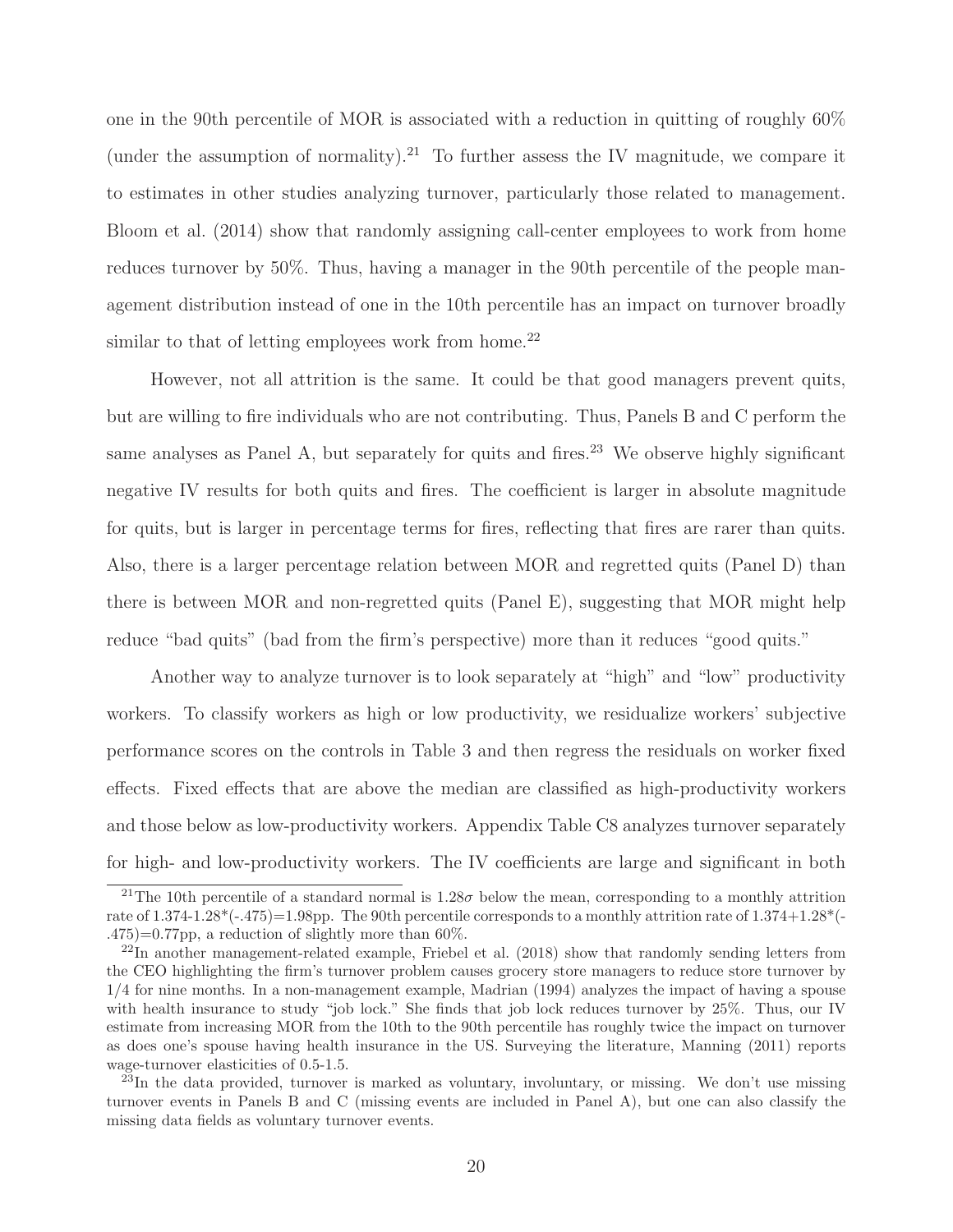cases. As has been found in many studies, there is strong selection on productivity in turnover (e.g., Hoffman and Burks, 2017), with high-productivity workers having a substantially lower base probability of attrition. While the IV coefficient is larger in absolute magnitude for low-productivity workers, it is very similar in percentage terms for high-productivity workers.

Beyond leading people to exit the firm, bad people management skills could also produce other types of "exits." Instead of quitting the firm, a worker may simply demand that they be moved to a new manager. Appendix Table C9 repeats our analysis using whether a worker changes manager as the dependent variable (instead of attrition). The IV estimate implies that moving from a manager in the 10th percentile of MOR to one in the 90th percentile of MOR is associated with a reduction in the probability of switching managers by 45%.

Figure 2 shows binned scatter plots for the reduced form regressions, showing a clear negative relationship for all five attrition variables, plus whether a worker changes manager.

### **4.2 New Workers Joining the Firm**

Repeating our IV analysis while using only new workers who join the firm in the second period, Table 4 also finds a strong negative relation between a worker's manager's MOR and turnover (our sample size here is 8% of that in Table 3). This "joiners" analysis has several advantages relative to our baseline analysis and allows us to address a couple of concerns. First, in the joiners analysis, the survey responses of the workers under analysis do not influence the instrument because they are new to the firm.<sup>24</sup>

Second, our analysis reduces concerns about assignment bias. When an employee joins a very large firm, they are unlikely to have substantial information about differences in people management skills across managers that would enable them to sort into managers. Further-

<sup>&</sup>lt;sup>24</sup>The joiners analysis also eliminates concern about events in period 1 that would lead workers to rate their managers more highly, as well as affect their quitting in period 2. For example, if an employee got to work on a very enriching project in period 1 that improved their general human capital, this could lead them to highly rate their manager in period 1, as well as to be less likely to quit in period 2. It is important to note, however, that our new joiners analysis does not help with persistent shocks, e.g., a very successful or exciting project that would make current employees rate a manager highly in period 1, as well as make new workers less likely to quit. The joiners analysis is useful, however, if people differ in their opinions about whether a project is exciting, as the joiners analysis looks at different people in period 2 compared to the raters in period 1.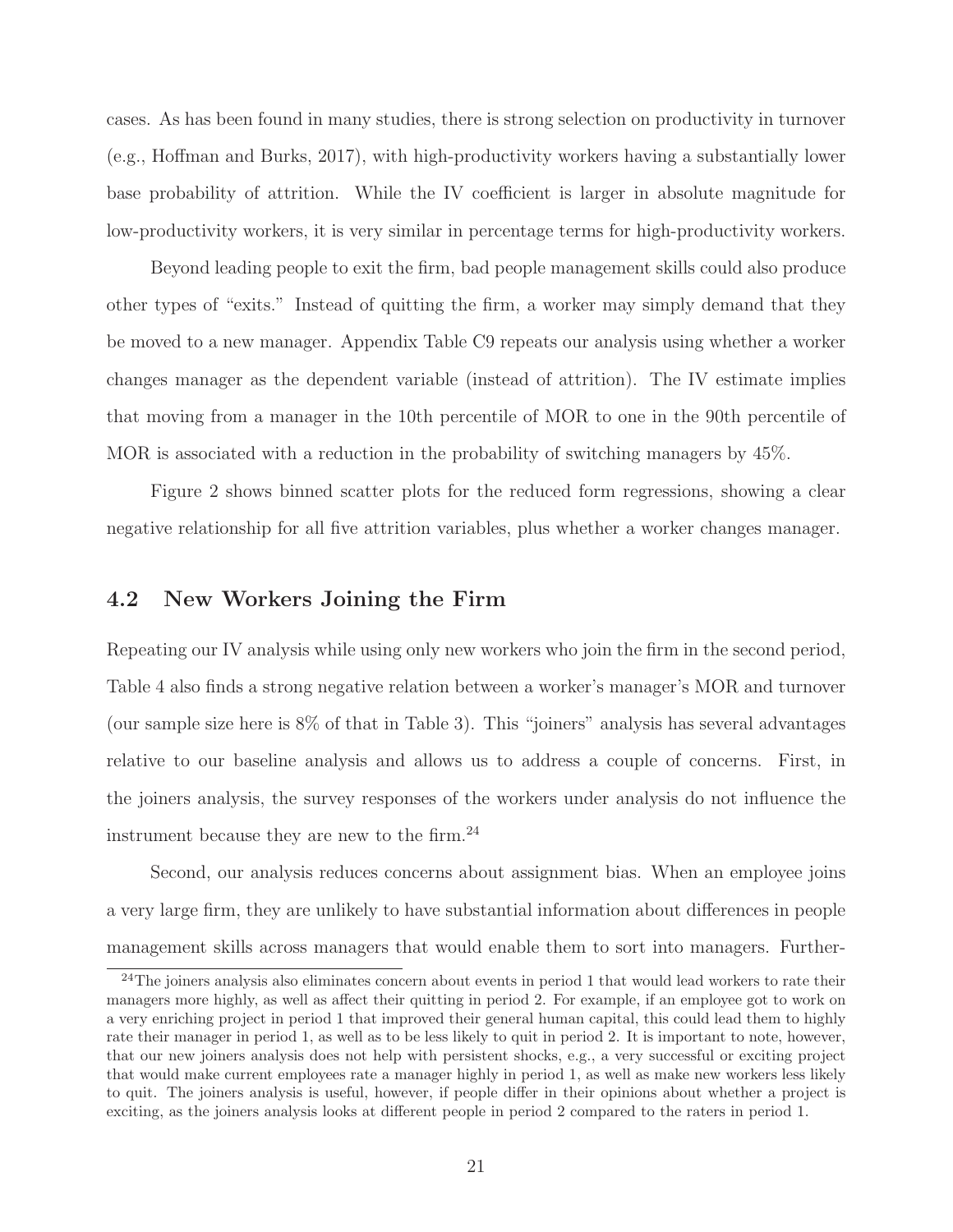more, the firm seems unlikely to have substantial information about the new worker separate from the manager who was involved in hiring the new worker.<sup>25</sup> This reduces the concern that  $\varepsilon_t$  is correlated with m separate from the possible role of better managers in selecting better employees for their team.

**Results.** Overall, while we have much less statistical power here than for our full sample, the relationship between MOR and attrition in Table 4 is qualitatively similar to that in the baseline analysis. Looking at all attrition in Panel A, the IV coefficient of  $-0.550$  is slightly larger in magnitude than that in Panel A of Table 3, though it just misses statistical significance at 10% (reflecting the smaller sample for the joiners analysis). The coefficient implies that a  $1\sigma$  increase in MOR corresponds to a 0.55pp (38%) reduction in monthly turnover. We also see broadly similar results for quits, fires, regretted quits, and non-regretted quits, with particularly strong results for quits (especially regretted quits), for which the IV estimate is statistically significant.

## **4.3 Workers Joining the Firm or Changing Managers**

While the joiners analysis has several clear benefits, it also has limitations. First, it is based only on new workers, so there are potential concerns about external validity (e.g., could there be something special about the impact of people management skills on new workers?). Second, the sample size is small relative to our full sample. Third, it is difficult to do certain statistical tests regarding assignment bias. In this section, instead of just analyzing workers joining the firm in the second period, we additionally add instances of people switching managers during the second period. This analysis addresses these three limitations, and we continue to find a strong negative relation between a worker's manager's MOR and various turnover outcomes.<sup>26</sup>

Our analysis here is useful for multiple reasons. First, the sample is broader than

<sup>&</sup>lt;sup>25</sup>Lazear et al. (2015) use new joiners as a research design for estimating manager fixed effects. Our argument that new employees have limited private information, and that the firm has limited information (separate from the manager), closely follows a similar argument in Lazear et al. (2015).

<sup>&</sup>lt;sup>26</sup>Manager switches occur for many reasons at the firm we study, such as new projects, manager turnover, and promotions, as well as several re-organizations ("re-orgs") that occurred for exogenous reasons.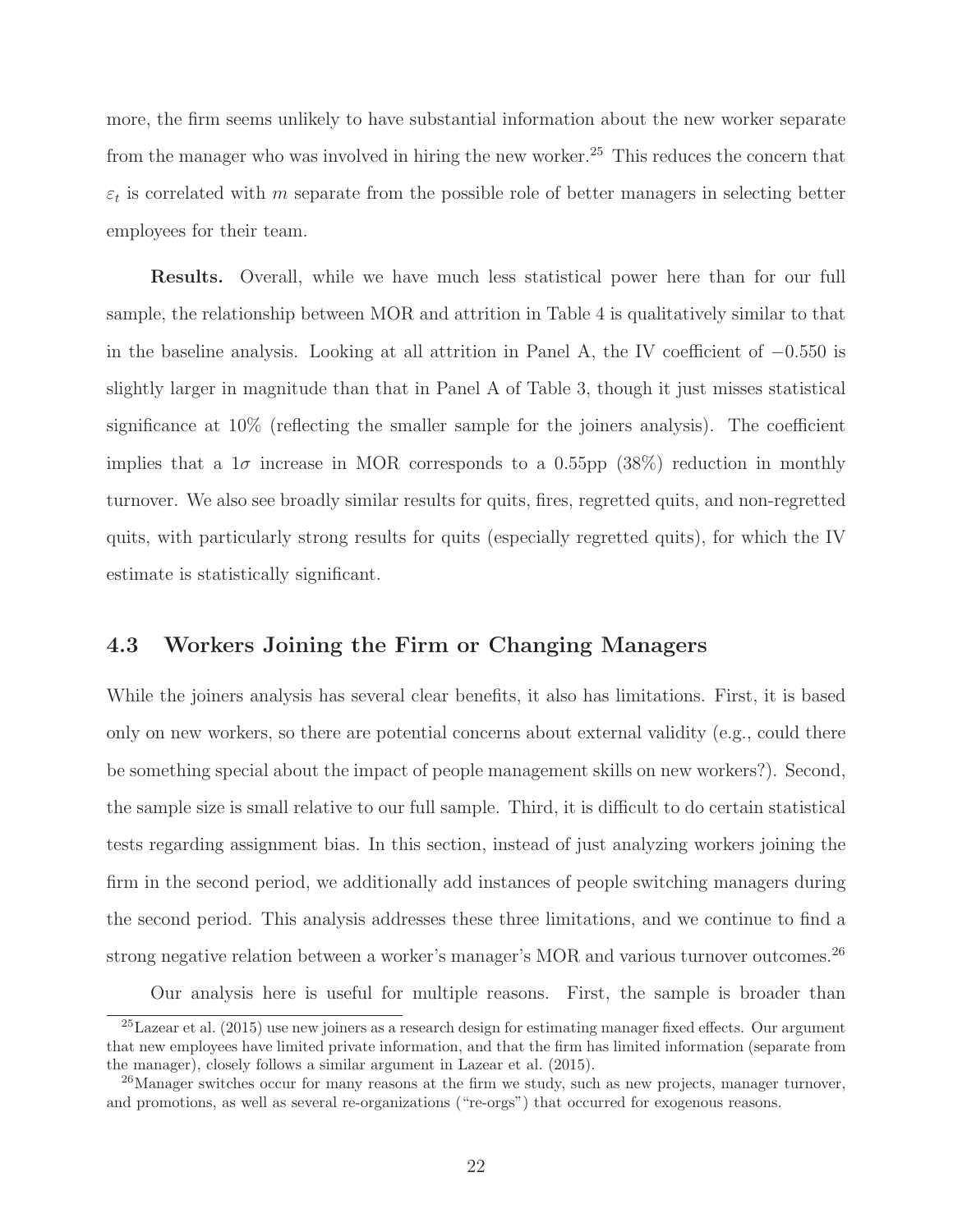only new joiners. Second, we can do a test for non-random sorting of existing employees to managers, following Rothstein (2010, 2017)—we happen to find little evidence of systematic sorting of better existing employees to better people managers.<sup>27</sup> Third, we can make "event" study" graphs analyzing how impacts of MOR on turnover vary with how long a person has been with a manager; such a graph would be harder to interpret in the pure joiners design, where time since manager is collinear with tenure. Fourth, analyzing what happens to employees after changes in manager is generally useful for reducing concern about assignment bias. While matching of managers and employees is not random, one might believe that matching occurring for reasons such as manager turnover or re-orgs might reflect less active involvement or deliberate matching of the firm, particularly when there are many individuals being moved at the same time. It is presumably harder for a firm to do sophisticated matching when it has to make many personnel changes in a short amount of time. Fifth, as in the joiners analysis, the workers in this design do not influence the instrument—if I switch to a new manager in  $T_2$ , I will have played no role in that new manager's scores in the  $T_1$  survey.

The sample size here is about one quarter the size of that in our baseline analyses. When workers switch manager, 4% of the time this is accompanied by a promotion in the same month, 4% of the time they experience a change in job function, and 8% of the time they experience a change in business unit. Thus, most changes in manager are not from promotions, or from changes in job function or business unit.

**Results.** Table 5 reproduces Table 3 while analyzing both  $T_2$  joiners (as in Table 4) and workers switching managers in  $T_2$ . In Panel A, the IV coefficient for overall attrition is -0.332 (corresponding to a 22% drop in attrition per  $1\sigma$  in MOR). This is a bit smaller than our baseline attrition estimate and misses conventional statistical significance  $(p = 0.16)$ . In contrast, the coefficient for quitting (panel B) is slightly larger than the one in Table 3. This drop is driven by a statistically significant drop among regretted quits. Interestingly,

 $27$ As discussed further in Appendix A.5, we test whether the MOR of one's future manager predicts employee outcomes prior to a manager switch. This "Rothstein test" is not possible for new joiners, as employee outcomes are unobservable prior to joining the firm. Thus, the test does not rule out that better people managers may be adept at hiring better new employees for their teams.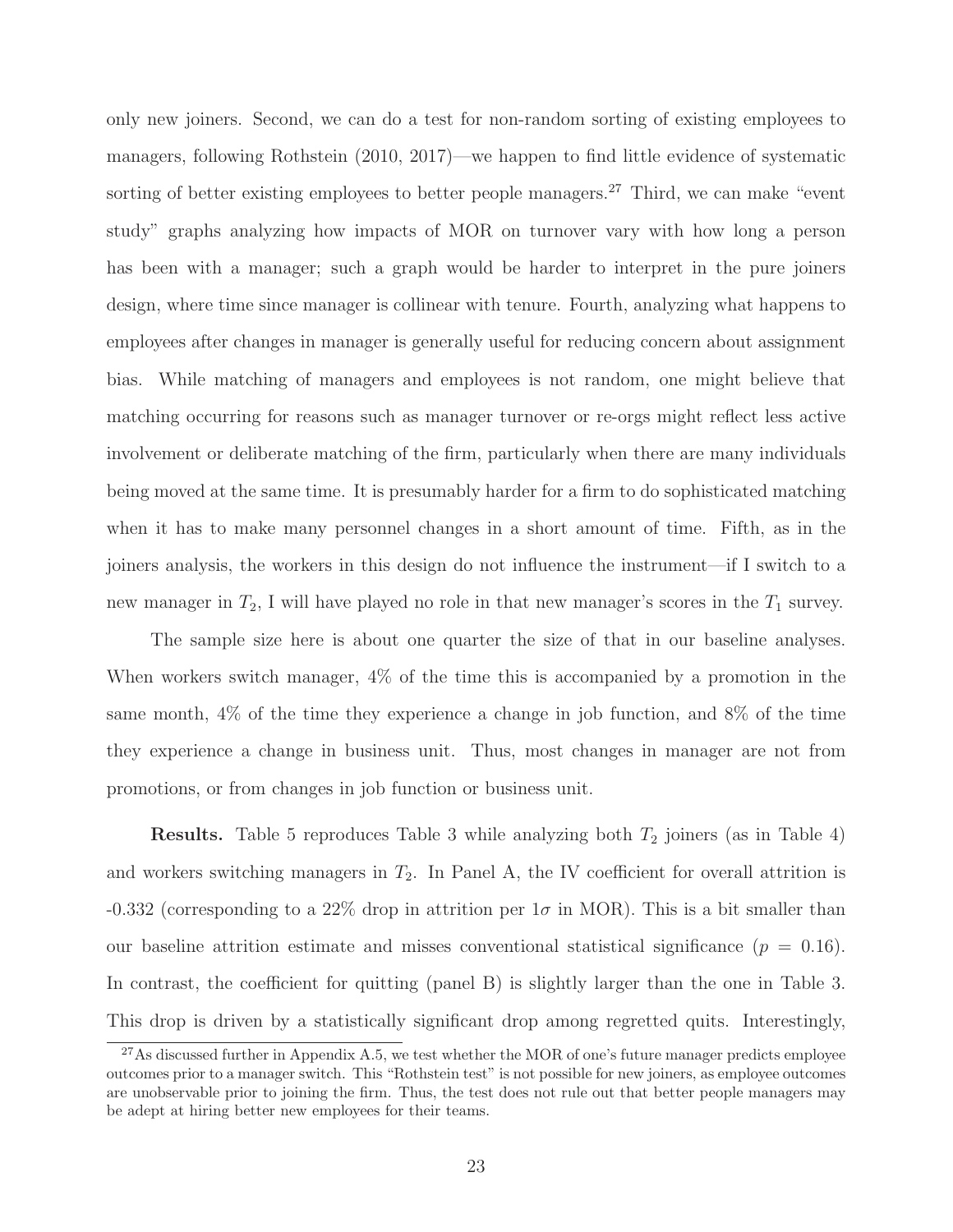the MOR coefficient for non-regretted quits is positive (though not statistically significant); this is consistent with the idea that people management skills may play a particular rule in reducing "regretted attrition".

As discussed in Appendix A.4, the results here are broadly similar when only using workers switching managers.

**Time path of people management impacts.** Figure 3 takes the IV regressions in Table 5, but interacts MOR with the quarter since receiving a new manager. As seen in panel (a), when workers receive a new manager, they are less likely to attrite when the manager has high MOR compared to when the manager has low MOR. While negative, however, the relation between MOR and turnover in the first six months after the manager change is fairly small in magnitude. Rather, the turnover benefit builds gradually, with much of the reduction in turnover only occurring in quarters 2 and 3 after a manager change (i.e., months 7-12 since the manager change). In the other panels, the impact of MOR also tends to grow in magnitude with manager tenure, particularly for regretted quits.

The time path of results in Figure 3 seems consistent with a causal impact of people management on attrition.<sup>28</sup> The impact of a good manager may not be felt immediately after they become a worker's manager. Rather, it may take some time for a worker to get to know and be affected by their manager. If the results in Figure 3 were driven by assignment bias (e.g., the firm decides to match unobservedly better workers with better managers), one might imagine that turnover impacts would be seen immediately instead of growing over time. The time path also seems broadly consistent with people management playing a role in motivating workers, as opposed to simply selecting better workers.

**Testing for assignment bias.** A concern with the switchers analysis is that the firm may be matching unobservedly high-quality managers and workers together. To test for this, we can examine whether the MOR of an employee's *future* manager predicts employee non-

<sup>28</sup>Figure 3 plots the absolute magnitude of MOR impacts relative to quarter since getting a new manager. We reach the same conclusions if we instead plot percentage impacts (i.e., MOR impacts on attrition relative to attrition risk in that quarter).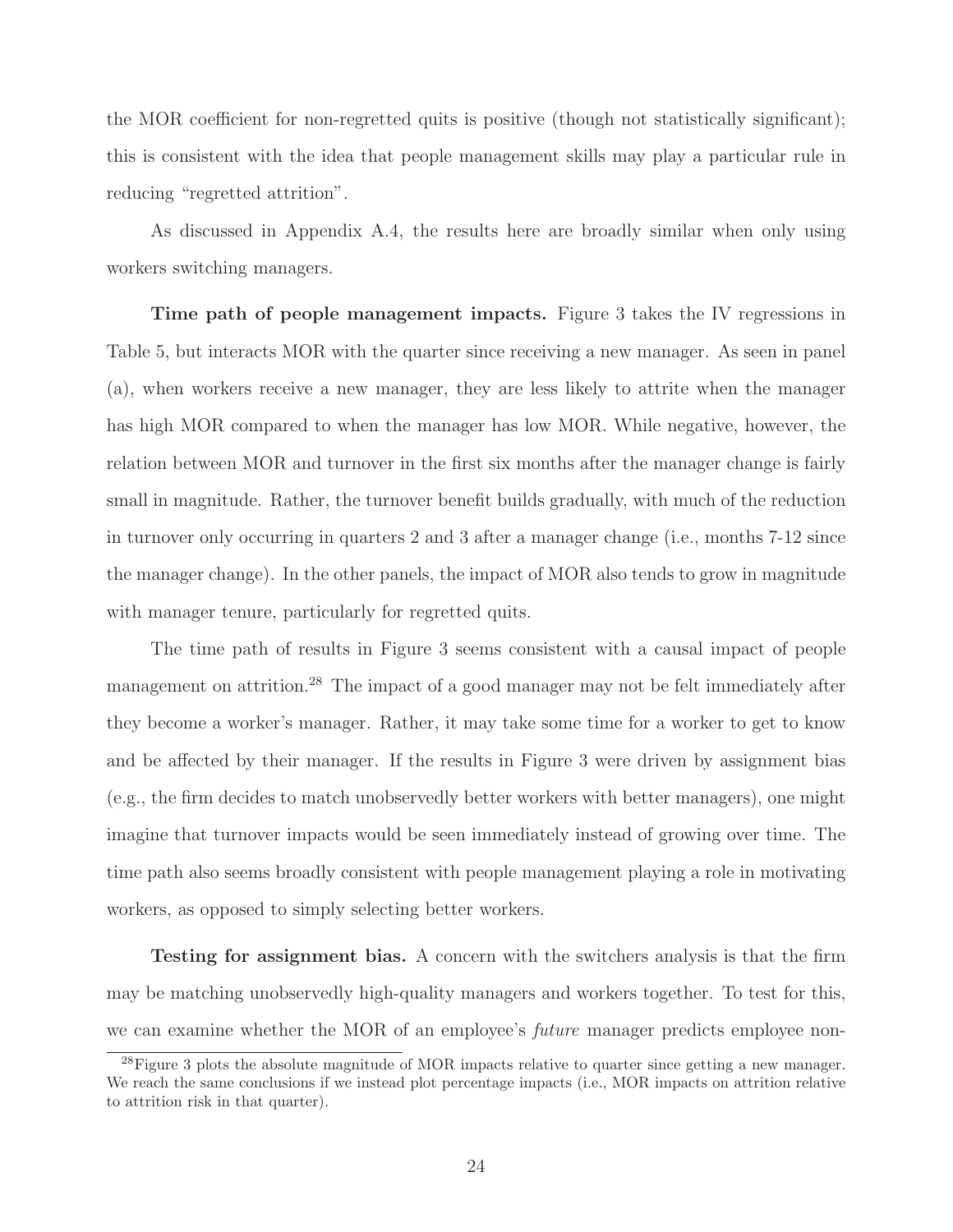attrition outcomes in the current period, following Rothstein (2010, 2017). As detailed further in Appendix A.5, we implement an IV procedure where we instrument the future manager's MOR during period 2 using the future manager's MOR during period 1. Note that we cannot use attrition for the test because workers who will experience a new manager in the future do not attrite before they experience the new manager.

Table 6 examines the relation between a future manager's MOR and key non-attrition outcomes (subjective performance, salary, salary increases, and promotion propensity), as well as with three other important worker characteristics, namely, the employee engagement, restricted stock units granted to an employee, and whether the firm has designated a person as a "key individual" whom they strongly want to retain. Stock grants and the key individual variable are discussed further in Section 6 when we discuss rewards for managers.

In the IV analyses in Panel B, we see little evidence that better people managers receive teams with observedly better characteristics. Of the 7 coefficients, 1 is significant at 10%, close to what might be expected from random chance. Of course, while the test suggests that better people managers are not sorted with better employees in terms of these observables, we cannot totally rule out that there would be sorting based on unobservables. Still, the test suggests that assignment bias (from the firm sorting strong people managers with unobservedly better employees) is likely limited.29

#### **4.4 Manager Moves across Locations or Job Functions**

Our third research design exploits managers moving across locations or job function. In line with Chetty et al. (2014), we collapse our data to the location-job function-period level (e.g., engineers at Location X in period 1), and examine the relation between average MOR and average attrition using the collapsed data. This serves two key purposes. First, it provides

<sup>&</sup>lt;sup>29</sup>The test is also consistent with better people managers not selecting better existing employees for their teams. A statistical zero in the Rothstein test could conceivably also result from negative assignment bias (in terms of the firm's role) and positive selection of employees by managers given the firm's policies. Overall, we view the Rothstein test as less important for the validity of our results (compared to other settings) given that managers selecting better workers for their team should be viewed as a mechanism of people management.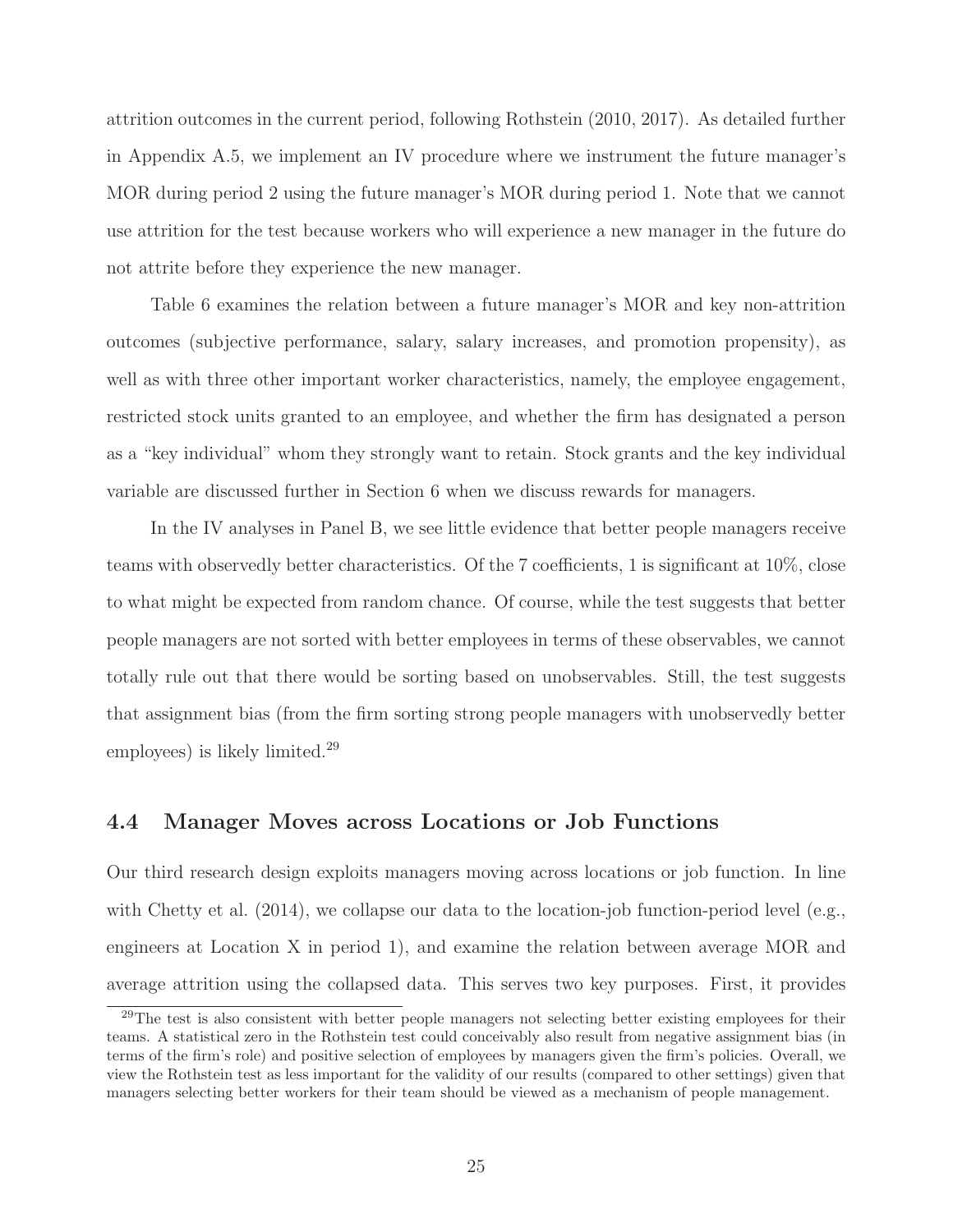further evidence (consistent with our previous tests) that assignment bias does not drive our findings. This is because by aggregating, we focus on differences in MOR at an aggregate level, as opposed to MOR differences within location-job function.

Second, it helps address concern about asynchronously correlated measurement error from persistent unobservables. In our earlier joiners analysis, a persistent unobservable of a good project could lead to employees rating their manager favorably in period 1, as well as making new employees less likely to attrite in period 2. However, by aggregating up to the location-job function-period level, we no longer exploit variation from some engineers at a location working on a good project and some engineers at a location working on a bad project.

**Implementation.** Let  $Q_{l,f,\tau,\tau'}$  be the (employee-month-weighted) mean normalized MOR of managers at location l in job function f during period  $\tau$ , and for which we use the measurement of the managers' MOR taken during period  $\tau'$ . Let  $y_{l,f,\tau}$  be the mean quit rate of employees at location l in job function f during period  $\tau$ . We estimate:

$$
y_{l,f,\tau} = bQ_{l,f,\tau,\tau'} + \delta_l + \delta_f + \delta_\tau + \theta_{l,f,\tau}
$$
\n<sup>(6)</sup>

where  $\delta_l$ ,  $\delta_f$ ,  $\delta_\tau$  are location, job function, and period fixed effects, respectively; and  $\theta_{l,f,\tau}$ is the error term. Following Chetty et al. (2014), we weight observations by the number of employee-months per location-job function-period cell. While  $\tau$  will vary based on the cell, all cells will use the same  $\tau'$ . That is, we measure all managers using the same survey wave to help ensure that differences across cells reflect differences in manager quality as opposed to different measurements. Following Chetty et al. (2014), standard errors are clustered by location-job function. Appendix A.6 provides further details on implementation.

Similar to Chetty et al. (2014), our key identifying assumption is that changes in average location-function people management skills are uncorrelated with average location-function unobserved determinants of attrition, conditional on controls.<sup>30</sup> To control for possible changes in worker quality over the two periods (due to worker sorting or workers moving with their

<sup>30</sup>For even greater control, one might wish to control for location-function fixed effects instead of location fixed effects and function fixed effects. However, we do not have enough power to do so, as doing so leads to very large standard errors. Instead, we control for a rich set of location-function worker characteristics.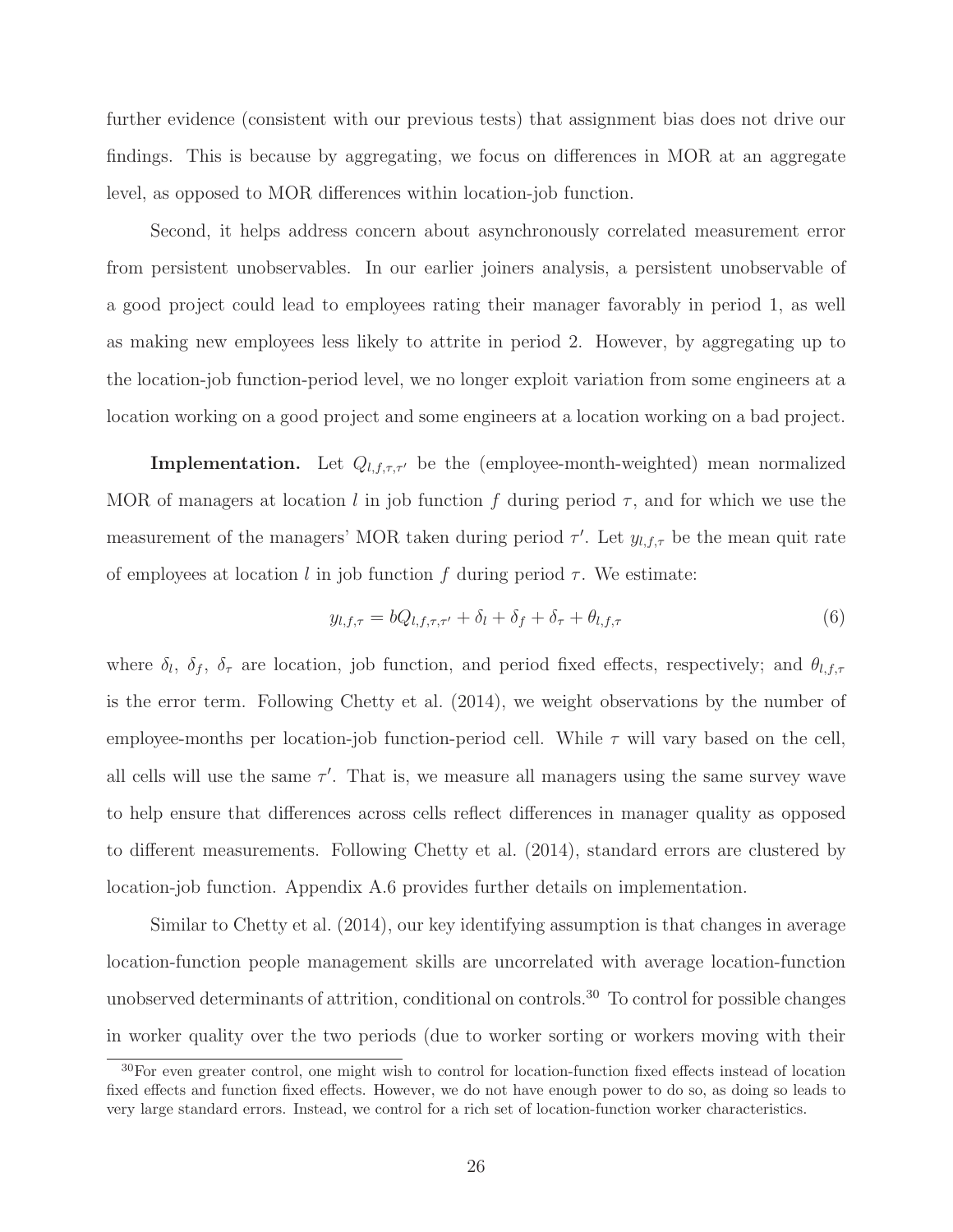managers), we include controls for average location-function worker characteristics. While the key identifying assumption is difficult to test, we are not aware of efforts by the firm (outside of autonomous decisions by workers and managers) to optimally sort workers and managers over time across location-job functions based on unobservables.

In our sample, 6% of managers experience a change in location, 6% of managers experience a change in job function, and 11% of managers experience a change in either location or job function. In the month of a location change, the promotion rate is 2.5%, whereas in the month of a job function change, the promotion rate is 26.5%. Thus, we suspect that many (though certainly not all) of the job function changes seem to occur from promotions, whereas this does not seem to be the case for location changes. We suspect that the location changes involve a combination of business reasons (e.g., moving to a nearby location because of some business need) and personal reasons. Jin and Waldman (2017) show that within-firm changes in job function like the ones we study are also prevalent in other firms.

**Results.** We obtain the same broad conclusion that people management skills reduces attrition, even though we are exploiting a quite different source of variation in MOR than in our baseline analyses. Columns 1-2 of Table 7 show OLS results, one measuring all managers in the sample using their wave 1 score, and the other measuring all managers using their wave 2 score. To account for possible attenuation bias due to measurement error, columns 3-4 show IV results, where we instrument the mean MOR in the location-job function-period cell using mean MOR in the other period for that location-job function.

As in our main results in Table 3, IV is larger in magnitude than OLS. Focusing first on the overall attrition results in Panel A, the IV estimates imply that a  $1\sigma$  increase in a manager's MOR decreases employee attrition by 0.6-0.7pp per month, which is a bit larger in magnitude than our benchmark estimate in Panel A of Table 3, though our IV confidence intervals here clearly overlap with that in Panel A of Table 3. Outside of Panel A, we have less power (and often lose statistical significance), but observe broadly similar results to before.

Appendix Table C11 shows that the results here are robust to (and actually a bit stronger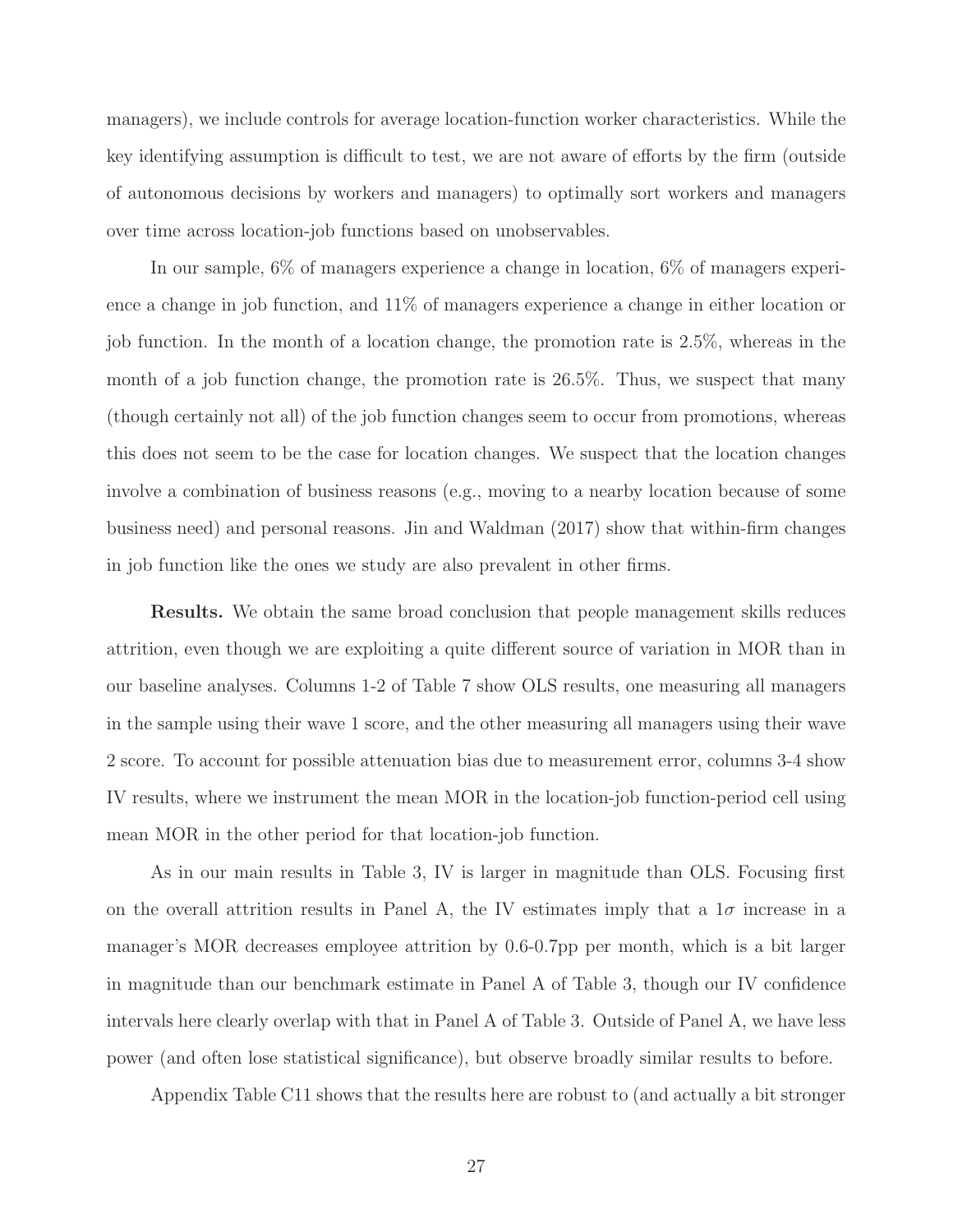when) restricting to location-job functions that are in the data for both periods.

#### **4.5 Additional Threats to Identification and Robustness**

**Adding Richer Controls.** A concern for the results is the possibility of a persistent unobservable that is not fully addressed by the above research designs (e.g., people always rate a manager well because that manager is overseeing a good project, and the manager continues working on the good project when he/she moves locations or job functions). A way to proxy for such unobservables is to add further controls.

Appendix Tables C12-C15 shows that our attrition estimates are quite similar when adding additional controls. For the 4 sets of tests (sections 4.1-4.4), we gradually add additional controls, including two-way interactions between business unit, job function, and salary grade, as well as current month dummies. For example, instead of just having dummies for being an engineer and being at a particular salary grade, we add dummies for being an engineer of a particular salary grade. To formally assess coefficient sensitivity, we perform the Oster (2017) test. Given our IV set-up, we analyze the reduced form. The results consistently imply that selection on unobservables would need to be many times larger than selection on observables (details are in Appendix A.7).

**Functional Form of the Regressor.** Our results use normalized MOR. To check that our results are not driven by the functional form of the regressor or by outliers, we re-ran the analysis in Panel A of Table 3 while grouping MOR in percentiles or 5 quintiles, and obtained qualitatively similar results. This is unsurprising given the fairly linear relationship in the reduced form in Figure 2. Appendix Figures C2 and C3 show binned scatter plots corresponding to the research designs in Sections 4.2-4.3.

**Heterogeneity analysis.** Within the large firm we study, we can also examine heterogeneity in the IV estimates by hierarchy, geography, and occupation. Appendix Tables C16-C17 show that the negative IV relation between MOR and turnover is qualitatively robust across hierarchy, geography, and occupation. Results seem particularly strong at higher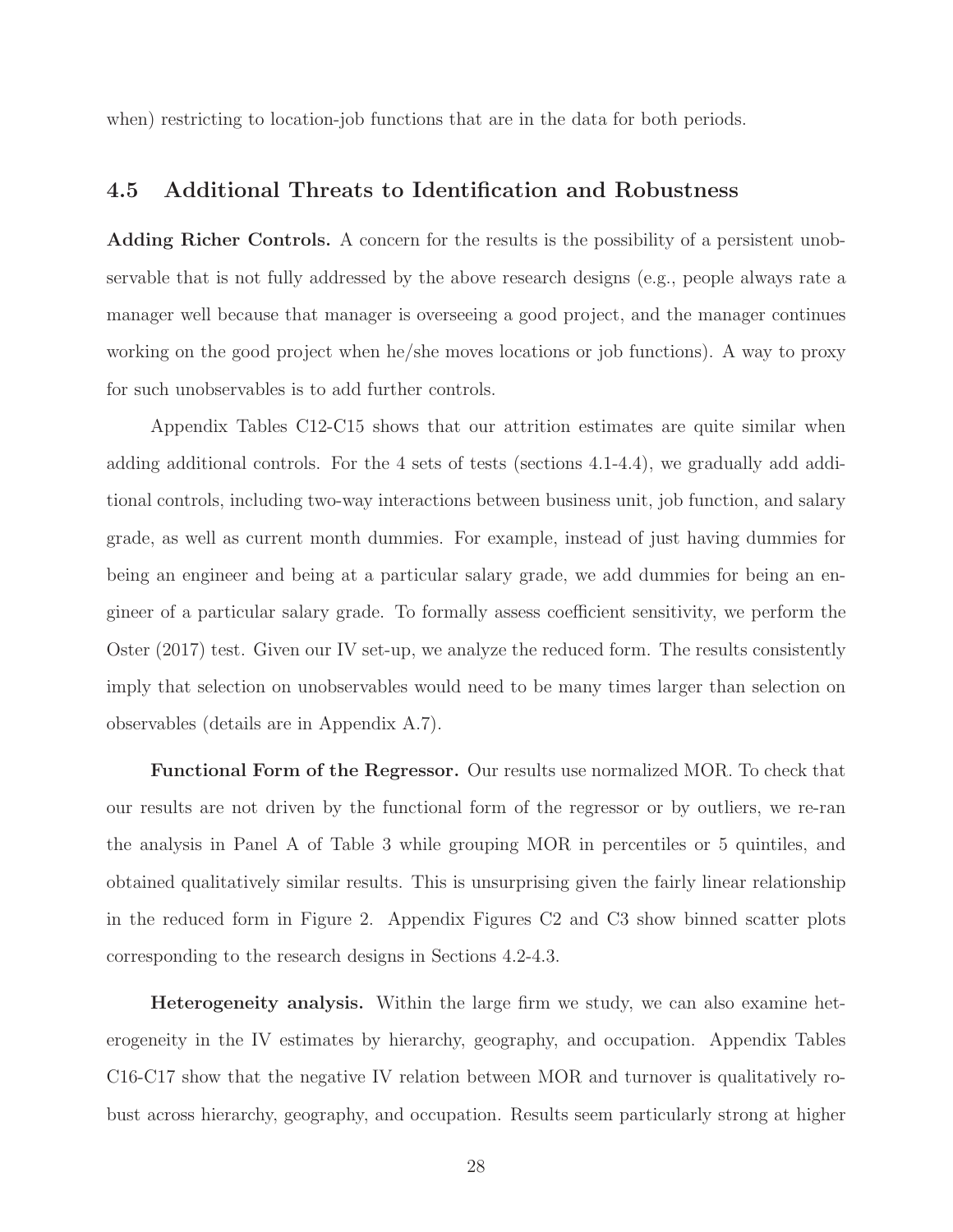levels of the hierarchy and in rich countries. For brevity, results are discussed in detail in Appendix A.8.

**VA Approach.** We also perform a "value-added" analysis of managers, similar to Lazear et al. (2015). (We use quotation marks because we analyze attrition instead of productivity.) By doing so, we can compare the spread of manager VA with the importance of MOR for attrition. In line with our focus on attrition, we estimate:

$$
y_{it} = \alpha + \gamma_j + X_{it}\delta + \epsilon_{it} \tag{7}
$$

where  $y_{it}$  is a dummy for whether person i attrites in month t;  $\gamma_j$  is a manager effect; and  $X_{it}$  are various controls. As discussed in Lazear et al. (2015), as well as in work on teacher VA, an important issue is accounting for sampling variation. That is, if manager fixed effects are estimated using a finite number of observations per manager, our estimate of the standard deviation of manager fixed effects may be biased upward. We address this using two approaches. First, we present standard deviations weighted by the number of observations per manager ("one sample" approach). Second, following Silver (2016), we split the data in two and estimate (7) for two separate samples. Assuming that the sampling error is uncorrelated across samples and uncorrelated with underlying value-add, the covariance of the estimated manager VA across the two samples is equal to the variance of underlying VA.<sup>31</sup> We do this either randomly splitting employee-months into two samples or splitting by period.

Appendix Table C19 shows that there is significant variation in manager effects for the outcome of employee attrition. In the split sample approach, we find that the standard deviation of manager effects for attrition is 0.67 when splitting randomly and by period. Thus, the consequence of improving manager VA in attrition by  $1\sigma$  (0.67pp per month) is about 40% larger than the impact of improving underlying people management skills by  $1\sigma$  in our baseline estimate in Panel A of Table 3 (0.48pp per month). Appendix A.9 discusses VA further.

<sup>&</sup>lt;sup>31</sup>Let  $\gamma$  be the underlying VA for a manager. Let  $\hat{\gamma_1} = \gamma + u_1$  and  $\hat{\gamma_2} = \gamma + u_2$  be estimated VA in the two split samples, where  $u_1$  and  $u_2$  are errors. Note that  $cov(\hat{\gamma}_1, \hat{\gamma}_2) = var(\gamma) + cov(\gamma, u_1) + cov(\gamma, u_2) + cov(u_1, u_2)$ , which equals  $var(\gamma)$  under the stated assumptions. This derivation also appears in Silver (2016).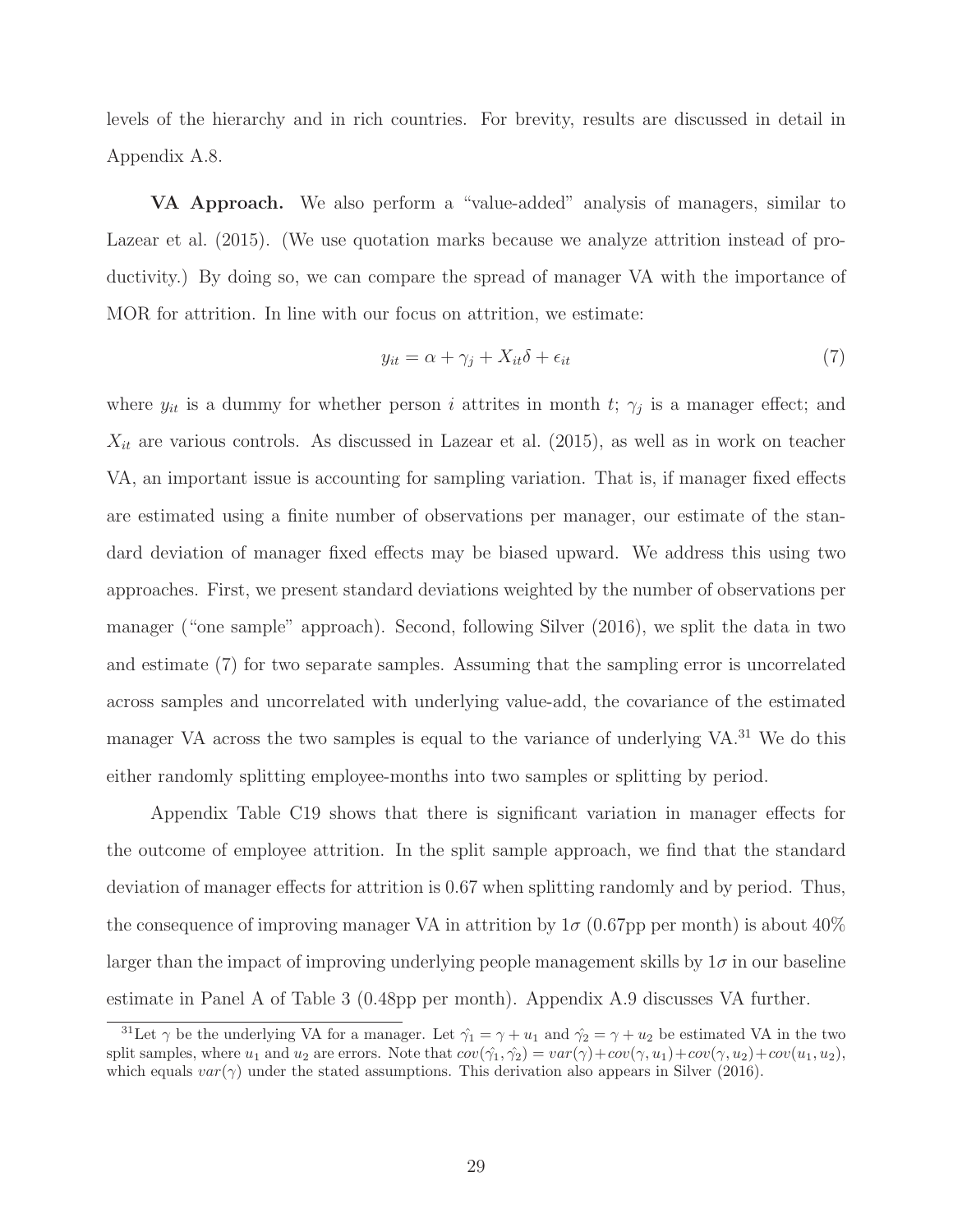## **5 Manager Quality and Non-attrition Outcomes**

This section shows that there is no consistent evidence that MOR improves non-attrition outcomes. There is a small statistically significant relation between MOR and subjective performance, and a fairly precise no relation of MOR with either salary increases or promotion. The small positive relation for subjective performance is not robust to our research designs.

**Employee subjective performance.** Columns 1-2 of Table 8 show that MOR appears to have only a modest positive relation to employee performance as measured by subjective performance reviews. On the left-hand side, we use an employee's subjective performance review on a 1-5 scale, which we then normalize. Column 1 of Table 8 presents a baseline estimate without employee fixed effects. A  $1\sigma$  increase in MOR is associated with a  $0.04\sigma$ increase in employee subjective performance under OLS, as well as a  $0.10\sigma$  increase under IV. As for the earlier attrition results, OLS is likely biased downward due to attenuation bias.

In column 2, we add employee fixed effects. It is not clear a priori whether the results with or without fixed effects should be preferred. The results without employee fixed effects examine the relationship between MOR and employee outcomes inclusive of managers possibly being able to select better employees. Results with employee fixed effects tell us how MOR relates to various outcomes within an employee, which may be useful to know if some managers happen to receive better or worse employees as a result of luck or other factors unrelated to their managerial quality. We therefore will often present results with and without employee fixed effects. In column 2, when employee fixed effects are included, the relationship between MOR and subjective performance shrinks toward 0. The IV coefficient of 0.032 seems small in economic magnitude, implying that moving from the 10th to 90th percentile of managers would only improve subjective performance by  $0.08\sigma$ . Column 2 suggests that the estimate in column 1 reflects some aspect of how managers and workers are sorted together (such as better managers hiring better workers).

**Employee salary increases.** In Columns 3-4 of Table 8, the outcome is the increase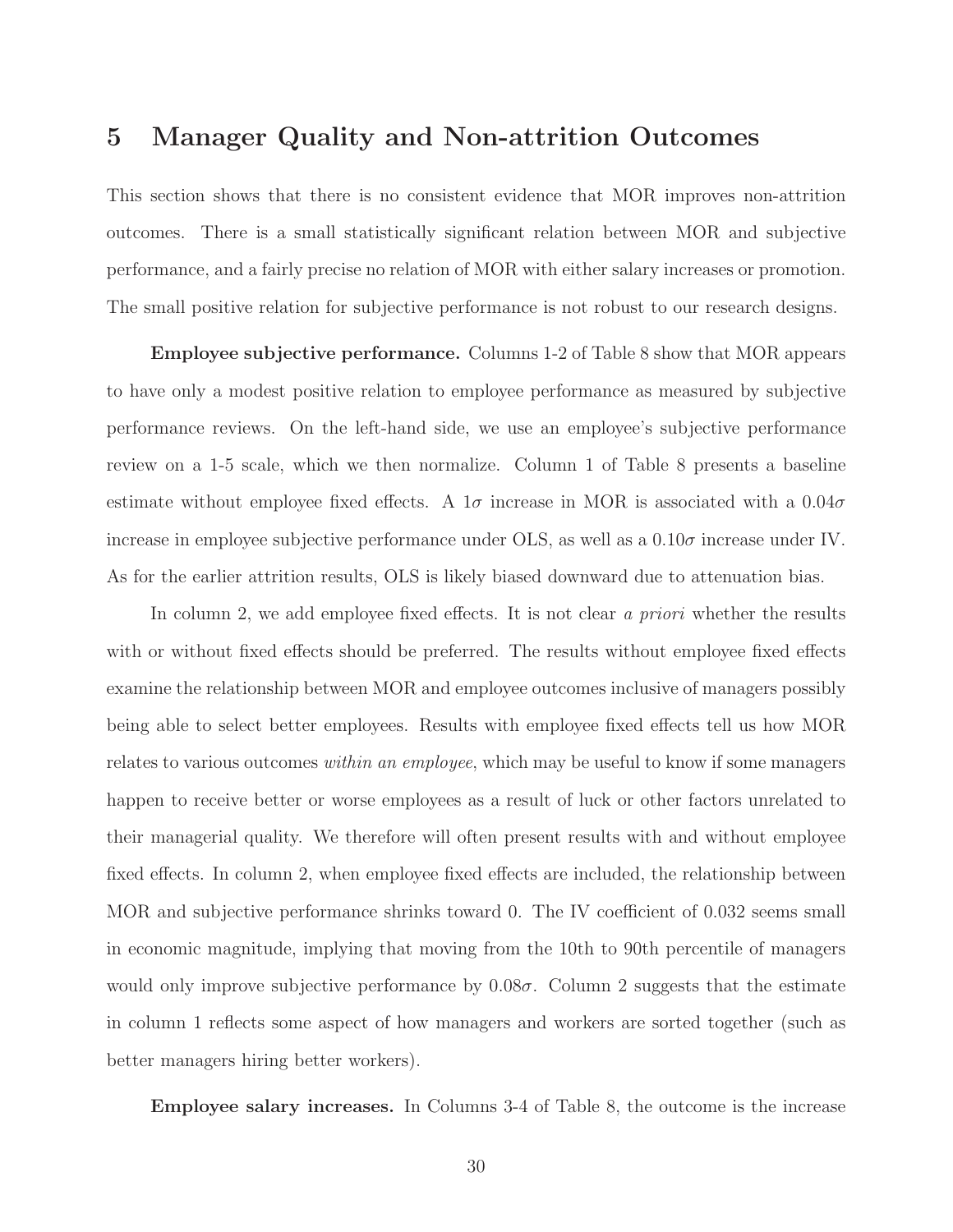in salary 12 months from now relative to the present. That is, for an employee in May  $Y_1$ , the outcome variable is log(salary) in May  $Y_2$  minus log(salary) in May  $Y_1$ . In column 3, a  $1\sigma$ increase in MOR is associated with roughly a 0.12% increase in employee salary in OLS and a 0.06% increase in IV, both statistically insignificant. The average salary increase per year in our data is confidential, but is between 4% and 8%, so these impacts seem small compared to that. With 95% confidence, we rule out coefficients greater than 0.28-0.47 (depending on OLS or IV), i.e., we rule out that a  $1\sigma$  increase in MOR predicts a salary increase more than 0.28%-0.47%. The coefficients are broadly similar when employee fixed effects are added.

**Employee promotions.** Columns 5-6 examine the relationship between MOR and employee promotions. In column 5 of Panel A, we see an insignificant positive relation in the OLS, but it turns negative in the IV in Panel B. In the IV in column 5, the top of the 95% confidence interval is 0.24. Given the average monthly promotion rate at the firm of between 1.5% and 2%, this means we can rule out that a  $1\sigma$  increase in MOR would increase the promotion probability by about 12%-16%. Thus, while we cannot rule out small impacts, we can rule out sizable ones. Recall we find  $1\sigma$  decreases attrition by 28%, so the top of the confidence interval for promotion is about half as large.

## **5.1 Additional Remarks on Non-attrition Outcomes Results**

**Research designs.** Appendix Tables C20 and C21 repeat our joiners and workers changing managers research designs for the non-attrition outcomes. Compared to attrition, the results on the non-attrition outcomes are much less robust across the different research designs. Thus, while the different designs provide strong evidence that better people management reduces attrition, they fail to do so for other outcomes.

**Additional outcome.** Beyond the above outcomes, another outcome we can evaluate is employee engagement, which is obtained from the same survey as the manager scores. Appendix Table C22 shows some evidence that MOR may predict increased employee satisfaction, though the coefficients are small in magnitude and vary across specification. A  $1\sigma$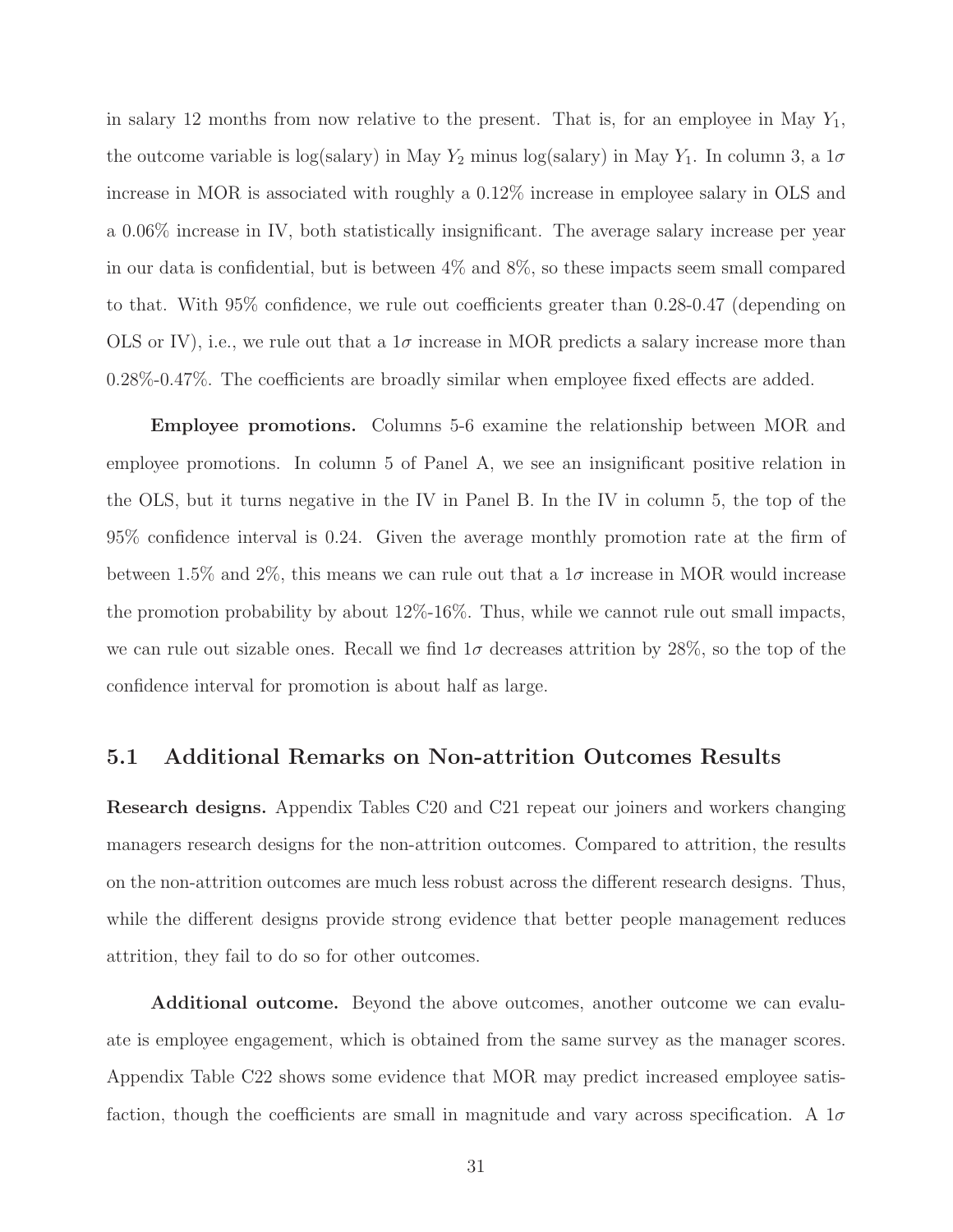in people management skills predicts a  $0.07\sigma$  increase in employee engagement in IV without worker fixed effects, but only a statistically insignificant  $0.02\sigma$  increase in IV with fixed effects.

**Differential Attrition.** In Section 4, we provided evidence that higher MOR lowers employee attrition. However, such differential attrition could potentially bias estimation of the relation between MOR and non-attrition outcomes. For example, if a very good manager successfully retains all of their employees (both the stars and the mediocre ones), this might lead to the manager getting lower average achievement on an employee outcome variable than if the mediocre employees left. To address this concern, we repeated our analysis in Table 8 while restricting to employees who never attrite. Such a "balanced panel" analysis (e.g., Brown et al., 2016; Burks et al., 2015) yields qualitatively similar results to those in Table 8.

**Why do we see large impacts of people management on attrition, but not on our non-attrition outcomes?** There are several possible answers. First, it could be that good people management naturally matters most for attrition, which may reflect issues such as whether an employee feels respected and motivated. The people management skills of one's manager may matter less for subjective performance, salary growth, or promotions, for which technical talent and knowledge may be more important. Second (and related to the first answer), it could reflect that some outcomes are "stickier" and harder to change. It might be easier for a manager to affect whether someone feels engaged and motivated (thereby reducing attrition) and harder to affect subjective performance. Such a possibility would not diminish the importance of attrition, but would reflect that it is easier to change. Third, it could be that certain outcomes take more time and more interaction to be affected. Ultimately, it is hard for us to definitively distinguish these possibilities in our data.

## **6 How does the Firm Reward Good Managers?**

So far, we have presented evidence that a manager's people management skills, as measured by MOR, reduce employee turnover. We now examine whether MOR is "rewarded" by the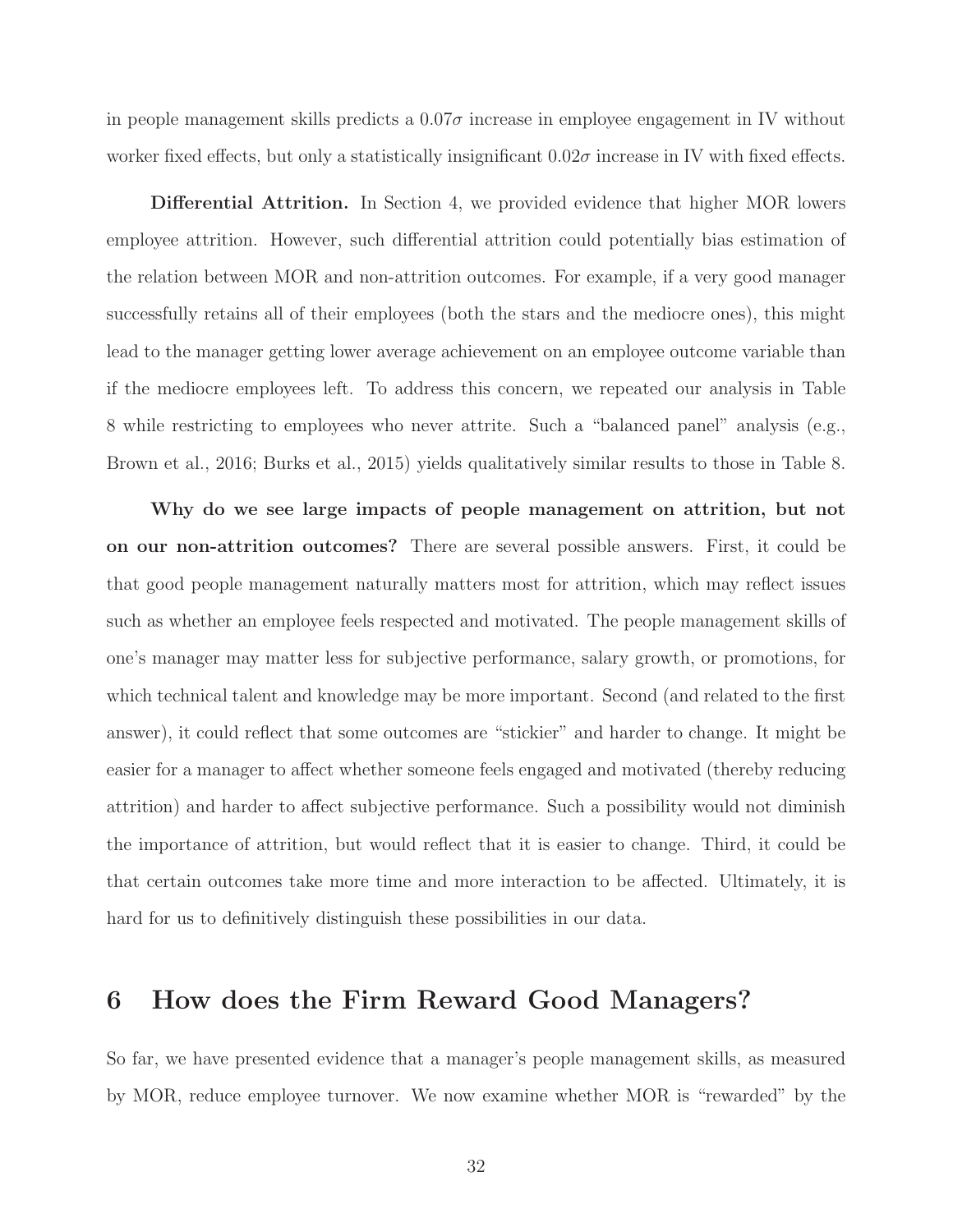firm in terms of how it evaluates, compensates, and promotes its managers. In large high-skill firms such as the one we study, the concept of reward may be complex and multi-faceted. Individuals can be rewarded through promotions, higher salary, or stock grants. The firm could also respond to managers in other ways such as changing their span of control so that better managers become responsible for managing more people.<sup>32</sup>

We estimate regressions similar to those in Section 3.1, except we include manager rewards on the left-hand side instead of employee outcomes. For OLS, this would be:

$$
R_{j,t} = b\widetilde{m}_{j,\tau(t)} + \theta_{j,t} \tag{8}
$$

where  $R_{j,t}$  is a reward (e.g., subjective performance score) achieved by manager j in month t. We include the same controls as for our analysis of worker outcomes.

#### **6.1 Evidence on Manager Rewards**

**Manager Subjective Performance.** Subjective performance is a critical measure of "reward" at our firm, as the subjective performance score is a critical determinant (though not an absolutely deterministic one) of the financial rewards that a person receives. As seen in column 1 of Table 9, a  $1\sigma$  increase in MOR is associated with a  $0.06\sigma$  increase in subjective performance in OLS, but a  $0.40\sigma$  increase in subjective performance in IV. The IV coefficient is substantial, both statistically and in economic magnitude. As in our main results on how MOR affects employee attrition, we suspect that OLS is subject to attenuation bias from measurement error.

**Promotions.** Table 9 additionally shows that better people managers are substantially more likely to get promoted, with a  $1\sigma$  increase in MOR predicting a 0.7pp increase in promotion probability each month. Given the average monthly promotion rate of 1.5%-2%, this coefficient is economically substantial. The result is consistent with the firm wishing to pro-

 $32$ Another outcome to examine is whether a manager attrites. Our IV analysis is not ideally suited for analyzing manager attrition because it requires observing a manager score for a manager in both periods. This caveat aside, if one performs the analysis in Table 9 using manager attrition as an outcome, one finds a statistically significant negative relation between a manager's MOR and the manager's turnover, i.e., managers with better people management skills are less likely to attrite.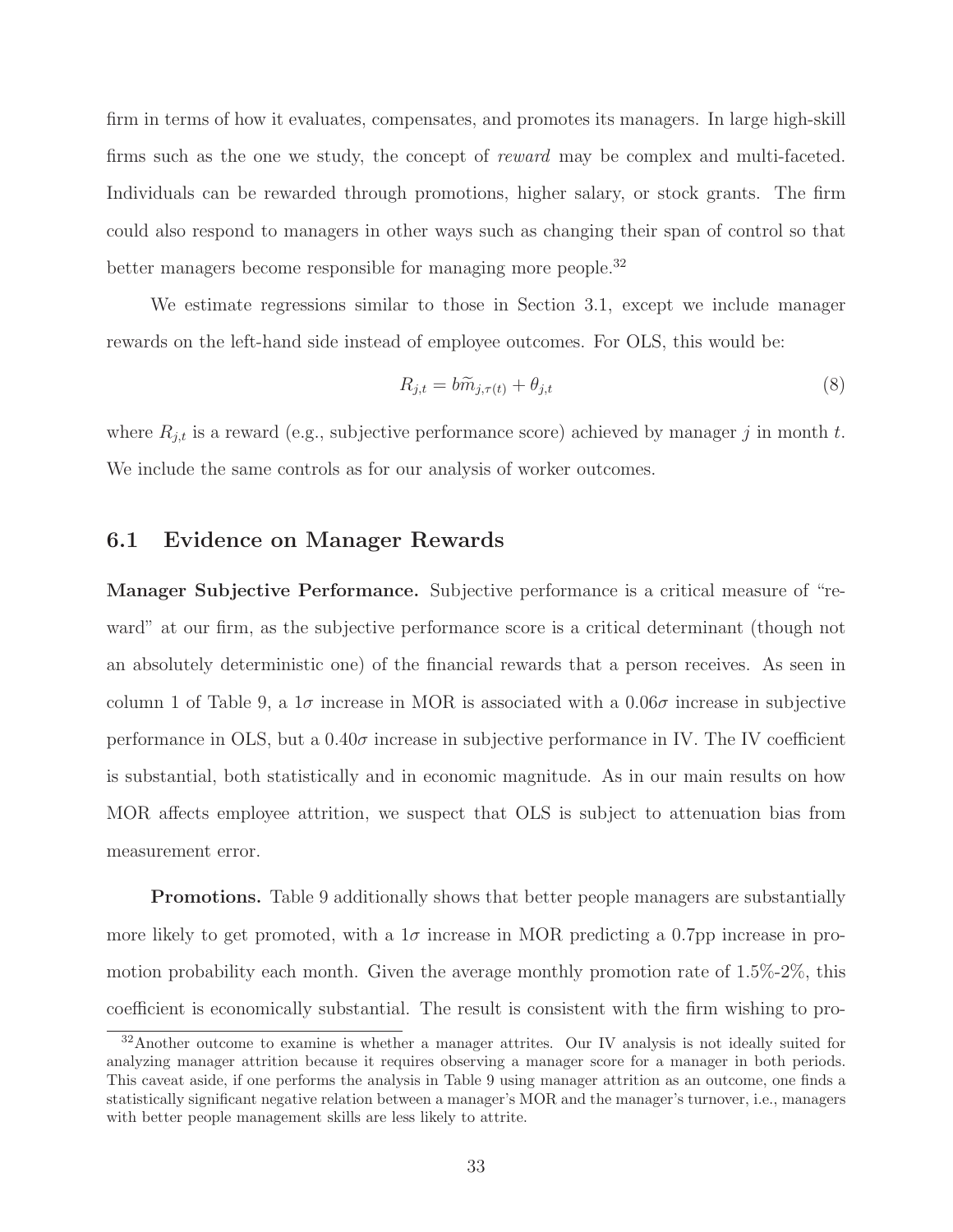mote good people managers to higher levels of the organization where they may have greater impact, i.e., a selection story. It is also consistent with an incentive story, where the firm encourages good people management skills by promoting those who exhibit them (Lazear and Rosen, 1981).<sup>33</sup>

**Compensation.** There no significant relationship between MOR and log salary. However, there is a statistically significant positive relationship between MOR and log salary growth. A  $1\sigma$  increase in MOR is associated with a  $1.4\%$  larger increase in salary over a 12month period. As reported earlier, the average annual increase in salary is confidential, but is between 4-8%, so this seems economically meaningful. If we re-do the result using 1-month increase in log salary, there is also a significantly positive IV relationship.

Another means of compensation, particularly in high-skill firms, is restricted stock grants, which are given to reward and retain valued employees. Table 9 shows that there is no relation between MOR and the level of an employee's stock grant holdings, or between MOR and disbursement of new stock grants.

Thus, higher people management skills predict high salary growth, but not the level of salary or stock grants. Overall, it seems that there is no consistent relationship between MOR and compensation, though there is also some evidence for a positive relationship.

**Span of Control.** In models of optimal span of control such as Lucas (1978) and Garicano (2000), firms optimally assign better managers to manage larger teams. Empirically, we examine whether managers who achieve higher MOR become more likely to manage larger teams. Column 7 shows that an increase in MOR by 1σ predicts an increase in span of control by 0.3 individuals, but it is not statistically significant (though the standard error of 0.3 also seems relatively large).

**Key individual designation.** Individuals at the firm who are believed to be especially important can be designated by the firm as "key individuals." The data show that better

<sup>33</sup>While this result is intuitive, it is far from obvious. If a manager is doing well, there is no guarantee that they would also succeed in a new role after a promotion. Such considerations seem to be given less weight by the firm than the selection and/or incentive rationales of promoting people with high MOR.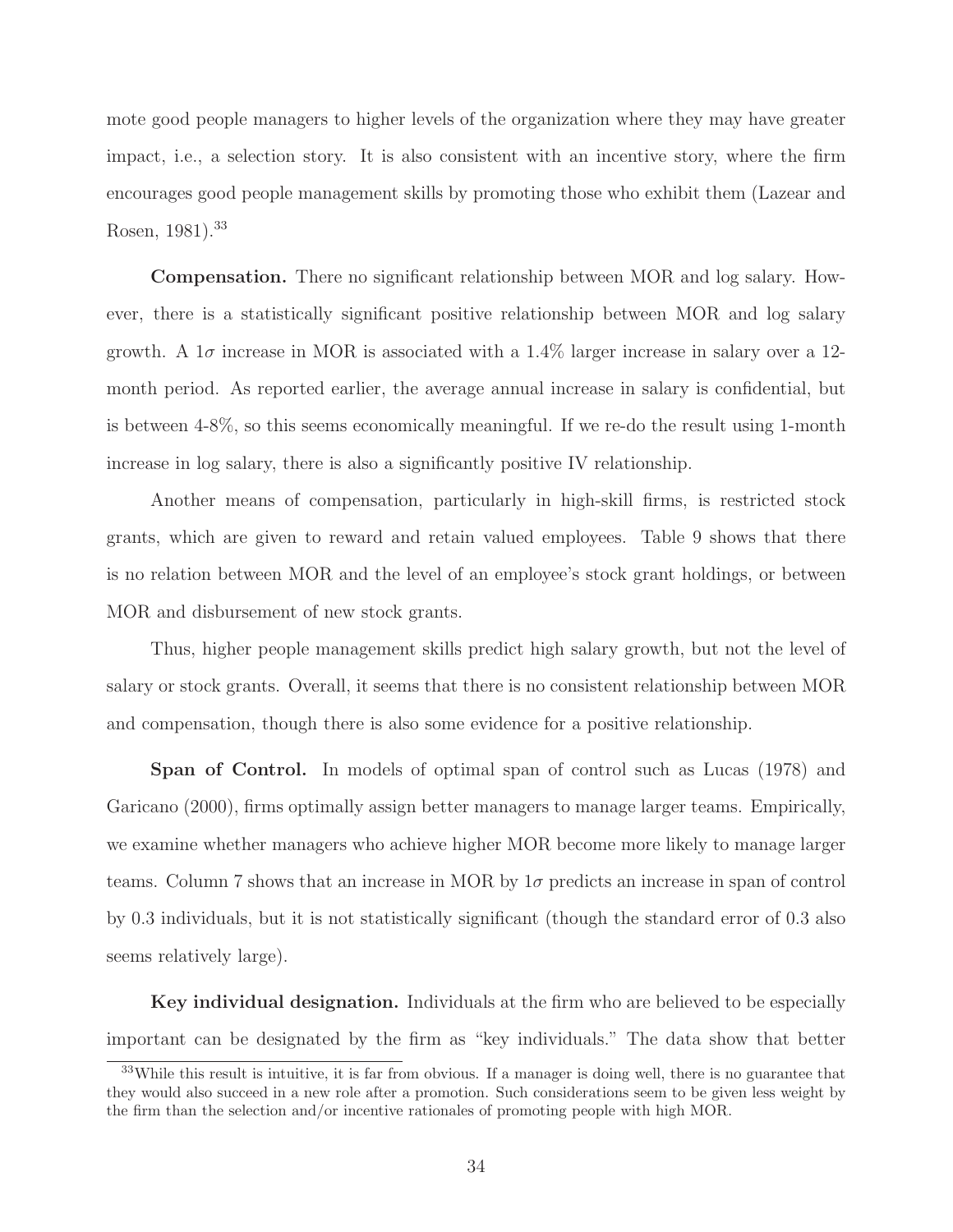people managers are more likely to be designated "key individuals" (with a  $1\sigma$  increase in MOR predicts a 2.1pp increase in the probability of being designed a key individual), though the relation is not statistically significant.

### **6.2 Threats to Identification and Discussion**

Adding richer controls. A concern for our rewards results in whether they could reflect some unobserved variable. For example, if there was a persistent unobservable that affected the way employees ranked their manager as well as how a manager was rewarded (e.g., a good project), this could be a violation of the exclusion restriction.

Similar to as in Section 4.5, Appendix Table C23 presents results on the statistically significant reward variables (subjective performance, promotions, and salary increases) as further controls are added. The key IV coefficient is fairly stable across specifications, with the limited selection on observables suggesting that selection on unobservables is also likely small (Oster, 2017). Appendix A.7 discusses further.

**Pay for past performance.** An issue in considering manager rewards is whether pay for past performance could constitute a violation of the exclusion restriction. To address this, we redo our compensation results while restricting attention to compensation in the first period (so that the instrumental variable is a manager's people management score in the second period). As seen in Appendix Table C25, the results are broadly qualitatively similar.<sup>34</sup>

**Including manager VA as a regressor.** One question is whether the results are robust to controlling for a manager's overall skill at reducing attrition. That is, conditional on a manager's ability to reduce attrition, are managers with greater underlying people management skills still rewarded? To address this question, we repeat Table 9 while including a manager's attrition VA fixed effect on the right-hand side. We normalize the fixed effects and

 $34$ For subjective performance, the IV coefficient is 0.20, which is statistically significant at 5%, and a bit smaller than in Table 9, though the 95% confidence intervals overlap. For promotions, the IV coefficient of 0.94 is a bit higher than in Table 9, but is no longer statistically significant, reflecting a large standard error. For compensation, the coefficient on log salary growth remains positive but loses statistical significance, whereas the coefficient on log change in stock grants increases (but is not statistically significant).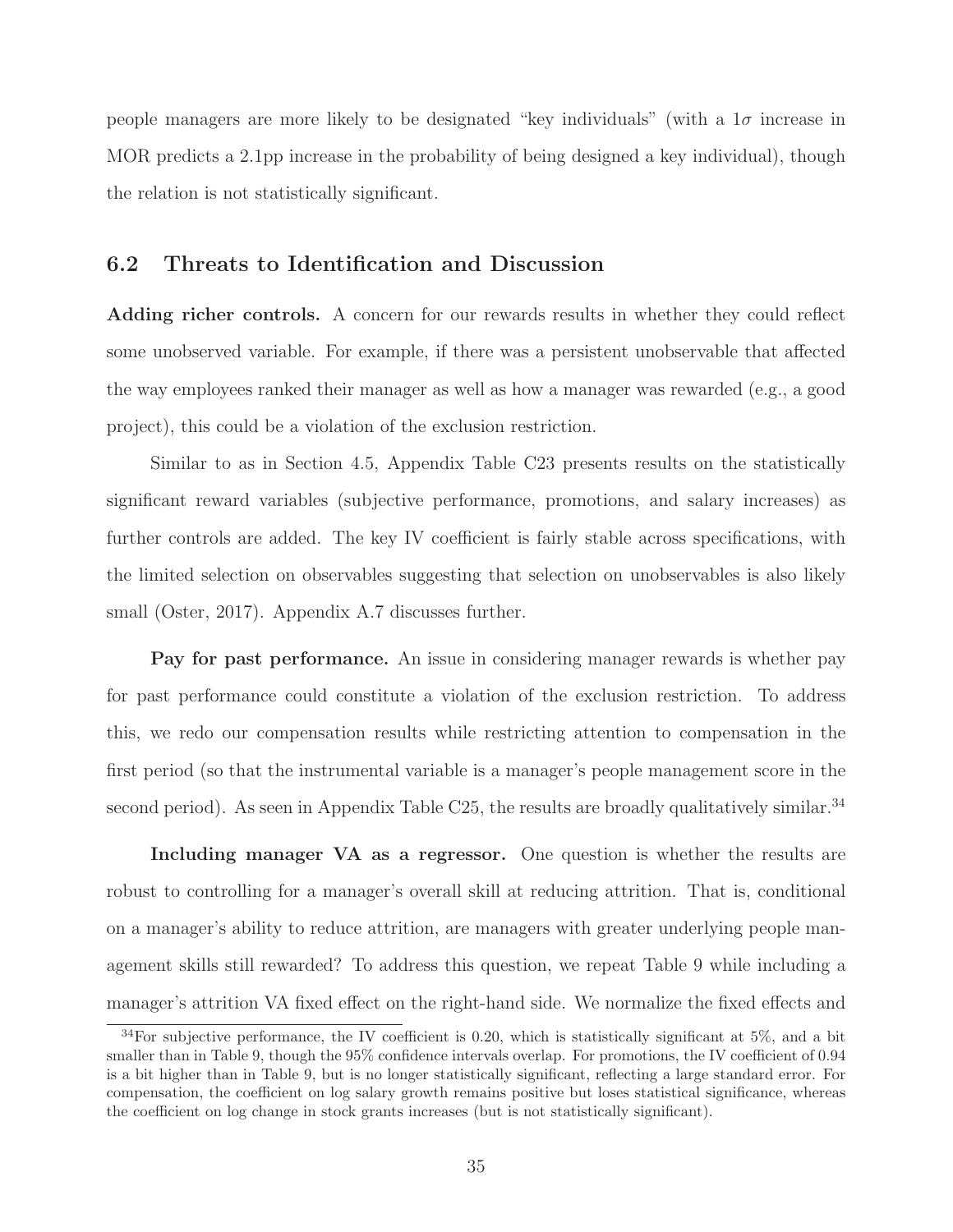multiple by -1 to create a manager fixed effect in terms of retention. To account for sampling error in manager VA, we use a split sample IV approach (e.g., Frederiksen et al., 2017); as in Section 4.5, we estimate manager fixed effects separately after randomly splitting the data in two. We use one fixed effect as the endogenous regressor and one as the instrument.

Appendix Table C26 shows that the relation of MOR to rewards is mostly similar when controlling for manager VA. Appendix A.10 provides further discussion.

**Discussion.** Broadly speaking, Table 9 shows that better people managers do receive significant rewards from the firm in some important dimensions. Even though the firm has a strong engineering culture and values technical skills, it still appears to reward good people management. In fact, if one redoes the analysis by occupation, there is a stronger relation between MOR and a manager's subjective performance score for engineers  $(IV \text{ coef}=0.99,$ se=0.32), relative to the overall population.

One important caveat regarding the reward results is that we only observe a relatively short panel. In the longer-run, it could be that better people managers are rewarded to a greater (or lesser) extent than observed here.

# **7 Conclusion**

Managers are at the heart of organizations, but measuring what managers do is challenging. An approach taken in studying CEOs and managers in lower-skill firms has been to calculate a manager's VA using performance metrics. However, such an approach may be difficult in knowledge-based firms and other firm contexts where objectively measuring productivity is challenging. We pursue an alternative approach using employee surveys. Employee surveys also enable us to address a different and complementary question to VA work. VA papers answer: how much do managers matter? We answer: how much does one particular set of skills, namely, *people management skills*, or interpersonal skills for dealing with one's subordinates, matter? Employee surveys about managers are used by many firms, but we have little hard evidence on the importance of people management skills.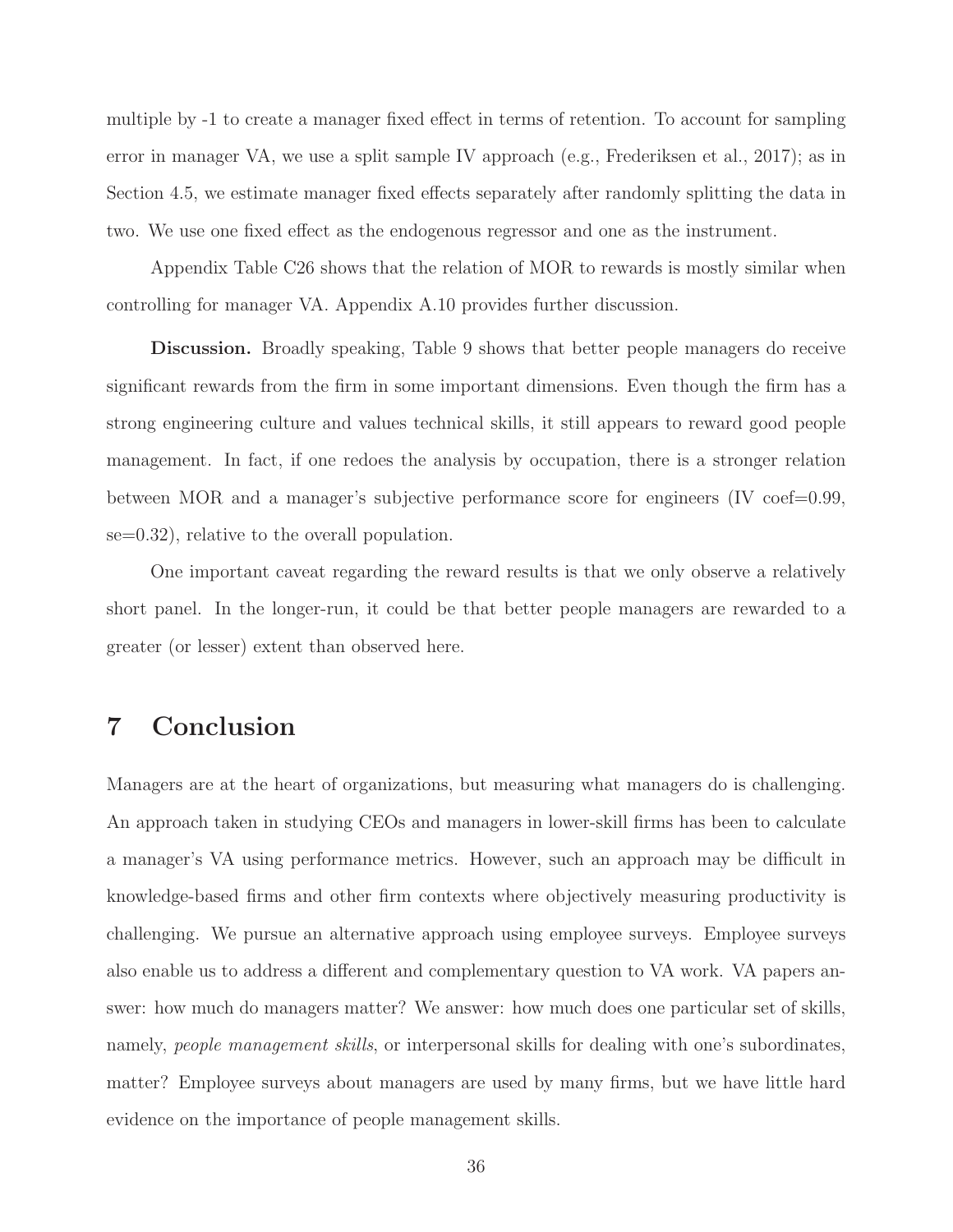In our baseline IV results, we find a strong positive relationship between people management skills and employee retention, a critical outcome in high-skill firms. A causal interpretation is strengthened using several complementary research designs. However, people management skills do not seem to consistently improve non-attrition employee outcomes. Managers with better people management skills receive higher performance ratings and are more likely to be promoted, consistent with the firm attaching significant value to managers' impacts on employee turnover.

Although our conclusions are specific to one firm, our main findings on the importance of people management skills are robust across different hierarchy levels, geographies, and occupations within the large, multinational firm we study. This strengthens the case for the external validity of our results (which is frequently a challenge in personnel economics), and suggests that our conclusions may hold in other contexts. While statistical power is somewhat limited in heterogeneity analyses, there is some intriguing evidence that people management skills seem to be particularly important at high levels of the organization and in rich countries. Because the surveys we study are collected by many firms, future work should examine how the importance of people management skills vary by firm and context.

One direction related to our paper is the growing literature on social skills, i.e., skills that are primarily interpersonal in nature. Scholars have shown that social skills play a critical role in determining wages and occupations, and that social skills command a rising return in the labor market (e.g., Borghans et al., 2014; Deming, 2017).<sup>35</sup> Our work provides novel evidence on the importance of social skills in management, an area where they have received much less economic attention than others, but where new evidence is starting to emerge.<sup>36</sup>

Our results help open the black box of managerial production, focusing on the specific importance of people management skills. Still, while our results indicate that people man-

<sup>&</sup>lt;sup>35</sup>Social skills are generally thought of as one component of "soft skills;" see Heckman and Kautz (2012) for a general discussion on soft skills.

<sup>36</sup>Kuhn and Weinberger (2005) show that men who occupied high school leadership positions earn more years later. Lazear (2012) shows that successful business leaders tend to be generalists instead of specialists. Schoar (2016) shows that a randomized intervention in Cambodian garment factories aimed at improving supervisors' communication skills and treatment of workers improved productivity.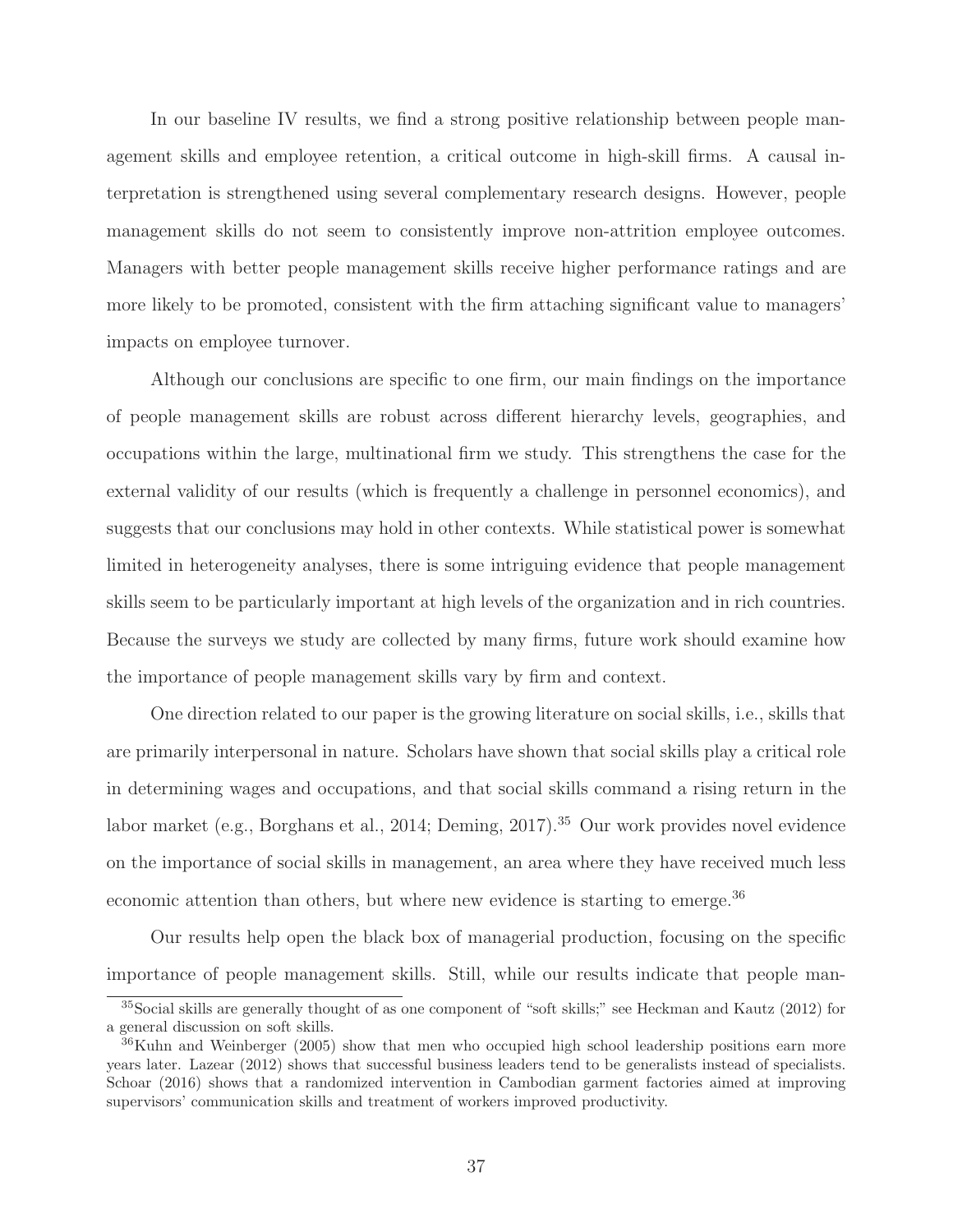agement skills matter to a significant degree, and matter primarily for certain outcomes, the precise manner by which they matter remains an open question. Another important question for future work is, is it possible to predict what types of individuals are likely to exhibit good people management skills at a later time? How much are people management skills innate, and how much can they be taught? Future work can address these questions.

# **References**

- **Ashenfelter, Orley and Alan Krueger**, "Estimates of the Economic Return to Schooling from a New Sample of Twins," American Economic Review, 1994, 84 (5), 1157–1173.
- **and Cecilia Rouse**, "Income, Schooling, and Ability: Evidence from a New Sample of Identical Twins," Quarterly Journal of Economics, 1998, 113 (1), 253–284.
- **Atkins, Paul WB and Robert E Wood**, "Self-versus Others' Ratings as Predictors of Assessment Center Ratings: Validation Evidence for 360-degree Feedback Programs," Personnel Psychology, 2002, 55 (4), 871–904.
- **Baker, George P., Michael Gibbs, and Bengt Holmstrom**, "The Wage Policy of a Firm," Quarterly Journal of Economics, 1994, 109 (4), pp. 921–955.
- **, Robert Gibbons, and Kevin J. Murphy**, "Subjective Performance Measures in Optimal Incentive Contracts," Quarterly Journal of Economics, 1994, 109 (4), 1125–1156.
- **Bandiera, Oriana, Stephen Hansen, Andrea Prat, and Raffaella Sadun**, "CEO Behavior and Firm Performance," Working Paper 23248, National Bureau of Economic Research March 2017.
- **Bartel, Ann P., Brianna Cardiff-Hicks, and Kathryn Shaw**, "Incentives for Lawyers: Moving Away from Eat What You Kill," ILR Review, 2017, 70 (2), 336–358.
- **Beleche, Trinidad, David Fairris, and Mindy Marks**, "Do course evaluations truly reflect student learning? Evidence from an objectively graded post-test," Economics of Education Review, 2012, 31 (5), 709–719.
- **Bender, Stefan, Nicholas Bloom, David Card, John Van Reenen, and Stefanie Wolter**, "Management Practices, Workforce Selection, and Productivity," Journal of Labor Economics, 2018, 36 (S1), S371–S409.
- **Bertrand, Marianne and Antoinette Schoar**, "Managing with Style: The Effect of Managers on Firm Policies," Quarterly Journal of Economics, 2003, 118 (4), 1169–1208.
- **Bloom, Nicholas and John Van Reenen**, "Measuring and Explaining Management Practices Across Firms and Countries," Quarterly Journal of Economics, November 2007, 122 (4), 1351–1408.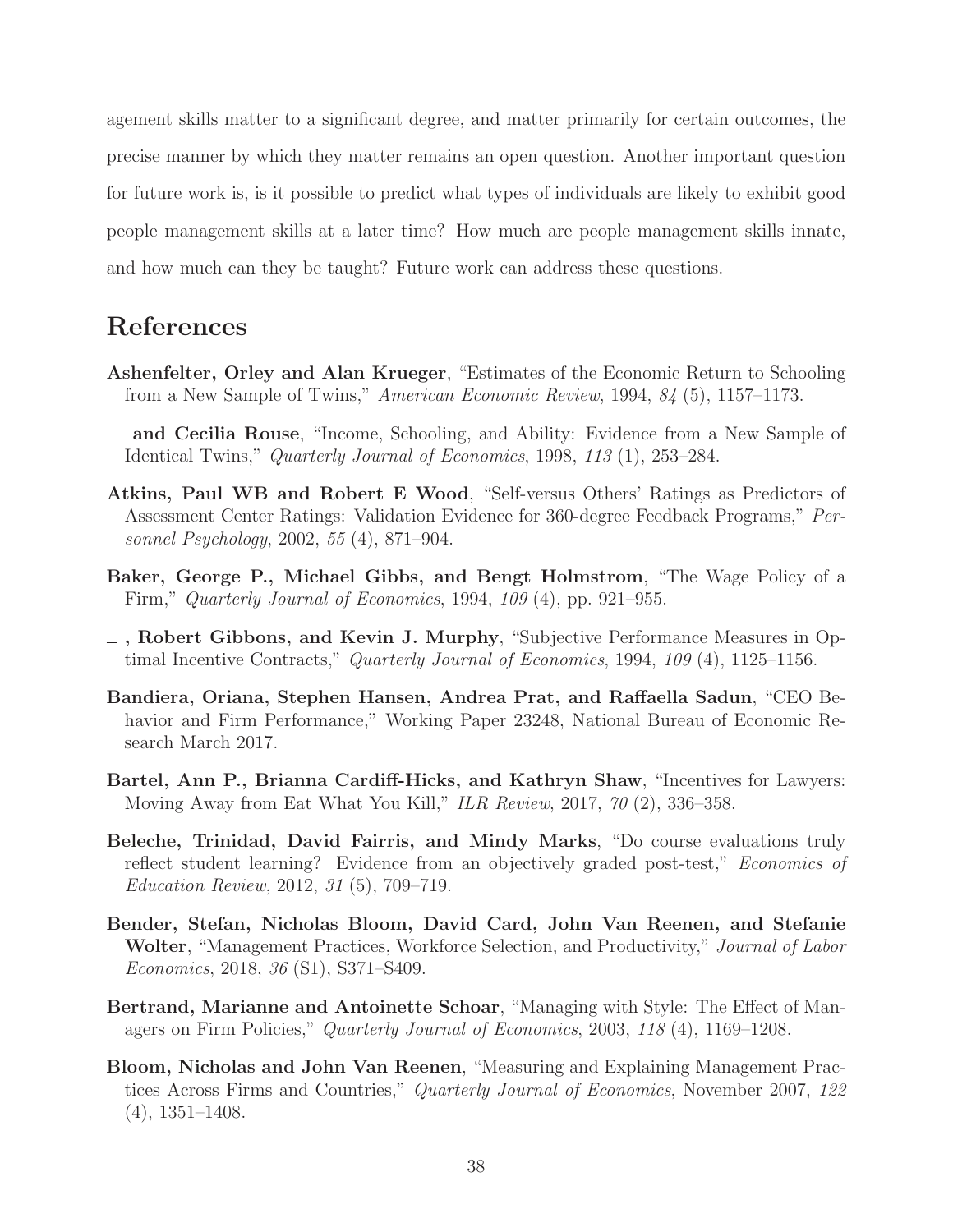- **and John Van Reenen**, "Human Resource Management and Productivity," Handbook of Labor Economics, 2011, 1, 1697–1767.
- **, Erik Brynjolfsson, Lucia Foster, Ron S. Jarmin, Megha Patnaik, Itay Saporta-Eksten, and John Van Reenen**, "What drives differences in management?," WP 23300, National Bureau of Economic Research 2017.
- **, James Liang, John Roberts, and Zhichun Jenny Ying**, "Does working from home work? Evidence from a Chinese experiment," Quarterly Journal of Economics, 2014, 130  $(1), 165-218.$
- **Borghans, Lex, Bas Ter Weel, and Bruce A Weinberg**, "People Skills and the Labormarket Outcomes of Underrepresented Groups," ILR Review, 2014, 67 (2), 287–334.
- **Bound, John and Alan B. Krueger**, "The Extent of Measurement Error in Longitudinal Earnings Data: Do Two Wrongs Make a Right?," Journal of Labor Economics, 1991, 9 (1), 1–24.
- **, Charles Brown, and Nancy Mathiowetz**, "Measurement Error in Survey Data," Handbook of Econometrics, 2001, 5, 3705–3843.
- **Brown, Meta, Elizabeth Setren, and Giorgio Topa**, "Do Informal Referrals Lead to Better Matches? Evidence from a Firms Employee Referral System," Journal of Labor Economics, 2016, 34 (1), 161–209.
- Brutus, Stéphane, Mehrdad Derayeh, Clive Fletcher, Caroline Bailey, Paula Ve**lazquez, Kan Shi, Christina Simon, and Vladimir Labath**, "Internationalization of multi-source feedback systems: A six-country exploratory analysis of 360-degree feedback," The International Journal of Human Resource Management, 2006, 17 (11), 1888–1906.
- **Burks, Stephen V., Bo Cowgill, Mitchell Hoffman, and Michael Housman**, "The Value of Hiring through Employee Referrals," Quarterly Journal of Economics, 2015, 130 (2), 805–839.
- **Carrell, Scott E. and James E. West**, "Does Professor Quality Matter? Evidence from Random Assignment of Students to Professors," Journal of Political Economy, 06 2010, 118 (3), 409–432.
- **Chetty, Raj, John N. Friedman, and Jonah E. Rockoff**, "Measuring the Impacts of Teachers I: Evaluating Bias in Teacher Value-Added Estimates," American Economic Review, September 2014, 104 (9), 2593–2632.
- **Clark, Andrew E.**, "What Really Matters in a Job? Hedonic Measurement using Quit Data," Labour Economics, 2001, 8 (2), 223–242.
- **Deming, David J.**, "The Growing Importance of Social Skills in the Labor Market," *Quar*terly Journal of Economics, 2017, 132 (4), 1593–1640.
- **Frederiksen, Anders**, "Job Satisfaction and Employee Turnover: A Firm-Level Perspective," German Journal of Human Resource Management, 2017, 31 (2), 132–161.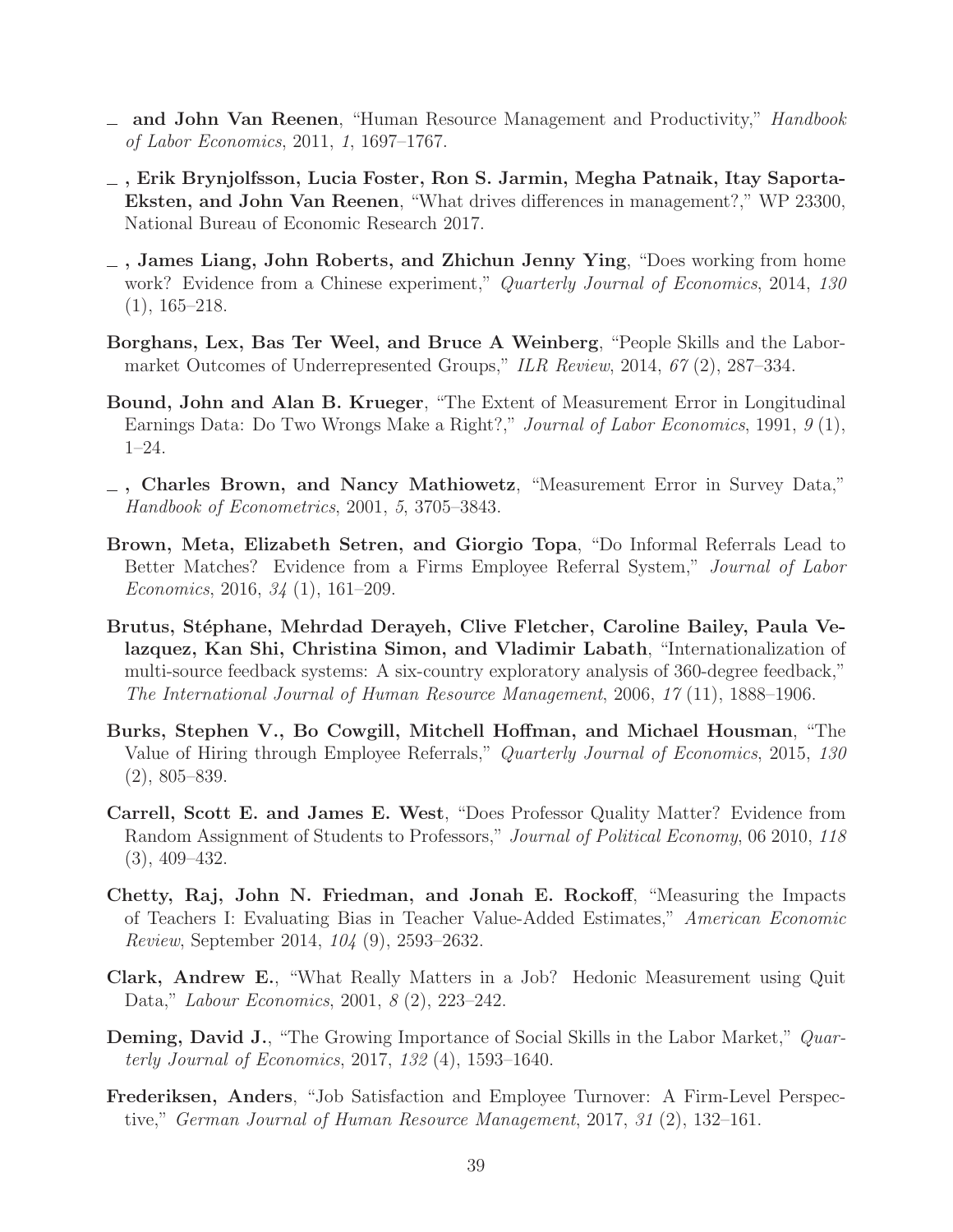- **, Lisa B. Kahn, and Fabian Lange**, "Supervisors and Performance Management Systems," Working Paper 23351, National Bureau of Economic Research April 2017.
- **Friebel, Guido, Matthias Heinz, and Nick Zubanov**, "Middle managers, personnel turnover and sales: a long-term field experiment in a retail chain," 2018. Working paper, Frankfurt University.
- **Garicano, Luis**, "Hierarchies and the Organization of Knowledge in Production," Journal of Political Economy, 2000, 108 (5), 874–904.
- **Garvin, David A, Alison Berkley Wagonfeld, and Liz Kind**, "Google's Project Oxygen: Do Managers Matter?," 2013, Harvard Business School Case Study.
- **Glover, Dylan, Amanda Pallais, and William Pariente**, "Discrimination as a Self-Fulfilling Prophecy: Evidence from French Grocery Stores," Quarterly Journal of Economics, 2017, 132 (3), 1219–1260.
- **Harvard Management Update**, "How Great Managers Manage People," Harvard Business Review, 2008, February 28.
- **Heckman, James J. and Tim Kautz**, "Hard Evidence on Soft Skills," Labour Economics, 2012, 19 (4), 451–464.
- **Hoffman, Mitchell and Stephen V. Burks**, "Training Contracts, Employee Turnover, and the Returns from Firm-sponsored General Training," 2017. NBER Working Paper 23247.
- **Ichniowski, Casey, Kathryn Shaw, and Giovanna Prennushi**, "The Effects of Human Resource Management Practices on Productivity: A Study of Steel Finishing Lines," American Economic Review, 1997, 87 (3), 291–313.
- **Jin, Xin and Michael Waldman**, "Lateral Moves, Promotions, and Task-specific Human Capital: Theory and Evidence," 2017. Mimeo, Cornell.
- **Kuhn, Peter and Catherine Weinberger**, "Leadership Skills and Wages," Journal of Labor Economics, 2005, 23 (3), 395–436.
- **Kuhnen, Camelia M. and Paul Oyer**, "Exploration for Human Capital: Evidence from the MBA Labor Market," Journal of Labor Economics, 2016, 34 (S2), S255–S286.
- Lazear, Edward P., "Leadership: A Personnel Economics Approach," Labour Economics, 2012, 19 (1), 92–101.
- **and Sherwin Rosen**, "Rank-Order Tournaments as Optimum Labor Contracts," Journal of Political Economy, October 1981, 89 (5), 841–64.
- **, Kathryn Shaw, and Christopher Stanton**, "The Value of Bosses," Journal of Labor Economics, 2015, 33 (4), 823–861.
- **Lucas, Robert E.**, "On the Size Distribution of Business Firms," The Bell Journal of Economics, 1978, pp. 508–523.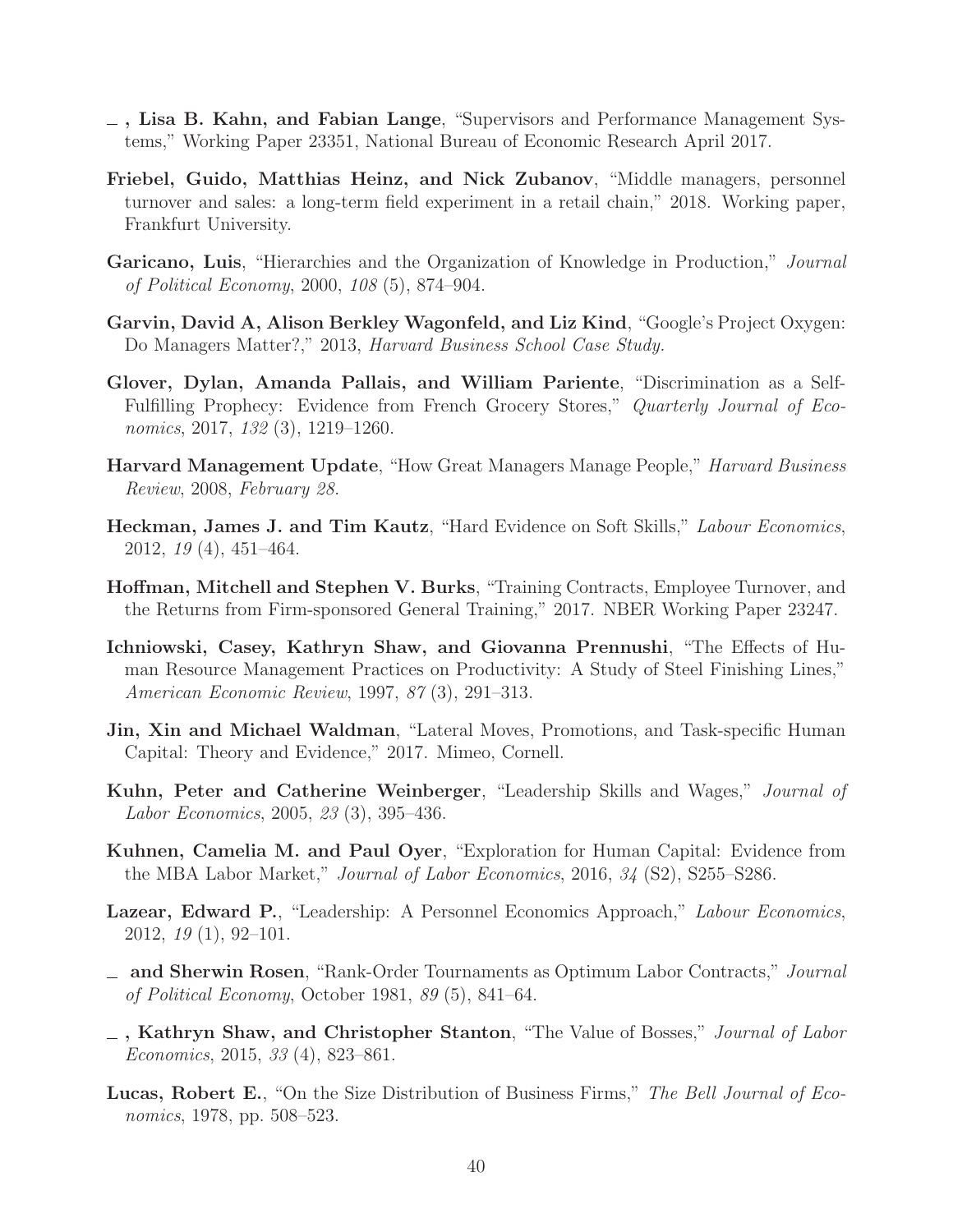- **Madrian, Brigitte C.**, "Employment-Based Health Insurance and Job Mobility: Is There Evidence of Job-Lock?," Quarterly Journal of Economics, 1994, 109 (1), 27–54.
- **Manning, Alan**, "Imperfect competition in the labor market," Handbook of Labor Economics, 2011, 4, 973–1041.
- **Oster, Emily**, "Unobservable Selection and Coefficient Stability: Theory and Evidence," Journal of Business  $\mathscr B$  Economic Statistics, 2017, 0 (0), 1–18.
- **Pfau, Bruce, Ira Kay, Kenneth M Nowack, and Jai Ghorpade**, "Does 360-degree feedback negatively affect company performance?," HR Magazine, 2002,  $47(6)$ , 54–59.
- **Pischke, Jorn-Steffen**, "Lecture Notes on Measurement Error," 2007. URL: http://econ. lse.ac.uk/staff/spischke/ec524/Merr\_new.pdf. Last visited on 2017/07/06.
- **Queiro, Francisco**, "The Effect of Manager Education on Firm Growth," 2016. Mimeo, Harvard.
- **Rothstein, Jesse**, "Teacher Quality in Educational Production: Tracking, Decay, and Student Achievement," Quarterly Journal of Economics, 2010, 125 (1), 175–214.
- $\Box$ , "Measuring the Impacts of Teachers: Comment," American Economic Review, June 2017, 107 (6), 1656–84.
- **Schoar, Antoinette**, "The Importance of Being Nice: Supervisory Skill Training in the Cambodian Garment Industry," 2016. Mimeo MIT.
- **Shankar, Kameshwari and Suman Ghosh**, "A Theory of Worker Turnover and Knowledge Transfer in High-Technology Industries," Journal of Human Capital, 2013, 7 (2), 107–129.
- **Shaw, Kathryn and Debra Schifrin**, "Royal Bank of Canada: Transforming Managers (A)," 2015, Stanford GSB Case Study.
- **Silver, David**, "Haste or Waste? Peer Pressure and the Distribution of Marginal Returns to Health Care," 2016. Mimeo, UC Berkeley.
- **Stoyanov, Andrey and Nikolay Zubanov**, "Productivity Spillovers across Firms through Worker Mobility," American Economic Journal: Applied Economics, 2012, 4 (2), 168–98.
- **Yukl, Gary**, Leadership in Organizations, 7th ed., Prentice Hall, 2010.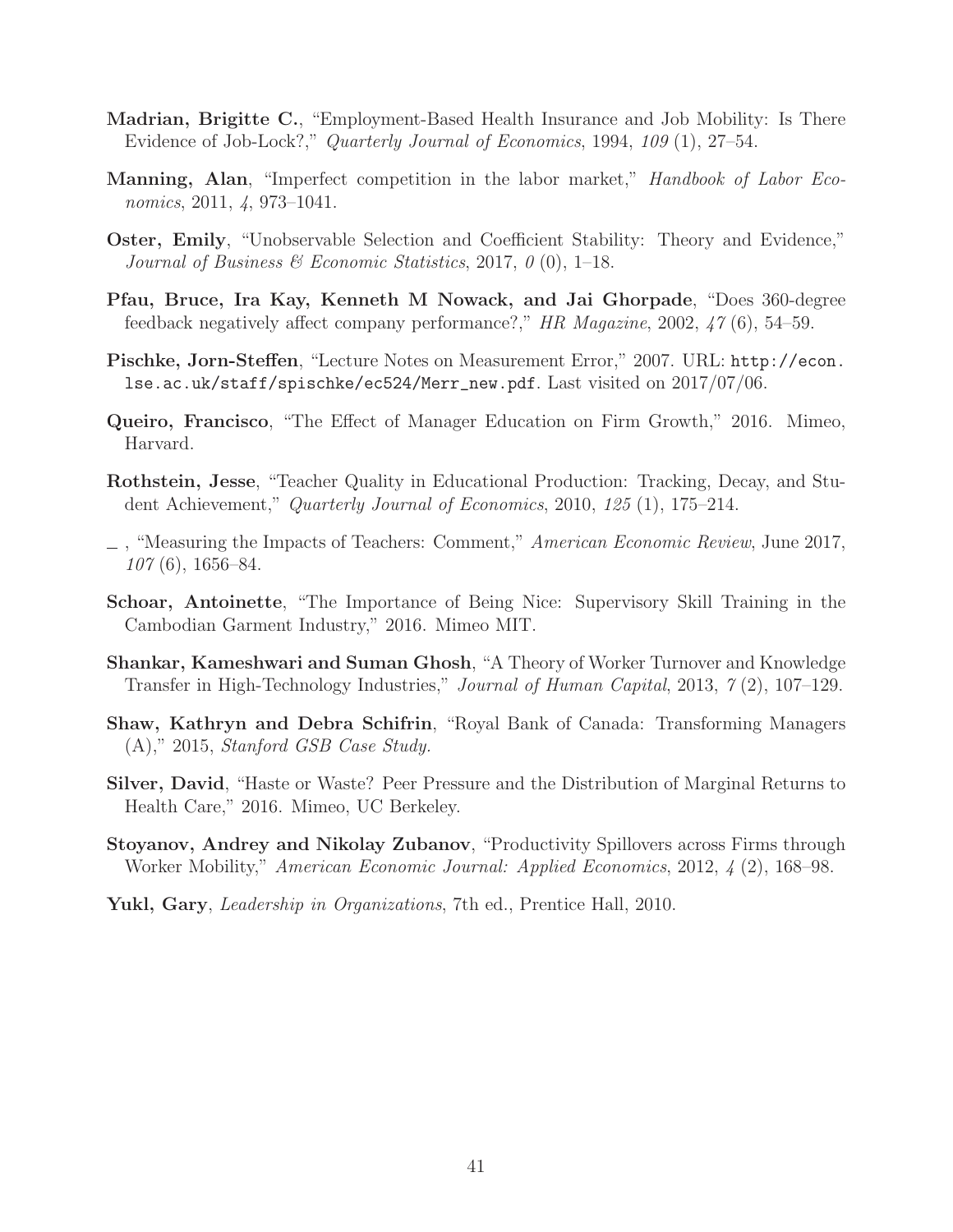

**Figure 1:** Correlation of Manager Overall Rating (MOR) across Two Surveys

Notes: This figure presents a binned scatter plot of MOR in period 2 on MOR in period 1 (using "binscatter" in Stata), with no control variables. An observation is a manager. In the lower-right of the figure, we list the regression coefficient (with a robust standard error in parentheses) for a manager-level regression of MOR in period 2 on MOR in period 1. See Appendix Figure C1 for a similar figure, but made separately for each of the six manager survey questions.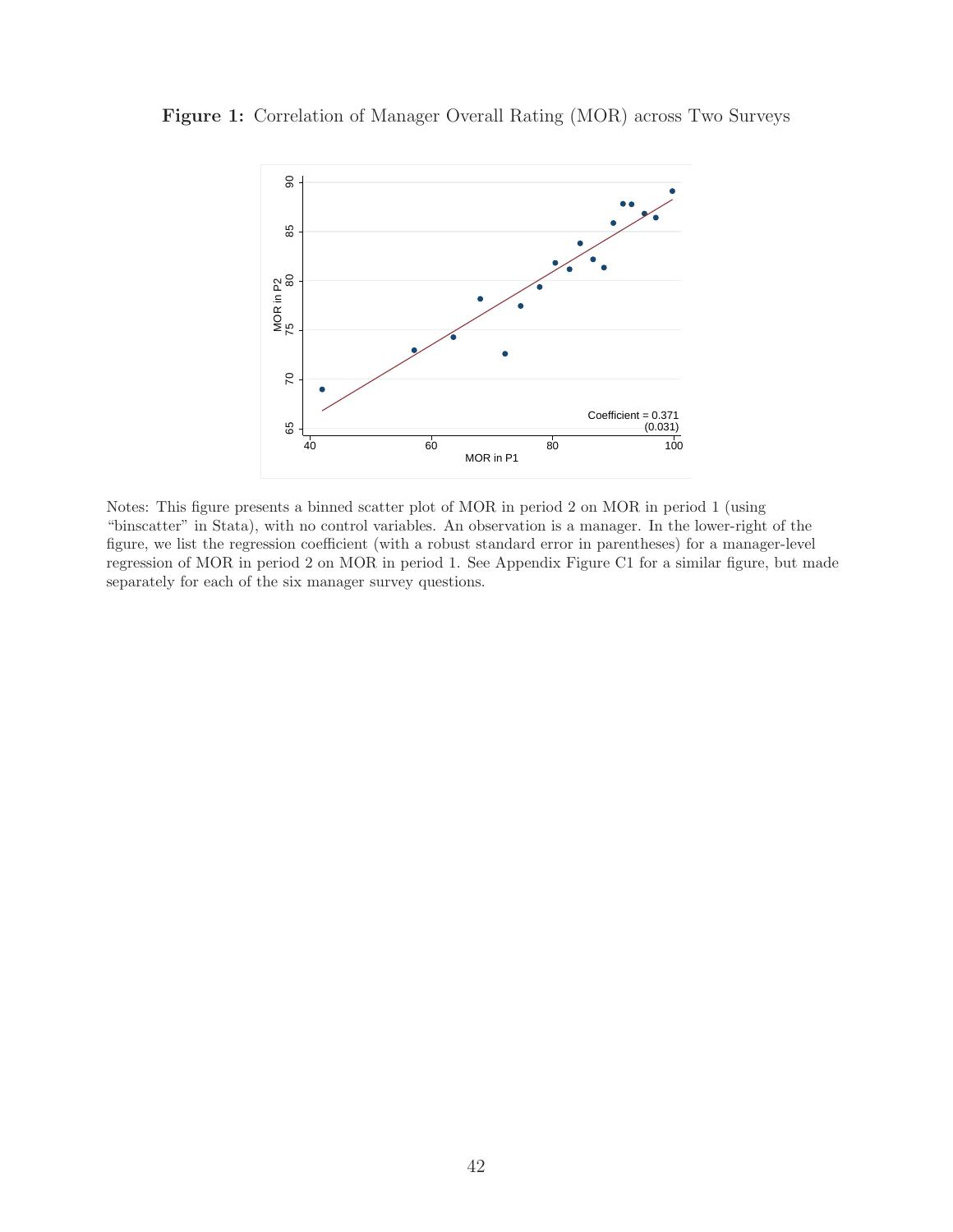

**Figure 2:** Reduced Form Binned Scatter Plots: Regressing Attrition Variables on Current Manager MOR in Other Period

Notes: This figure presents binned scatter plots corresponding to the reduced form regressions in Table 3. We use "binscatter" in Stata with 20 equally sized bins. Controls are the same as in Table 3.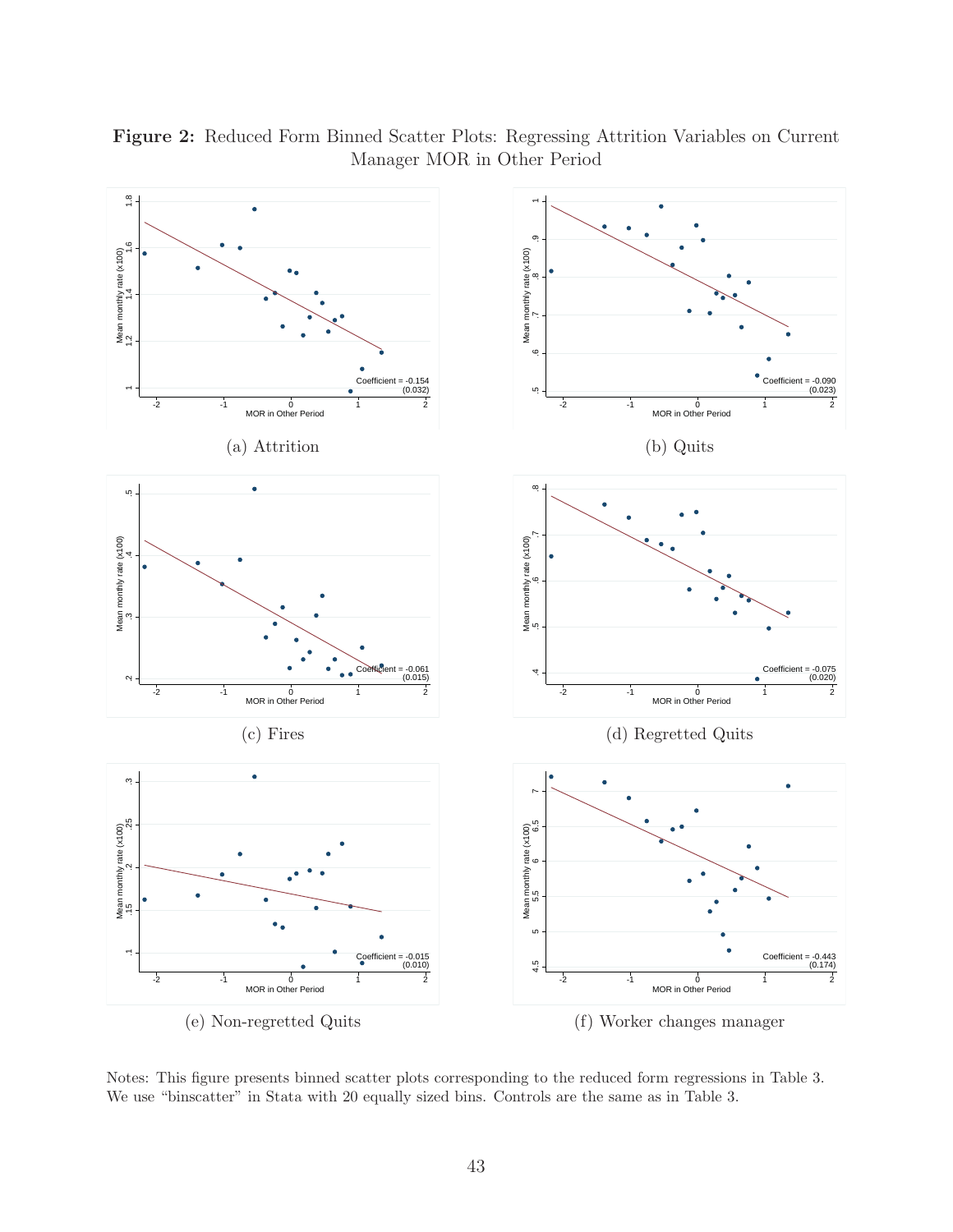

**Figure 3:** Impacts of MOR on Attrition Outcomes by Quarter Since Getting New Manager

Notes: Dotted line shows 90% confidence interval on coefficients, with standard errors clustered by manager. This figure comes from an IV regression similar to that in Table 5, with one main difference. The difference is that instead of using MOR, we use MOR interacted with quarters since getting a new manager. "Quarter 0" includes the month during which a worker gets a new manager, followed by the two months after (i.e., months 2 and 3). "Quarter 3" includes months 10, 11, and 12. Beyond quarters 0-3 shown here, we also include a single dummy for being in quarters 4 or 5 (this is a small bin, including about 5% of observations in the analysis, whereas the other bins each include about 10% or more). Both current period MOR (the regressor) and other period MOR (the instrument) are 4 interacted with quarters since getting a new manager.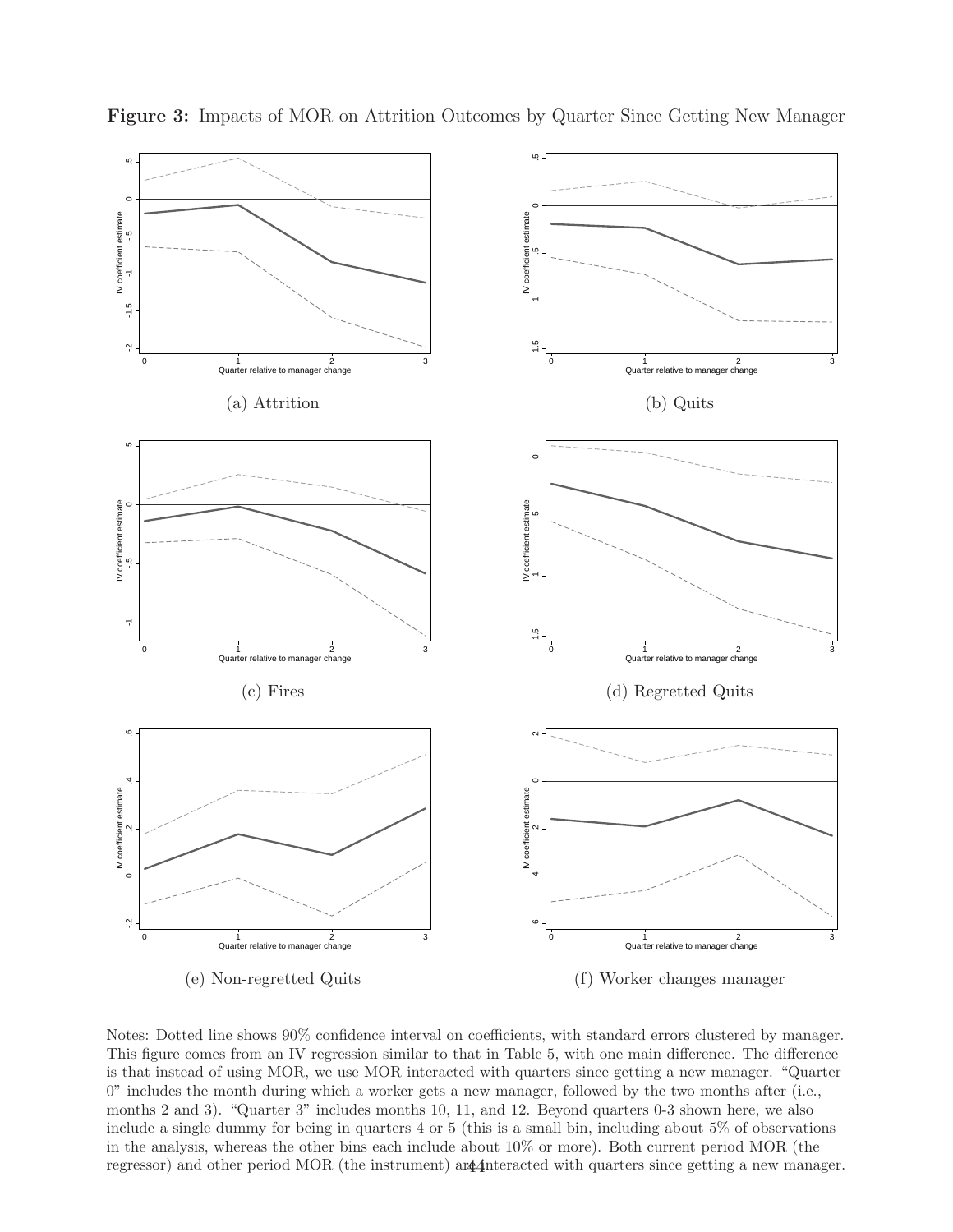**Table 1:** Summary Statistics

## **Panel A: Overall numbers**

| Share of records, employee in US           | 0.70 |
|--------------------------------------------|------|
| Share of records from managers             | 0.21 |
| Share of records for engineers             | 0.36 |
| Co-located with manager                    | 0.81 |
| Same function as manager                   | 0.86 |
| Average manager span (employees/mgr)       | 9.35 |
| Managers per employee in the sample        | 1.39 |
| Managers per employee (weighted by tenure) | 1.52 |

#### **Panel B: Several outcomes and regressors of interest**

| Variable:                                | mean         | sd    | min              | max |
|------------------------------------------|--------------|-------|------------------|-----|
| Attrition probability (monthly) x100     | 1.37         | 11.64 | $\left( \right)$ | 100 |
| Quit probability (monthly) $x100$        | 0.79         | 8.86  | $\Omega$         | 100 |
| Fire probability (monthly) $x100$        | 0.29         | 5.39  | $\Omega$         | 100 |
| Regretted quit prob (monthly) x100       | 0.62         | 7.86  | $\Omega$         | 100 |
| Non-regretted quit prob (monthly) $x100$ | 0.17         | 4.11  | $\theta$         | 100 |
| Subjective performance rating            | 3.33         | 0.82  | 1                | 5   |
| Log salary                               | Confidential |       |                  |     |
| Promotion probability (monthly)          | Confidential |       |                  |     |
| Manager overall rating (MOR)             | 80.86        | 15.27 | 15               | 100 |
| Manager gives clear expectations         | 84.23        | 13.5  | $\Omega$         | 100 |
| Manager provides coaching                | 76           | 17    | $\Omega$         | 100 |
| Manager supports career dev              | 77.7         | 16.31 | $\Omega$         | 100 |
| Manager involves people                  | 84.27        | 14.36 | $\theta$         | 100 |
| Manager instills poz attitude            | 82.95        | 15.57 | $\Omega$         | 100 |
| Manager is someone I trust               | 82.49        | 15.03 | 13               | 100 |

Notes: This table presents important summary statistics regarding our sample. The data are at the employee-month level. The number of observations is withheld to protect firm confidentiality. We also cannot disclose the exact time frame of the sample, but the sample is for a 27-month period between January  $Y_1$  and March  $Y_3$  in 2011-2015. Thus,  $Y_1$  corresponds to 2011, 2012, or 2013, but we cannot disclose which year it is. In Panel A, "Share of records, employee in US" refers to the share of employee-months in the dataset where the employee is working at a US location. "Co-located with manager" refers to the share of employee-months where the employee and manager are working at the same location. For further detail on sample construction, see Appendix B. Appendix Table C1 repeats this table using the data before imposing the restriction that MOR be non-missing for the current manager in both surveys.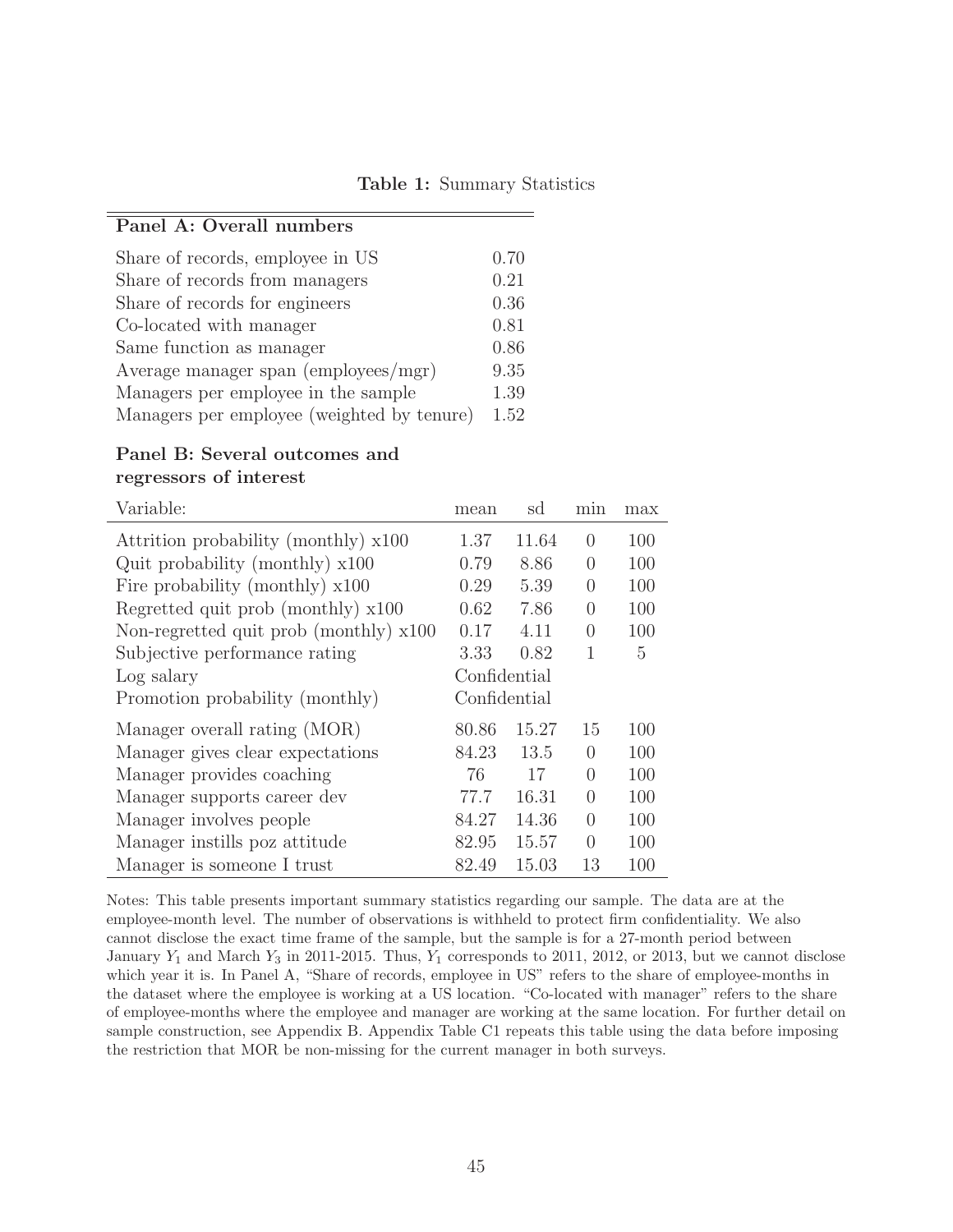|                       | $\bigoplus$ | $\widehat{c}$ |           |            | $\widehat{\mathbb{C}}$ |           | $\widetilde{C}$ |
|-----------------------|-------------|---------------|-----------|------------|------------------------|-----------|-----------------|
| Dep. Variables:       | Overalı     | Clear         | Coaching  | Career dev | Involves               | Positive  | $S$ omeon       |
|                       | <b>MOR</b>  | expectations  |           |            | people                 | attitude  | I trust         |
| Characteristic in $Y$ | $0.37***$   | $0.25***$     | $0.29***$ | $0.31***$  | $0.29***$              | $0.43***$ | $0.35***$       |
|                       | (0.04)      | (0.04)        | (0.03)    | (0.03)     | (0.04)                 | (0.04)    | (0.04)          |
| R-squared             | 0.233       | 0.183         | 0.205     | 0.224      | 0.179                  | 0.251     | 0.205           |

| $V_2$ $Q_{11}$                                       |                     |
|------------------------------------------------------|---------------------|
|                                                      |                     |
|                                                      |                     |
| $\tau = 0$                                           |                     |
| イー・コード・コード                                           |                     |
| $\cdots$ in the $\cdots$<br>i                        |                     |
|                                                      |                     |
| TIOTHER ALLO THE ALL AND MANAGEMENT                  |                     |
|                                                      |                     |
| "Invariant Ratince on Difformat<br>T TO Unimers Stri | $V$ Survey          |
|                                                      |                     |
|                                                      |                     |
|                                                      |                     |
| ニ こうしょう<br>)                                         | sing Ratings from t |
| Ī                                                    |                     |
| ts are Pers                                          |                     |
|                                                      |                     |
|                                                      |                     |
|                                                      |                     |
|                                                      |                     |
| i                                                    |                     |
| י<br>ו<br>ł<br>J<br>i<br>)                           |                     |
| Ş<br>$\ddot{\phantom{a}}$                            |                     |
|                                                      |                     |
|                                                      |                     |
| $\mathbf \zeta$<br>$\frac{1}{2}$<br>ļ<br>ļ<br>I      |                     |

(observations before 2001 are lumped in one year), salary grade dummies, and location dummies. Locations with less than 2,000 employee-months are (observations before 2001 are lumped in one year), salary grade dummies, and location dummies. Locations with less than 2,000 employee-months are variable in  $Y_1$ . For example, column 1 regresses a manager's overall rating (MOR) in  $Y_2$  on a manager's MOR in  $Y_1$  as well as control variables. The variable in Y1. For example, column 1 regresses a manager's overall rating (MOR) in Y2 on a manager's MOR in Y1 as well as control variables. The corresponding to a manager's first observation in the data as a manager. All regressions include controls for business unit, dummies for year of hire corresponding to a manager's first observation in the data as a manager. All regressions include controls for business unit, dummies for year of hire Notes: Robust standard errors in parentheses. An observation is a manager. Each column regresses a managerial score variable in  $Y_2$  on the same Notes: Robust standard errors in parentheses. An observation is a manager. Each column regresses a managerial score variable in Y2 on the same lumped into a separate location category, and we also include a separate dummy variable for a location being in the US. The questions from the lumped into a separate location category, and we also include a separate dummy variable for a location being in the US. The questions from the sample is restricted to managers for whom we have manager scores for both waves of the employee surveys. We include control variables sample is restricted to managers for whom we have manager scores for both waves of the employee surveys. We include control variables survey are listed in the main text in Section 2.3. \* significant at  $10\%$ ; \*\* significant at  $5\%$ ; \*\*\* significant at  $1\%$ survey are listed in the main text in Section 2.3. \* significant at  $10\%$ ; \*\* significant at  $5\%$ ; \*\*\*\* significant at  $1\%$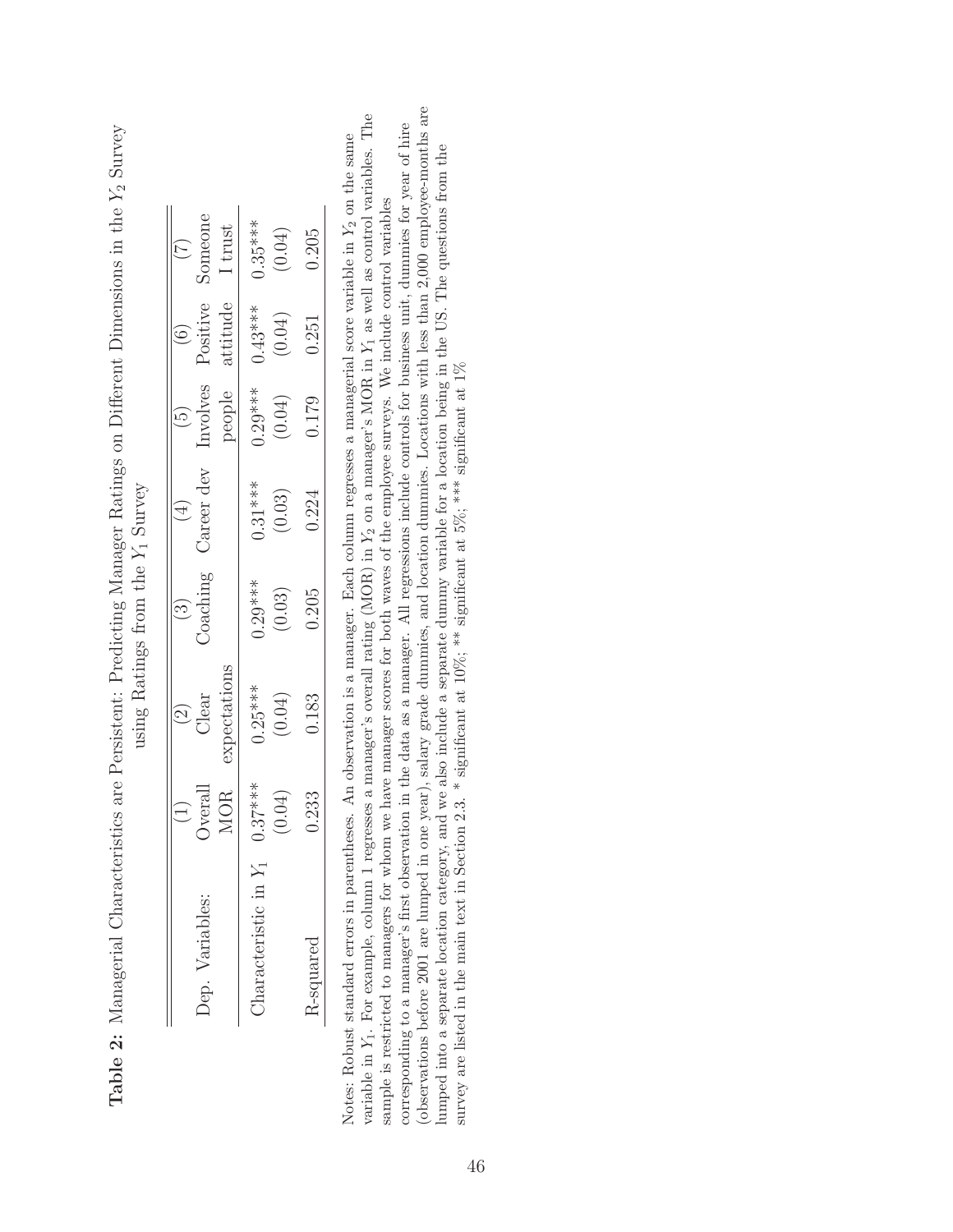| Specification:                                      | 1st Stg               | $\overline{\text{OLS}}$ | $\overline{\text{IV}}$    | Reduced Form           |
|-----------------------------------------------------|-----------------------|-------------------------|---------------------------|------------------------|
| Panel A: Attrition<br>MOR in other period           | $0.325***$<br>(0.029) |                         |                           | $-0.154***$<br>(0.032) |
| MOR in current period                               |                       | $-0.156***$<br>(0.031)  | $-0.475***$<br>(0.103)    |                        |
| Mean dep. var.<br>F-stat on excl instrument         |                       | 1.374                   | 1.374<br>124.6            | 1.374                  |
| Panel B: Quits<br>MOR in other period               | $0.325***$            |                         |                           | $-0.090***$            |
| MOR in current period                               | (0.029)               | $-0.103***$             | $-0.278***$               | (0.023)                |
| Mean dep. var.<br>F-stat on excl instrument         |                       | (0.023)<br>0.791        | (0.074)<br>0.791<br>124.6 | 0.791                  |
| Panel C: Fires<br>MOR in other period               | $0.325***$            |                         |                           | $-0.061***$            |
| MOR in current period                               | (0.029)               | $-0.033**$<br>(0.014)   | $-0.188***$<br>(0.048)    | (0.015)                |
| Mean dep. var.<br>F-stat on excl instrument         |                       | 0.291                   | 0.291<br>124.6            | 0.291                  |
| Panel D: Regretted Quits<br>MOR in other period     | $0.325***$<br>(0.029) |                         |                           | $-0.075***$<br>(0.020) |
| MOR in current period                               |                       | $-0.084***$<br>(0.021)  | $-0.230***$<br>(0.065)    |                        |
| Mean dep. var.<br>F-stat on excl instrument         |                       | 0.621                   | 0.621<br>124.6            | 0.621                  |
| Panel E: Non-regretted Quits<br>MOR in other period | $0.325***$            |                         |                           | $-0.015$               |
| MOR in current period                               | (0.029)               | $-0.019**$              | $-0.048$                  | (0.010)                |
| Mean dep. var.<br>F-stat on excl instrument         |                       | (0.010)<br>0.169        | (0.030)<br>0.169<br>124.6 | 0.169                  |
|                                                     |                       |                         |                           |                        |

**Table 3:** MOR and Employee Attrition: Baseline Results

Notes: Standard errors clustered by manager in parentheses. An observation is an employee-month. In Panel A, the dependent variable is whether an employee attrites in a given month. In the other panels, the dependent variable is whether an employee experiences a particular type of attrition event in a given month. All regressions include the same controls as in Table 2, plus current year dummies, the span of control for an employee's manager (plus a dummy for span being missing), and a 5th order polynomial in employee tenure. Also, unlike Table 2, the controls are over time instead of for one month. \* significant at 10%; \*\* significant at 5%; \*\*\* significant at 1%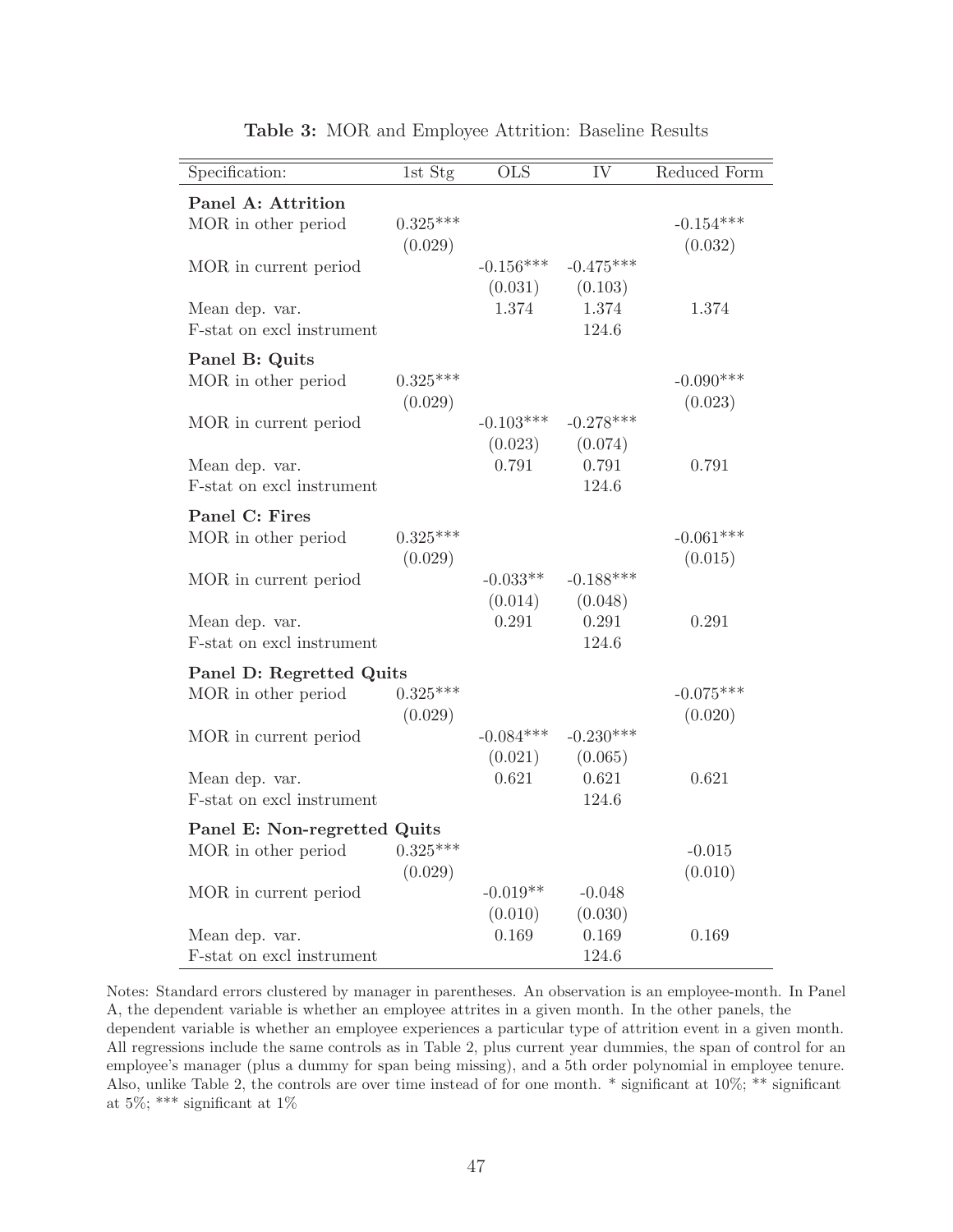| Specification:                                  | 1st Stg               | $\overline{\mathrm{OLS}}$ | IV                         | Reduced Form        |
|-------------------------------------------------|-----------------------|---------------------------|----------------------------|---------------------|
| Panel A: Attrition<br>MOR in other period       | $0.296***$<br>(0.043) |                           |                            | $-0.163$<br>(0.114) |
| MOR in current period                           |                       | $-0.252**$<br>(0.100)     | $-0.550$<br>(0.370)        |                     |
| Mean dep. var.<br>F-stat on excl instrument     |                       | 1.446                     | 1.446<br>47.19             | 1.446               |
| Panel B: Quits<br>MOR in other period           | $0.296***$            |                           |                            | $-0.190**$          |
| MOR in current period                           | (0.043)               | $-0.212**$<br>(0.086)     | $-0.643**$<br>(0.308)      | (0.093)             |
| Mean dep. var.<br>F-stat on excl instrument     |                       | 0.864                     | 0.864<br>47.19             | 0.864               |
| Panel C: Fires                                  |                       |                           |                            |                     |
| MOR in other period                             | $0.296***$<br>(0.043) |                           |                            | $-0.052$<br>(0.054) |
| MOR in current period                           |                       | $-0.028$<br>(0.045)       | $-0.175$<br>(0.180)        |                     |
| Mean dep. var.<br>F-stat on excl instrument     |                       | 0.362                     | 0.362<br>47.19             | 0.362               |
| Panel D: Regretted Quits<br>MOR in other period | $0.296***$            |                           |                            | $-0.181**$          |
| MOR in current period                           | (0.043)               | $-0.190**$<br>(0.083)     | $-0.613**$<br>(0.292)      | (0.088)             |
| Mean dep. var.<br>F-stat on excl instrument     |                       | 0.798                     | 0.798<br>47.19             | 0.798               |
| Panel E: Non-regretted Quits                    |                       |                           |                            |                     |
| MOR in other period                             | $0.296***$<br>(0.043) |                           |                            | $-0.016$<br>(0.017) |
| MOR in current period                           |                       | $-0.024*$                 | $-0.053$                   |                     |
| Mean dep. var.<br>F-stat on excl instrument     |                       | (0.015)<br>0.0603         | (0.057)<br>0.0603<br>47.19 | 0.0603              |

**Table 4:** MOR and Employee Attrition: Exploiting New Joiners

Notes: This table is similar to Table 3, but restricts to new employees joining the firm after the administration of the second survey (i.e., during period 2). \* significant at 10%; \*\* significant at 5%; \*\*\* significant at 1%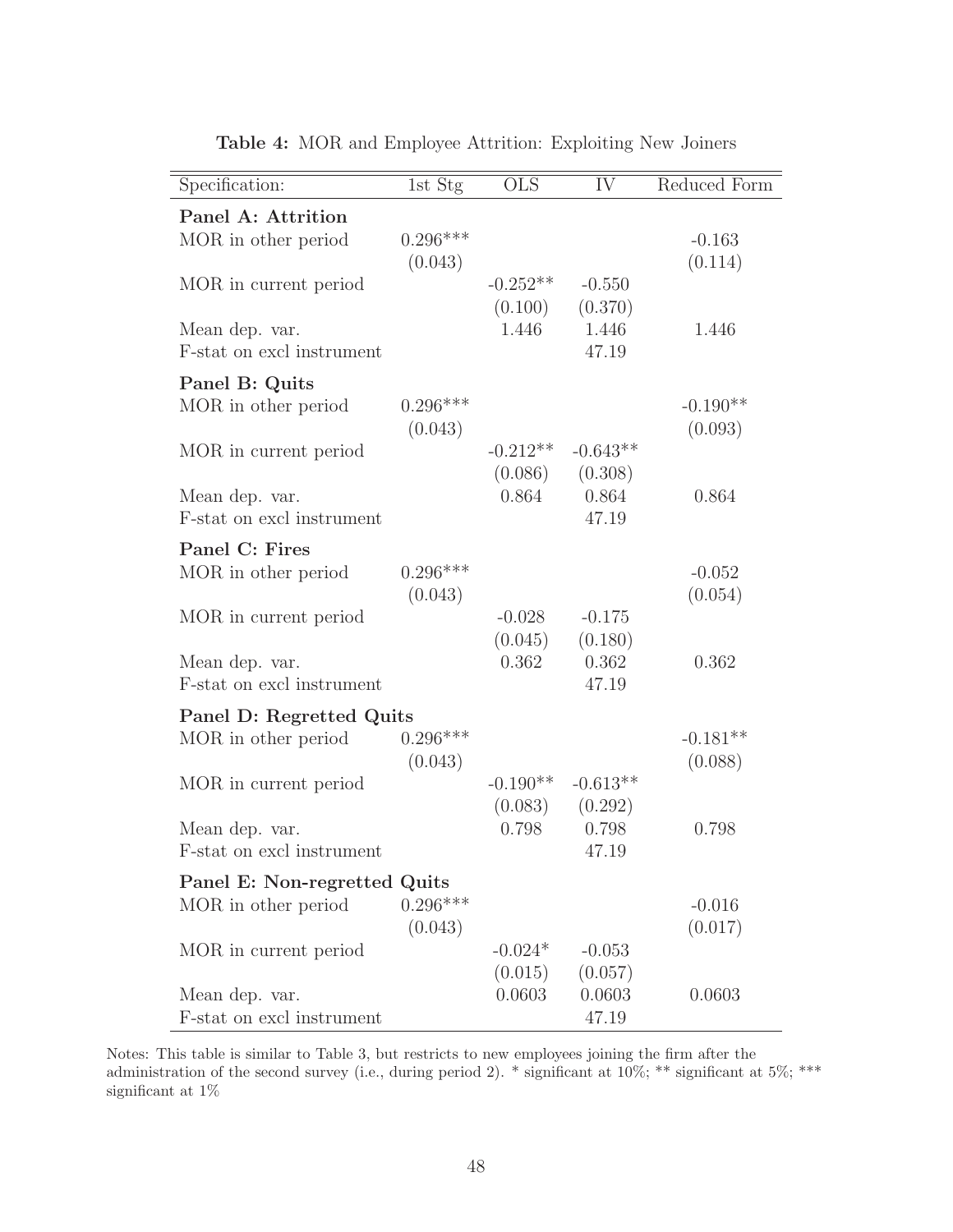| Specification:                                  | 1st Stg               | OLS                    | IV                        | Reduced Form          |
|-------------------------------------------------|-----------------------|------------------------|---------------------------|-----------------------|
| Panel A: Attrition<br>MOR in other period       | $0.280***$<br>(0.037) |                        |                           | $-0.093$<br>(0.069)   |
| MOR in current period                           |                       | $-0.157***$<br>(0.061) | $-0.332$<br>(0.236)       |                       |
| Mean dep. var.<br>F-stat on excl instrument     |                       | 1.512                  | 1.512<br>57.94            | 1.512                 |
| Panel B: Quits<br>MOR in other period           | $0.280***$            |                        |                           | $-0.086$              |
| MOR in current period                           | (0.037)               | $-0.147***$            | $-0.308*$                 | (0.053)               |
| Mean dep. var.<br>F-stat on excl instrument     |                       | (0.047)<br>0.880       | (0.185)<br>0.880<br>57.94 | 0.880                 |
| Panel C: Fires<br>MOR in other period           | $0.280***$<br>(0.037) |                        |                           | $-0.043$<br>(0.028)   |
| MOR in current period                           |                       | $-0.015$<br>(0.024)    | $-0.153$<br>(0.097)       |                       |
| Mean dep. var.<br>F-stat on excl instrument     |                       | 0.327                  | 0.327<br>57.94            | 0.327                 |
| Panel D: Regretted Quits<br>MOR in other period | $0.280***$<br>(0.037) |                        |                           | $-0.116**$<br>(0.047) |
| MOR in current period                           |                       | $-0.127***$<br>(0.045) | $-0.412**$<br>(0.166)     |                       |
| Mean dep. var.<br>F-stat on excl instrument     |                       | 0.722                  | 0.722<br>57.94            | 0.722                 |
| Panel E: Non-regretted Quits                    | $0.280***$            |                        |                           |                       |
| MOR in other period                             | (0.037)               |                        |                           | 0.029<br>(0.019)      |
| MOR in current period                           |                       | $-0.020$<br>(0.015)    | 0.105<br>(0.073)          |                       |
| Mean dep. var.<br>F-stat on excl instrument     |                       | 0.158                  | 0.158<br>57.94            | 0.158                 |

**Table 5:** MOR and Employee Attrition: Exploiting New Joiners and People Switching Managers

Notes: This table is similar to Table 3, but restricts to new employees joining the firm after the administration of the second survey (i.e., during period 2) or to observations following a change in manager during the second period (more precisely, to observations where a worker's manager differs from the manager they had during September  $Y_1$  when the first survey was administered). \* significant at 10%; \*\* significant at 5%; \*\*\* significant at 1%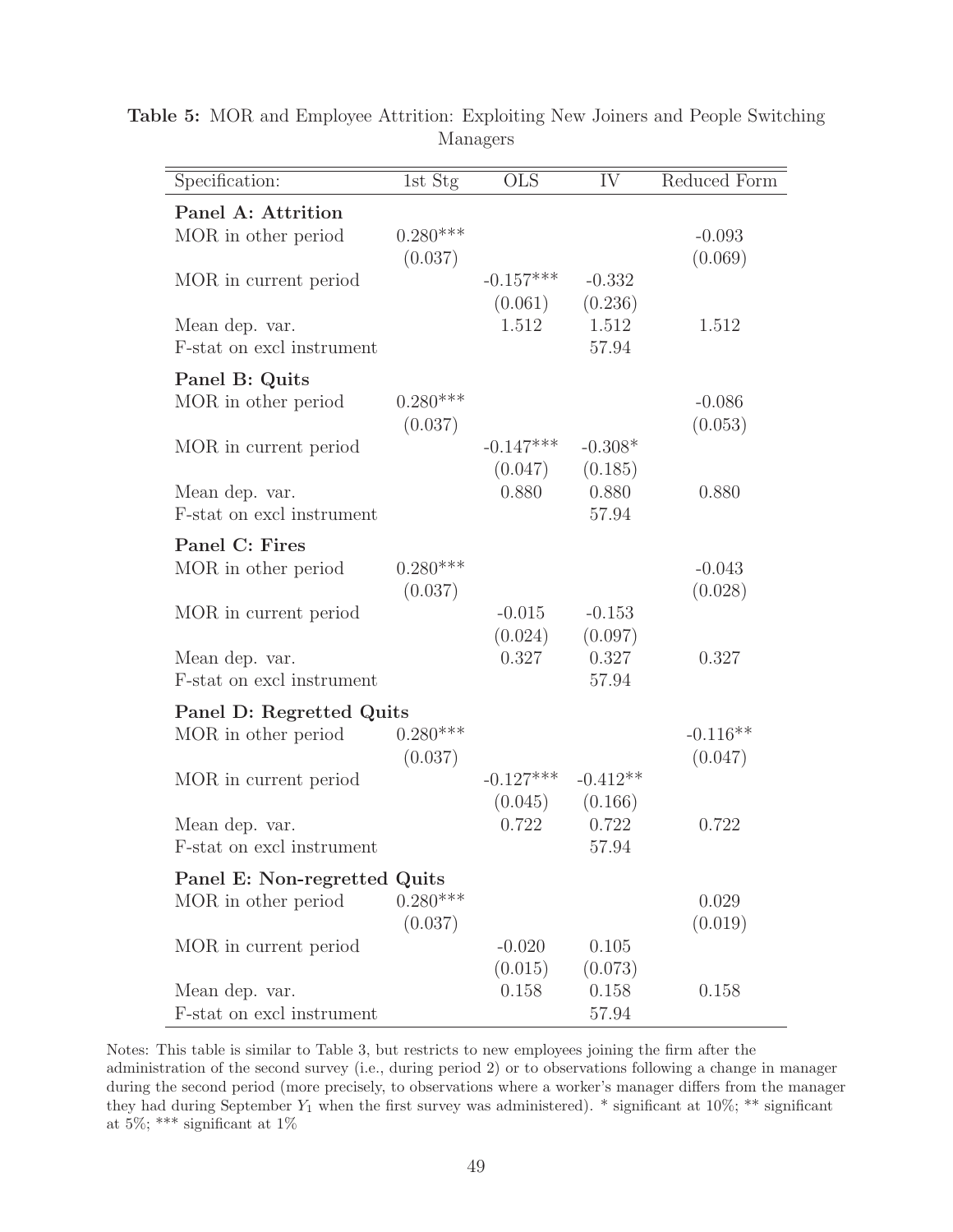| Dep. Var.              | Subjective   | Pog               | Log                    | Promoted | Employee                 | 108               | Key        |
|------------------------|--------------|-------------------|------------------------|----------|--------------------------|-------------------|------------|
|                        | performance  | salary            | salary                 | x100     | $\rm{engagent}$          | stock             | individual |
|                        | (normalized) | x100              | growth                 |          | (normalized)             | grant             | (x100)     |
|                        |              |                   | x100                   |          |                          | aoldings<br>x100  |            |
|                        |              | $\widehat{\odot}$ | $\widehat{\mathbb{C}}$ | $(\pm)$  | $\widetilde{\mathbb{G}}$ | $\widehat{\odot}$ | E          |
| Panel A: OLS           |              |                   |                        |          |                          |                   |            |
| MOR of future manager  | $0.037*$     | $-0.776**$        | $0.294*$               | 0.170    | $0.018*$                 | 2.326             | 0.785      |
| measured in 2nd period | (0.023)      | (0.346)           | (0.164)                | (0.139)  | (0.010)                  | (1.553)           | (0.643)    |
| Panel B: IV            |              |                   |                        |          |                          |                   |            |
| MOR of future manager  | 0.121        | $-0.574$          | 0.795                  | 0.176    | $0.063*$                 | 8.495             | $-0.450$   |
| measured in 2nd period | (0.088)      | (1.198)           | (0.781)                | (0.479)  | (0.037)                  | (8.381)           | (1.636)    |
| Panel C: Red. Form     |              |                   |                        |          |                          |                   |            |
| MOR of future manager  | 0.034        | $-0.178$          | 0.243                  | 0.049    | $0.018*$                 | 1.571             | $-0.126$   |
| measured in 1st period | (0.025)      | (0.373)           | (0.240)                | (0.135)  | (0.010)                  | (1.512)           | (0.459)    |

Table 6: Rothstein Test: Predicting Employe Outcomes Before Manager Switch as a Function of MOR of Future Manager **Table 6:** Rothstein Test: Predicting Employe Outcomes Before Manager Switch as a Function of MOR of Future Manager

outcomes at the start of the sample as a function of the MOR of the employee's new manager. The sample is restricted to employees who experience a first change in manager during the second period. An observation is an employee-month occurring during period 1 (January  $Y_1$ -September  $Y_1$ ). Panel outcomes on the new manager's MOR as measured during period 2, while instrumenting using the new manager's MOR as measured during period 1. Panel C presents the reduced form regression of employee outcomes on the new manager's MOR as measured during period 2.  $*$  significant at 10%;  $**$ outcomes at the start of the sample as a function of the MOR of the employee's new manager. The sample is restricted to employees who experience a outcomes on the new manager's MOR as measured during period 2, while instrumenting using the new manager's MOR as measured during period 1. Panel C presents the reduced form regression of employee outcomes on the new manager's MOR as measured during period 2. \* significant at 10%; \*\* first change in manager during the second period. An observation is an employee-month occurring during period 1 (January Y<sub>1</sub>-September Y<sub>1</sub>). Panel A presents regressions of employee outcomes on the new manager's MOR as measured during period 2. Panel B presents IV regressions of employee A presents regressions of employee outcomes on the new manager's MOR as measured during period 2. Panel B presents IV regressions of employee Notes: Standard errors clustered by manager in parentheses. The controls are the same as in Table 3. The table presents regressions of employee Notes: Standard errors clustered by manager in parentheses. The controls are the same as in Table 3. The table presents regressions of employee significant at 5%; \*\*\* significant at  $1\%$ significant at 5%; \*\*\* significant at 1%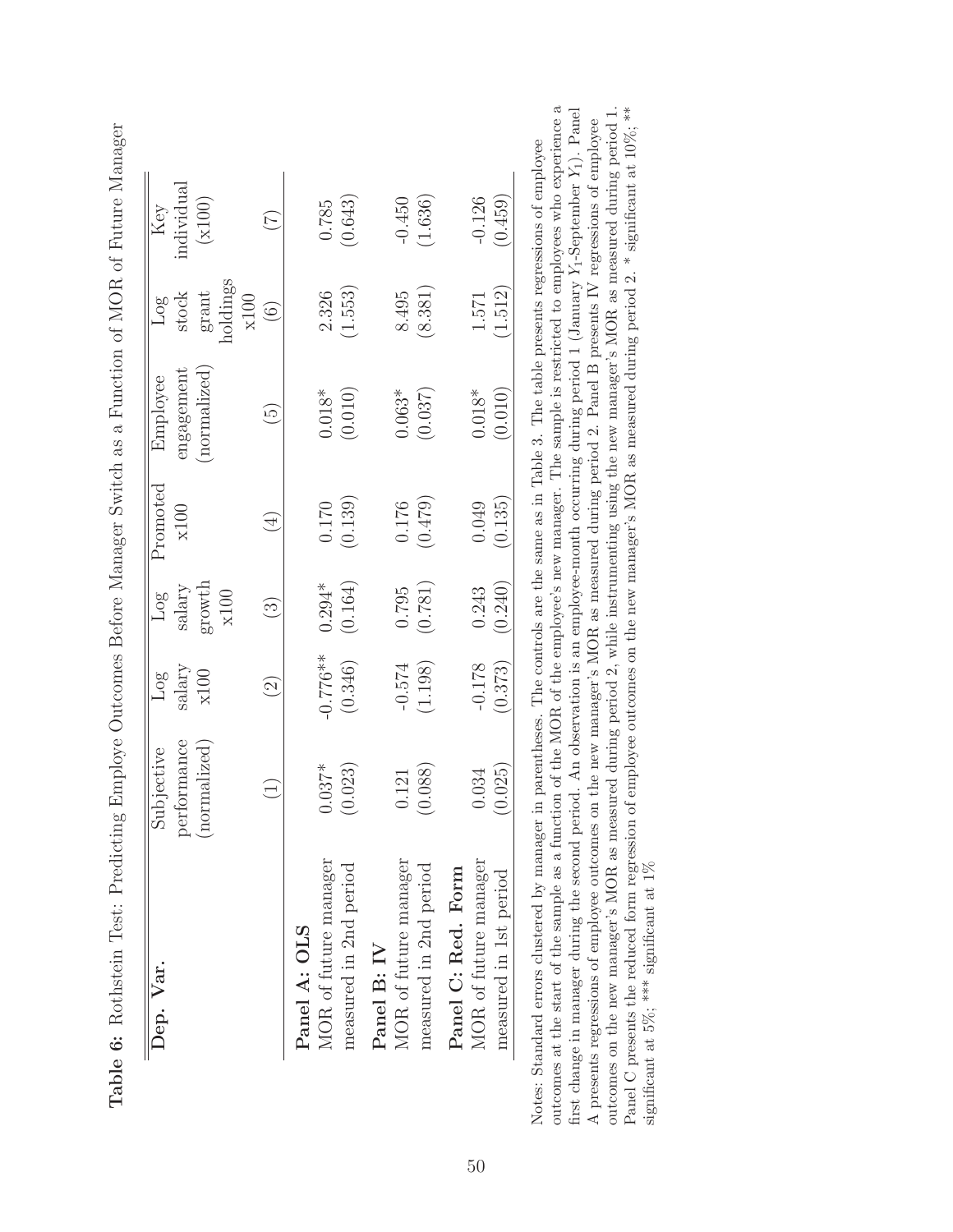| Specification:                       | $\overline{\text{OLS}}$ | $\overline{\text{OLS}}$ | IV         | IV          |
|--------------------------------------|-------------------------|-------------------------|------------|-------------|
| Panel A: Attrition                   |                         |                         |            |             |
| MOR of current manager in 1st period | $-0.305***$             |                         | $-0.572**$ |             |
|                                      | (0.100)                 |                         | (0.229)    |             |
| MOR of current manager in 2nd period |                         | $-0.216**$              |            | $-0.680***$ |
|                                      |                         | (0.092)                 |            | (0.204)     |
| Mean dep. var.                       | 1.663                   | 1.663                   | 1.663      | 1.663       |
| F-stat on excl instrument            |                         |                         | 32.46      | 38.48       |
| Panel B: Quits                       |                         |                         |            |             |
| MOR of current manager in 1st period | $-0.108*$               |                         | $-0.173$   |             |
|                                      | (0.061)                 |                         | (0.136)    |             |
| MOR of current manager in 2nd period |                         | $-0.065$                |            | $-0.241*$   |
|                                      |                         | (0.057)                 |            | (0.125)     |
| Mean dep. var.                       | 0.913                   | 0.913                   | 0.913      | 0.913       |
| F-stat on excl instrument            |                         |                         | 32.46      | 38.48       |
| Panel C: Fires                       |                         |                         |            |             |
| MOR of current manager in 1st period | $-0.115**$              |                         | $-0.129$   |             |
|                                      | (0.052)                 |                         | (0.100)    |             |
| MOR of current manager in 2nd period |                         | $-0.049$                |            | $-0.257**$  |
|                                      |                         | (0.040)                 |            | (0.104)     |
| Mean dep. var.                       | 0.223                   | 0.223                   | 0.223      | 0.223       |
| F-stat on excl instrument            |                         |                         | 32.46      | 38.48       |
| Panel D: Regretted Quits             |                         |                         |            |             |
| MOR of current manager in 1st period | $-0.043$                |                         | $-0.192$   |             |
|                                      | (0.055)                 |                         | (0.125)    |             |
| MOR of current manager in 2nd period |                         | $-0.073$                |            | $-0.096$    |
|                                      |                         | (0.050)                 |            | (0.110)     |
| Mean dep. var.                       | 0.727                   | 0.727                   | 0.727      | 0.727       |
| F-stat on excl instrument            |                         |                         | 32.46      | 38.48       |
| Panel E: Non-regretted Quits         |                         |                         |            |             |
| MOR of current manager in 1st period | $-0.067**$              |                         | 0.016      |             |
|                                      | (0.031)                 |                         | (0.071)    |             |
| MOR of current manager in 2nd period |                         | 0.006                   |            | $-0.150**$  |
|                                      |                         | (0.029)                 |            | (0.068)     |
| Mean dep. var.                       | 0.186                   | 0.186                   | 0.186      | 0.186       |
| F-stat on excl instrument            |                         |                         | 32.46      | 38.48       |

**Table 7:** MOR and Employee Attrition: Exploiting Managers Moving Across Locations and Job Functions

Notes: Standard errors clustered by location-job function in parentheses. This table presents regressions as in equation (6). An observation is a location-job function-period. We use the raw locations with no groupings, and we exclude locations that have less than 10 worker-month observations in the data provided before sample restrictions. The dependent variable is average attrition in that cell. The regressor is the average MOR for managers in that cell, while measuring that manager's MOR in a particular period. All regressions include collapsed forms of the controls in Table 3. Instead of controlling for current year, we control for period. \* significant at  $10\%$ ; \*\* significant at  $5\%$ ; \*\*\* significant at  $1\%$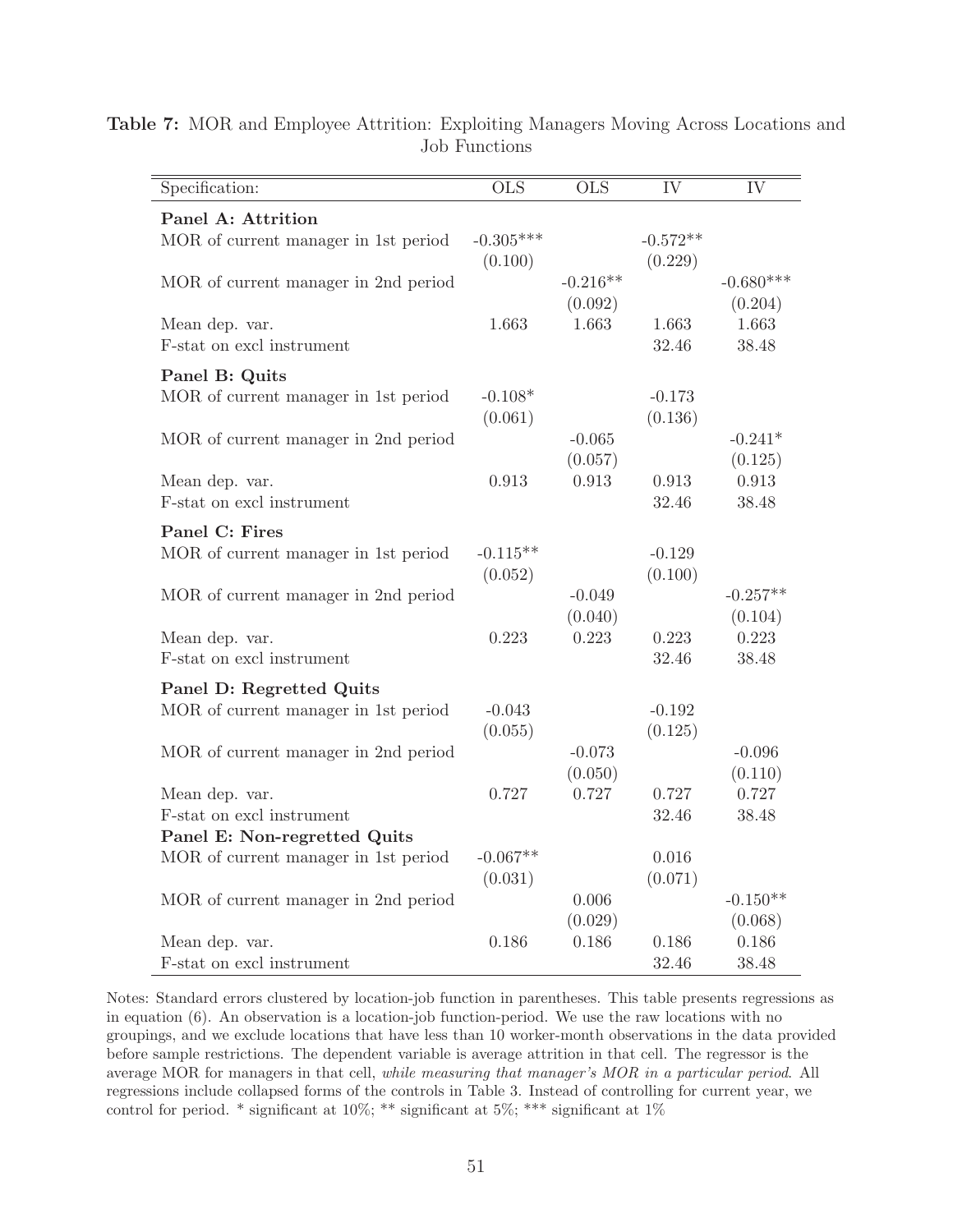| Growth $(x100)$<br>Log Salary<br>(0.079)<br>(0.071)<br>(0.205)<br>0.123<br>0.064<br>0.022<br>$\widehat{\mathbb{C}}$<br>$0.032***$<br>$-0.015**$<br>(0.012)<br>(0.007)<br>(0.008)<br>$-0.009$<br>$\widehat{S}$<br>performance<br>(normalized)<br>Subjective<br>$0.095***$<br>$0.031***$<br>$0.037***$<br>(0.007)<br>(0.007)<br>(0.023)<br>$\widetilde{\mathcal{F}}$<br>Panel C: Red. Form<br>MOR (normalized)<br>MOR (normalized)<br>MOR (normalized)<br>Panel A: OLS<br>Panel B: IV<br>Dep. Var |             |                     |     |                         |          |                          |                   |
|-------------------------------------------------------------------------------------------------------------------------------------------------------------------------------------------------------------------------------------------------------------------------------------------------------------------------------------------------------------------------------------------------------------------------------------------------------------------------------------------------|-------------|---------------------|-----|-------------------------|----------|--------------------------|-------------------|
|                                                                                                                                                                                                                                                                                                                                                                                                                                                                                                 |             |                     |     |                         |          |                          | Promotion         |
|                                                                                                                                                                                                                                                                                                                                                                                                                                                                                                 |             |                     |     |                         |          |                          | (x100)            |
|                                                                                                                                                                                                                                                                                                                                                                                                                                                                                                 |             |                     |     |                         |          |                          |                   |
|                                                                                                                                                                                                                                                                                                                                                                                                                                                                                                 |             |                     |     |                         | $(\pm)$  | $\widetilde{\mathbb{G}}$ | $\widehat{\odot}$ |
|                                                                                                                                                                                                                                                                                                                                                                                                                                                                                                 |             |                     |     |                         |          |                          |                   |
|                                                                                                                                                                                                                                                                                                                                                                                                                                                                                                 |             |                     |     |                         | 0.067    | 0.072                    | $-0.048$          |
|                                                                                                                                                                                                                                                                                                                                                                                                                                                                                                 |             |                     |     |                         | (0.102)  | (0.048)                  | (0.116)           |
|                                                                                                                                                                                                                                                                                                                                                                                                                                                                                                 |             |                     |     |                         |          |                          |                   |
|                                                                                                                                                                                                                                                                                                                                                                                                                                                                                                 |             |                     |     |                         | 0.157    | $-0.020$                 | 0.014             |
|                                                                                                                                                                                                                                                                                                                                                                                                                                                                                                 |             |                     |     |                         | (0.170)  | (0.135)                  | (0.225)           |
|                                                                                                                                                                                                                                                                                                                                                                                                                                                                                                 |             |                     |     |                         |          |                          |                   |
|                                                                                                                                                                                                                                                                                                                                                                                                                                                                                                 |             |                     |     |                         | $-0.086$ | $-0.006$                 | $-0.007$          |
|                                                                                                                                                                                                                                                                                                                                                                                                                                                                                                 |             |                     |     |                         | (0.115)  | (0.044)                  | (0.107)           |
|                                                                                                                                                                                                                                                                                                                                                                                                                                                                                                 | Employee FE | $\overline{\Sigma}$ | Yes | $\overline{\mathsf{X}}$ | Yes      | $\overline{\aleph}$      | Yes               |

Table 8: MOR and Non-Attrition Outcomes **Table 8:** MOR and Non-Attrition Outcomes

Notes: Standard errors clustered by manager in parentheses, with the exception of the even columns of Panel B, where standard errors are calculated Notes: Standard errors clustered by manager in parentheses, with the exception of the even columns of Panel B, where standard errors are calculated scale. In columns 3-4, "log salary growth" represents the change in a worker's log salary from the present month to one year ahead, with coefficients multiplied by 100 for readability. In columns 5-6, the outcome is wheth scale. In columns 3-4, "log salary growth" represents the change in a worker's log salary from the present month to one year ahead, with coefficients computationally demanding. The controls are the same as in Table 3. "Subjective performance" is an employee's subjective performance on a 1-5 multiplied by 100 for readability. In columns 5-6, the outcome is whether an employee receives a promotion, with coefficients multiplied by 100 for computationally demanding. The controls are the same as in Table 3. "Subjective performance" is an employee's subjective performance on a 1-5 via block bootstrap (50 replications), with subsampling over managers. We do only 50 replications because the IV with fixed effects is via block bootstrap (50 replications), with subsampling over managers. We do only 50 replications because the IV with fixed effects is readability. \* significant at 10%; \*\* significant at 5%; \*\*\* significant at 1%